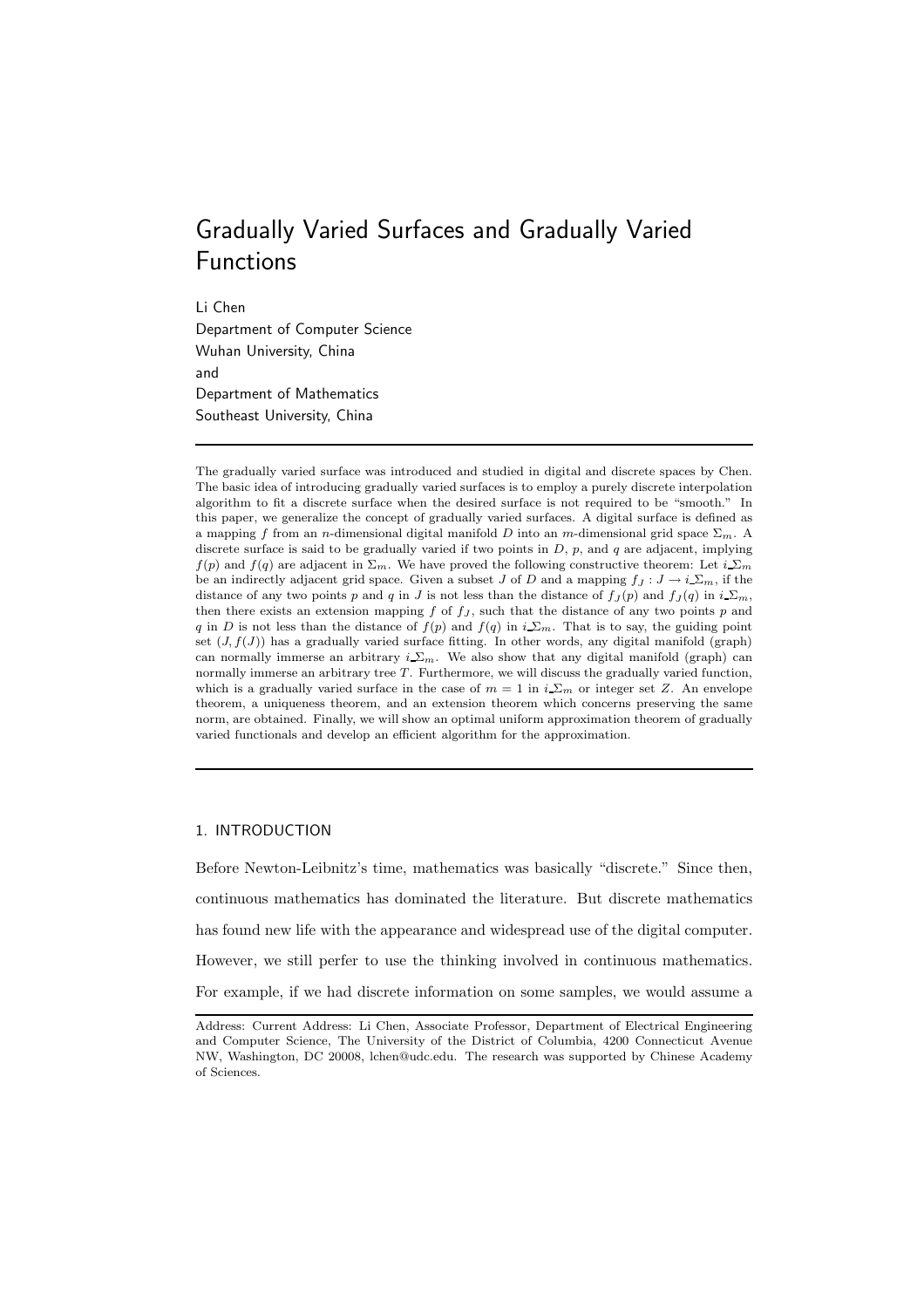continuous model to do the calculation. Sometimes, we need a discrete output from the continuous solution, and it is not hard to re-digitize the continuous results.

For some problems, going from "discrete" to "continuous" back to "discrete" may not always be necessary. In such instances, we can directly employ a methodology to go from "discrete input" to "discrete output." The tractability and practice of the methodology using such a philosophy is certainly valid. Let's consider an example. In seismic data processing, the seismic data sets consist of synchronous records of reflected seismic signals registered by a large number of geophones (seismic sensors) placed along a straight line or in the nodes of a rectangular lattice on the earth's surface. A series of explosions serve as the source of the initial seismic pulse, responses to which are averaged in a special manner. The vertical time axis forming the resulting two- or three-dimensional picture is identified with depth, so that the peculiarities of the reflected signal under the respective sensor carries information on the local properties of the rock mass at the respective point of the underground medium. In contrast to the above-lying sedimentary cover, the absence of pronounced reflecting surfaces in a crystalline body makes it difficult to infer the geological information from the basement interval of the seismic picture. We can see that layer description (or modeling) becomes a central problem. If we know a target layer in each horizontal or vertical (line) profile, we can get the entire layer in the 3D stratum. It can be transferred into a surface fitting problem where we can use a Coones surface, Bezier polynomial, or B-spline to fit the surfaces. See Fig. 1.1.

Based on the boundary values to fill the interior, the most suitable technique is a Coones surface. However, for a layer, one must make two surfaces, one for the top of the layer and one for the bottom. The Coons surfaces have no property of preserving a fitted surface in the convex of a guiding point set. That is to say, the upper surface may intersect with the lower surface. That is not a desired solution. Since there are many sampled points on measured lines, the Bezier polynomial is also not a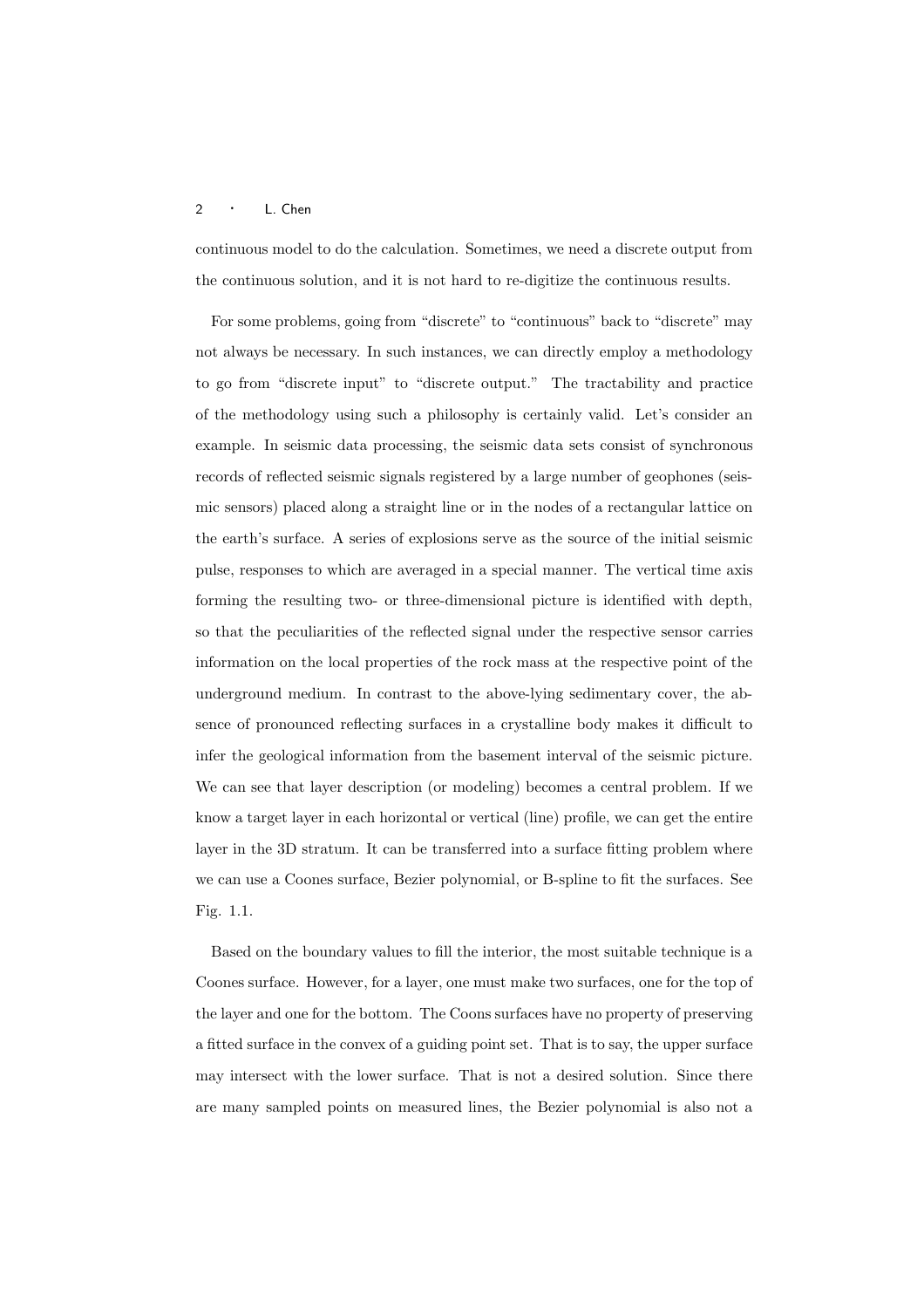

Fig. 1.1. (a)The layer described by perpendicular lines and (b)the layer described by arbitrary lines.

good choice–One cannot make the order of the polynomial very high. B-spline is a very good choice for the problem, but we need to do a pre-partition and coordinate transformations. In fact, for the problem, we have no special requirements for the smoothness, and we just need two reasonable surfaces to cover the layer.

Another example is from computer vision. In observing an image, if you extract an object from the image, a representation of the object can sometimes be described by its boundary curve. If all values on the boundary are the same, then we can just fill the region. If the values on the boundary are not the same, and if we assume that the values are "continuous" on the boundary, then one needs a fitting algorithm to find a surface. Fig. 1.2 shows the example if the center of the object was removed, how do we fill it. Its solution will have direct application in image compression. Since the boundary is irregular, the 2D B-spline needs to partition the boundary into four segments to form a  $XY$ -plane vs  $UV$ -plane translation. The different partitions may yield different results.

Practically, the procedure of a computation is a set of "discrete" actions. The input of a curve is also discrete, and the output is discrete. We can, therefore, make the following arguments. Do we always need a continuous technique for surface fitting? Is it possible to have a discrete fitting algorithm to get a reasonable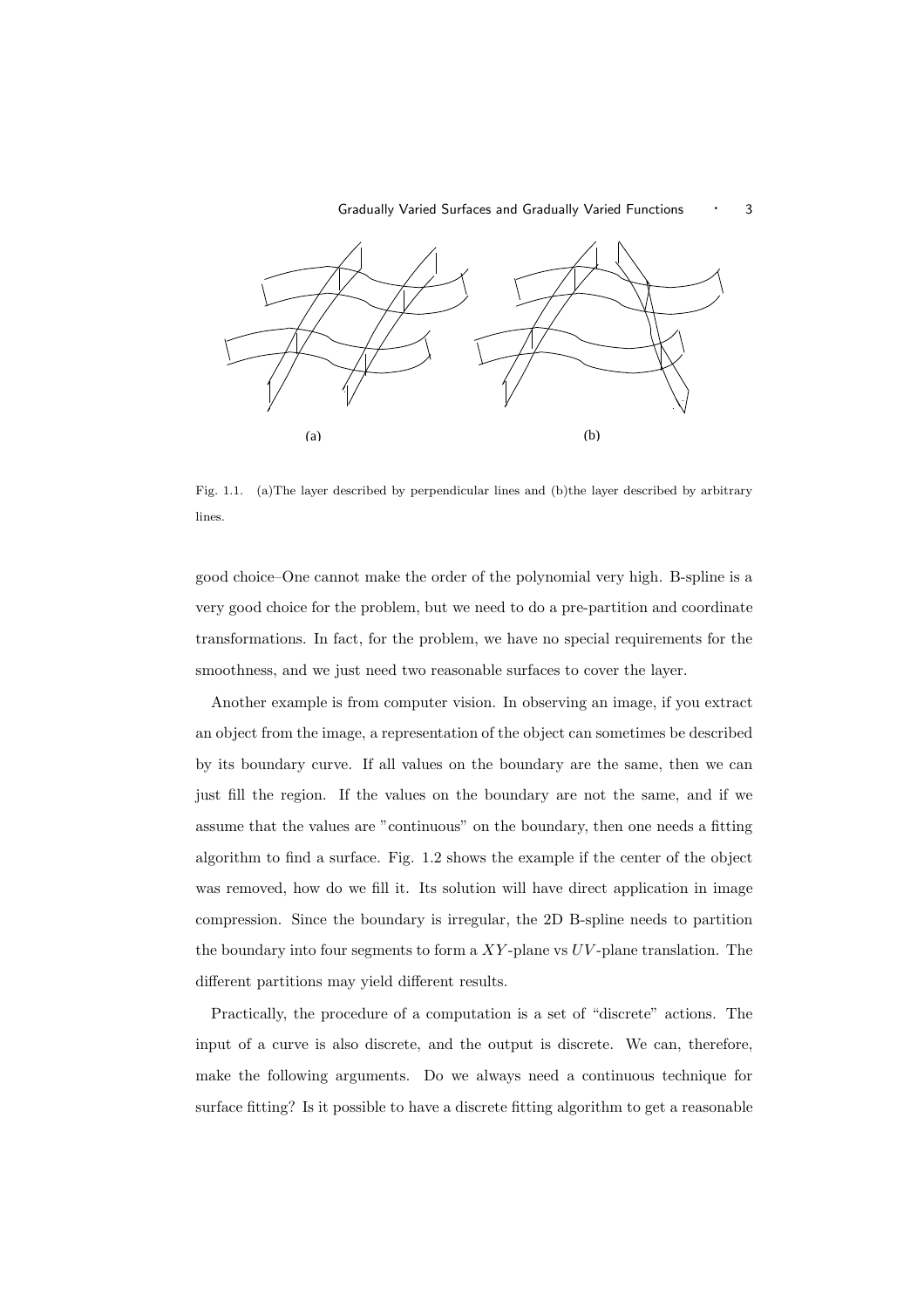

Fig. 1.2. An irregular gradually varied boundary example.

surface for the above problems? In 1990, Chen (1990) developed an algorithm to do such discrete surface fitting in 2D [1]. The algorithm is called gradually varied fitting.

This paper will expand on and generalize the idea of discrete surface fitting on a plane to a generalized discrete space, namely a discrete manifold. We will consider building a systemic theory over the discrete manifold. We will first describe a discrete manifold, then define the gradually varied surfaces on the discrete manifold. Then, we will give the major theorems of this paper, which are the theorem of interpolation and the expanding theorem of gradually varied surfaces. We will also discuss the gradually varied manifold over discrete manifolds.

We will go on to consider several kinds of gradually varied operators and study the properties of these operators. We will also define the gradually varied functional and its norm. We will prove the expanding theorem that preserves the norm of a gradual varied function. We will also prove the uniqueness theorem and its corollary. We will also discuss the approximation problem of gradually varied functions.

Since the purpose of introducing gradually varied surfaces is for applications in image processing, the existence of fast algorithms is a really significant issue. We will develop fast algorithms for the interpolation and approximation of gradually varied surfaces.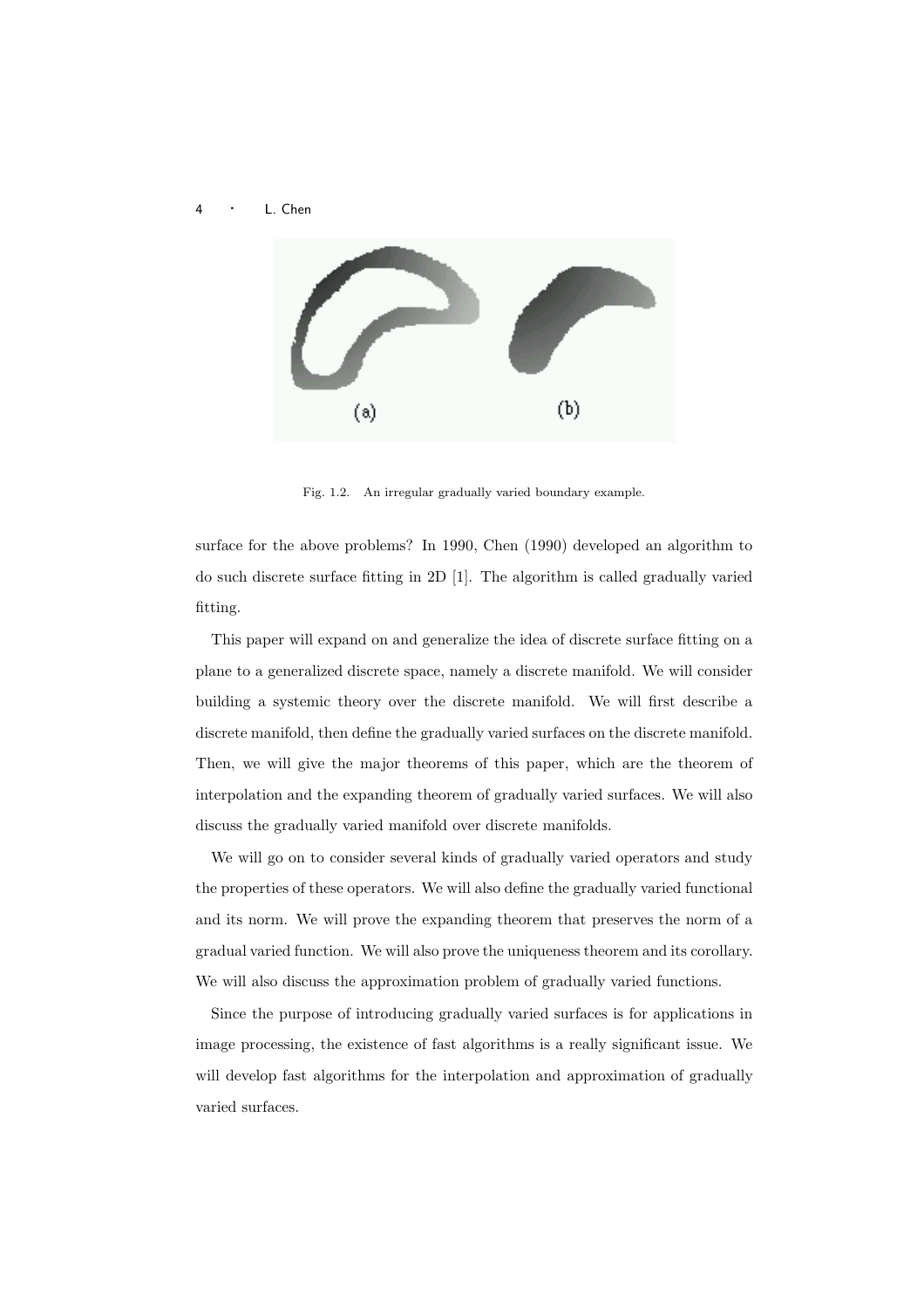# 2. GRADUALLY VARIED MAPPING

The gradually varied surface was originally designed for digital surface fitting without using any assumption of continuous functions such as splines and Bezier polynomials in geophysical data processing [1] [2] [3], [4]. A gradually varied surface can be viewed as a discrete function f from  $\Sigma_2$  to  $\{1, 2, ..., n\}$  satisfying  $|f(a) - f(b)| \leq 1$ if a and b are adjacent in  $\Sigma_2$ . This concept is called "discretely continuous" by Rosenfeld [5] and "roughly continuous" by Pawlak [6]. A gradually varied function can be represented by  $\lambda$ -connectedness [7], [4], [9], [10].

**Definition 2.1.** Let  $D_1$  and  $D_2$  be two discrete manifolds and  $f: D_1 \rightarrow D_2$  be a mapping.  $f$  is said to be an immersion from  $D_1$  to  $D_2$  or a gradually varied operator if x and y are adjacent in  $D_1$  implying  $f(x) = f(y)$ , or  $f(x)$ ,  $f(y)$  are adjacent in  $D_2$ .

If  $D_2 = \Sigma_m$ , then f is called a gradually varied surface. An immersion f is said to be an embedding if  $f$  is a one-to-one mapping.

In fact,  $D_1$  and  $D_2$  can be two simple graphs in the above definition. (See [11] for concepts of graph theory.) In this case, we know a famous  $NP$ -complete problem [12] , the subgraph isomorphism problem, is related to the gradually varied operator.

**Lemma 2.1.** There is no polynomial time algorithm to decide if a graph  $D$  can embed to another graph  $D'$  unless  $P = NP$ .

However, if the number of adjacent points to each point in  $D$  and  $D'$  are not greater than a constant C and  $|D| = |D'|$ , then there is a polynomial time algorithm to decide if  $|D|$  and  $|D'|$  are isomorphic. On the other hand, the immersion problem is trivial because we can always let the image of all points in  $D$  be a certain point in  $D'$ .

There is another related NP-complete problem. An immersion is said to be a morphism if for  $a' = f(a)$ , where b' is an adjacent point of a', then there is a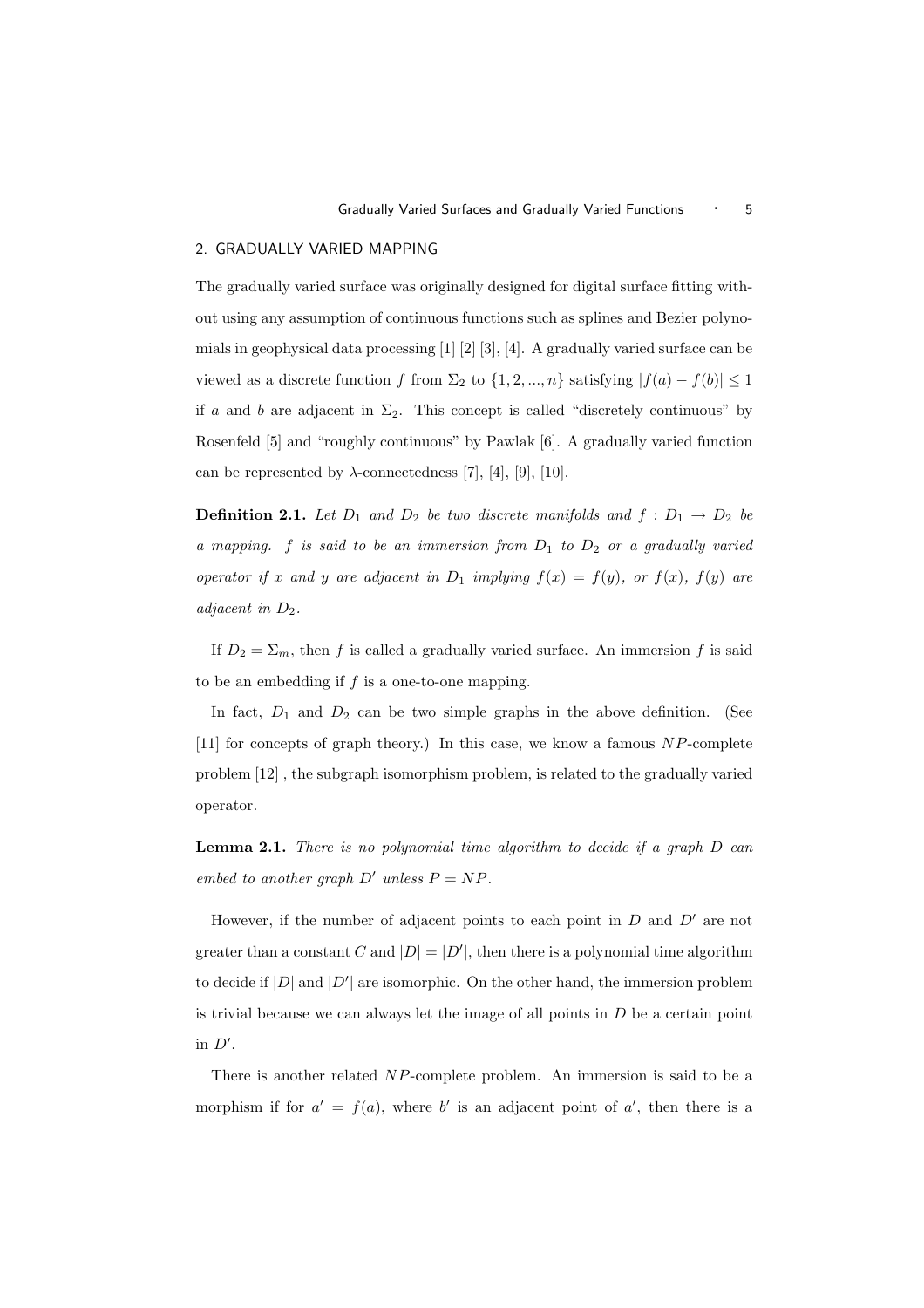$b \in f^{-1}(b')$  such that a, b are adjacent. To decide whether or not an immersion is a morphism is NP-hard.

This paper does not deal with the above complexity problems. It focuses on how to get the entire mapping using the property of immersion for a given part of a mapping, .

Mathematically, the main problem of the paper: Let  $D$  and  $D'$  be two discrete manifolds. Assume J is a subset of D, if  $f_J: J \to D'$  is known, then there is an extension of  $f_J$ ,  $f_D$ , such that  $f_D: D \to D'$  is gradually varied, where an extension means that  $f_J(a) = f_D(a)$  if  $a \in J$ .

This problem has direct use in image reconstruction. A 2D gray-scale digital image is a mapping  $f : \Sigma_2 \to [0,1]$ . Let's consider an example. In geophysical prospecting, there is an important problem, namely layer description or modeling, which uses an arrangement of nets consisting of horizontal and vertical lines. If we know the object layer in each horizontal or vertical line, we can get the entire layer in the stratum. This is a simple surface-fitting problem, where we could use a Coones surface, Bezier polynomial, or a B-spline to fit the surface. However, we can represent the complete gray-level (usually 0-255) as a chain, which links each pair of  $(i-1, i)$ ,  $i \in \{1, 2, ..., 255\}$ . To fit the surface is to find a gradually varied function with respect to the chain. See Fig. 1.1.

It is easy to see that if  $f$  is a gradually varied mapping, then

$$
\forall_{p,q \in D} d(p,q) \ge d(f(p), f(q)),\tag{2.1}
$$

where  $d(x, y)$  is the length of the shortest path between x and y. The key theorem for extension was proven by Chen [1], which states:

# Theorem 2.1 ([1], [3]).

Let  $A_1, A_2, ..., A_m$  be m rational numbers with  $A_1 < A_2 < ..., < A_m$ , and let J be a nonempty subset of graph D. Suppose that  $f_J: J \to \{A_1, A_2, ..., A_m\}$ , the necessary and sufficient condition for the existence of a gradually varied extension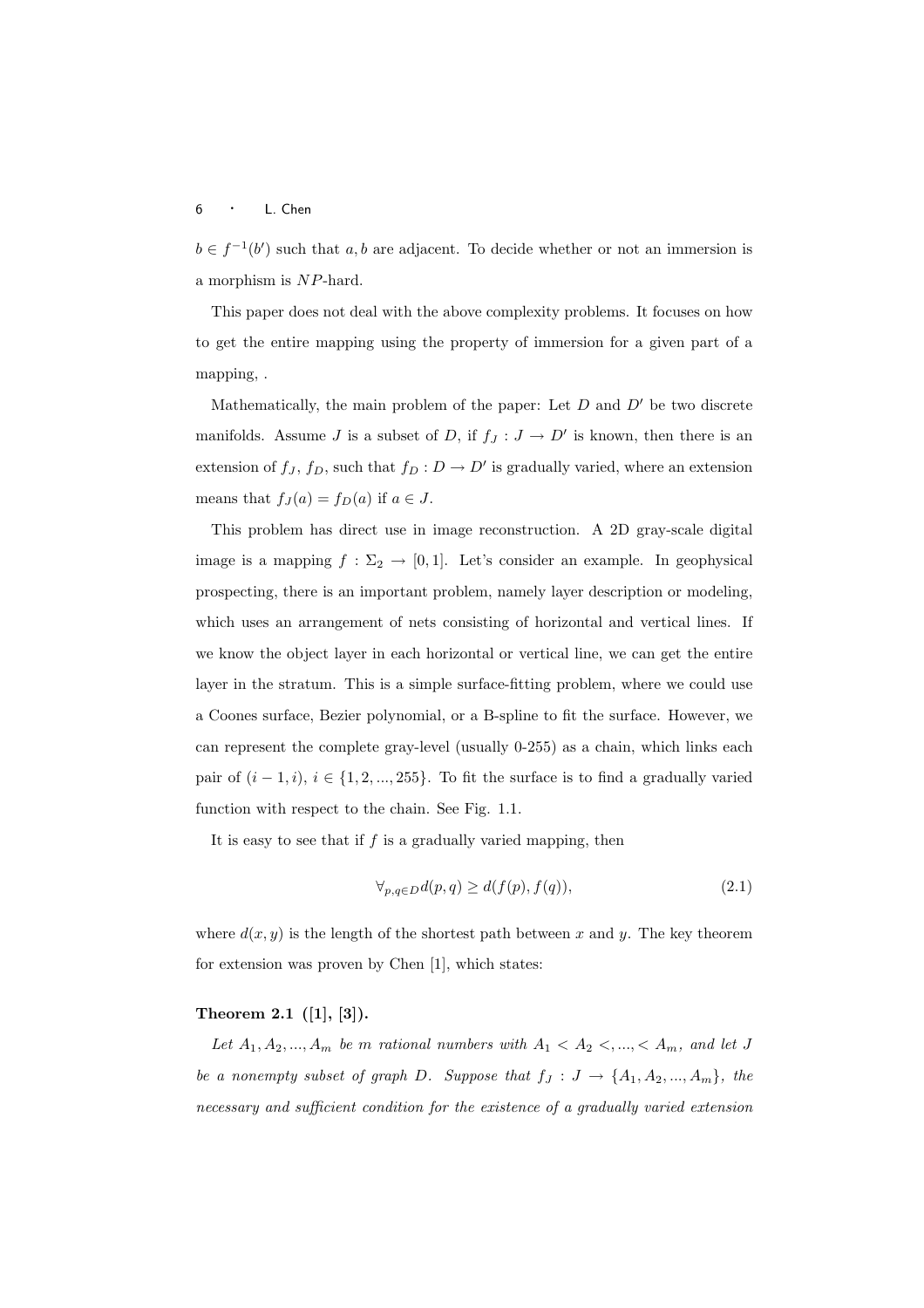f<sub>D</sub> is for all x, y in J,  $d(x, y) \geq d(f_J(x), f_J(y))$ , where  $d(f_J(x), f_J(y)) = |i - j|$  if  $f_J(x) = A_i$  and  $f_J(y) = A_j$ .

We also knew that,

**Theorem 2.2** ([3]). If there is a gradually varied extension  $f_D$  of  $f_J$ , then there exists two gradually varied extensions  $f_D^1$  and  $f_D^2$  such that, for every gradually varied extension  $f_D$ ,  $f_D^1(x) \le f_D \le f_D^2$  for all  $x \in D$ .

We also discussed fast algorithms for the gradually varied extension in [1], [2].

# 3. GRADUALLY VARIED EXTENSION AND NORMAL IMMERSION

We can see that Theorem 2.1 is an ideal case. However, not every  $D, D'$  can preserve such a property, i.e. the existence of gradually varied extension. For example, consider  $D$  and  $D'$  as shown in Fig. 3.1 (a) and (b), respectively. If  $J = \{a, b, c, d\}$  and  $f_J$  is indicated in Fig. 3.1 (b), then we can see that  $\langle J, f_J \rangle$ satisfies the condition in Theorem 2.1. But for point x, there is no  $f(x)$  that can be selected to satisfy the condition of gradual variation.



Fig. 3.1. The example that shows no gradually varied extension.

In order to do more profound research and make the terminology simpler, we propose a new concept as follows: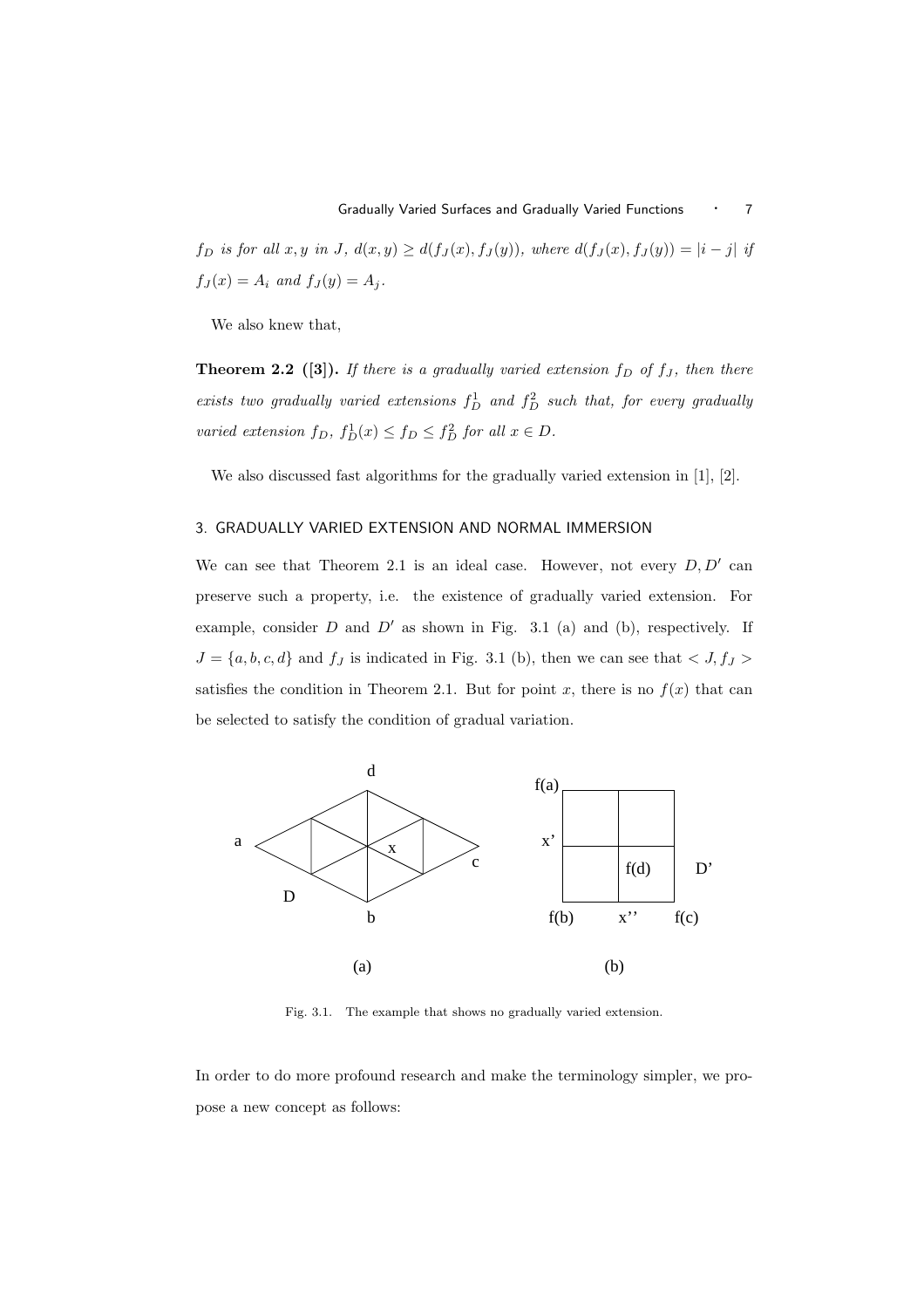**Definition 3.1.** Let J be a subset of D and  $f_J$  be a mapping  $f_J: J \to D'$ , which satisfies:

$$
\forall p, q \in J[d(p, q) \ge d(f_J(p), f_J(q))]. \tag{3.1}
$$

If there exists an extension f of  $f_J$  such that  $f: D \to D'$  is a gradually varied mapping, then we say  $\langle J, f_J \rangle$  is immersion-extendable. If every  $\langle J, f_J \rangle$ satisfying  $(3.1)$  is immersion-extendable, then we say that D can normally immerse into D′ .

Mathematically, it might be very difficult to decide whether or not a general graph/digital manifold can normally immerse into another one. This problem may be NP-hard (See Cormen, Leiserson, and Rivest's book, [12]). However, in the use of data fitting, pattern recognition, and computer vision, we can find several important and useful digital manifolds in which normal immersion and general gradually varied surfaces are applicable. In other words, given some guiding points and their (mapping) values in such a discrete manifold, we can find a gradually varied surface based on the guiding points.

The m-dimensional grid space  $\Sigma_m$  is the set of all points in n-dimensional Euclidean space with integer coordinates. There are many kinds of adjacency, and we present two of them here, which are most often used in discrete geometry. First, two points  $p = (p_1, ..., p_m)$  and  $q = (q_1, ..., q_m)$  are directly adjacent if and only if  $\sum_{i=1}^{m}(|p_i - q_i|) = 1$ . Such a digital space is called a directly adjacent space and is denoted by  $d_{\mathcal{L}}\Sigma_m$ . Second, two points  $p = (p_1, ..., p_m)$  and  $q = (q_1, ..., q_m)$  are indirectly adjacent if and only if  $Max_{i=1}^{m}(|p_i - q_i|) = 1$ . Such a digital space is called an indirectly adjacent space and is denoted by  $i \sum_m$ . In addition, the *n*-simplicial decomposition space is denoted by  $\Delta_n$ .

We know that Theorem 2.1 states that any digital manifold can normally immerse to  $\Sigma_1$  or a chain. We can show a more general theorem in the following:

Theorem 3.1. Any graph D (or digital manifold) can normally immerse an arbitrary tree T .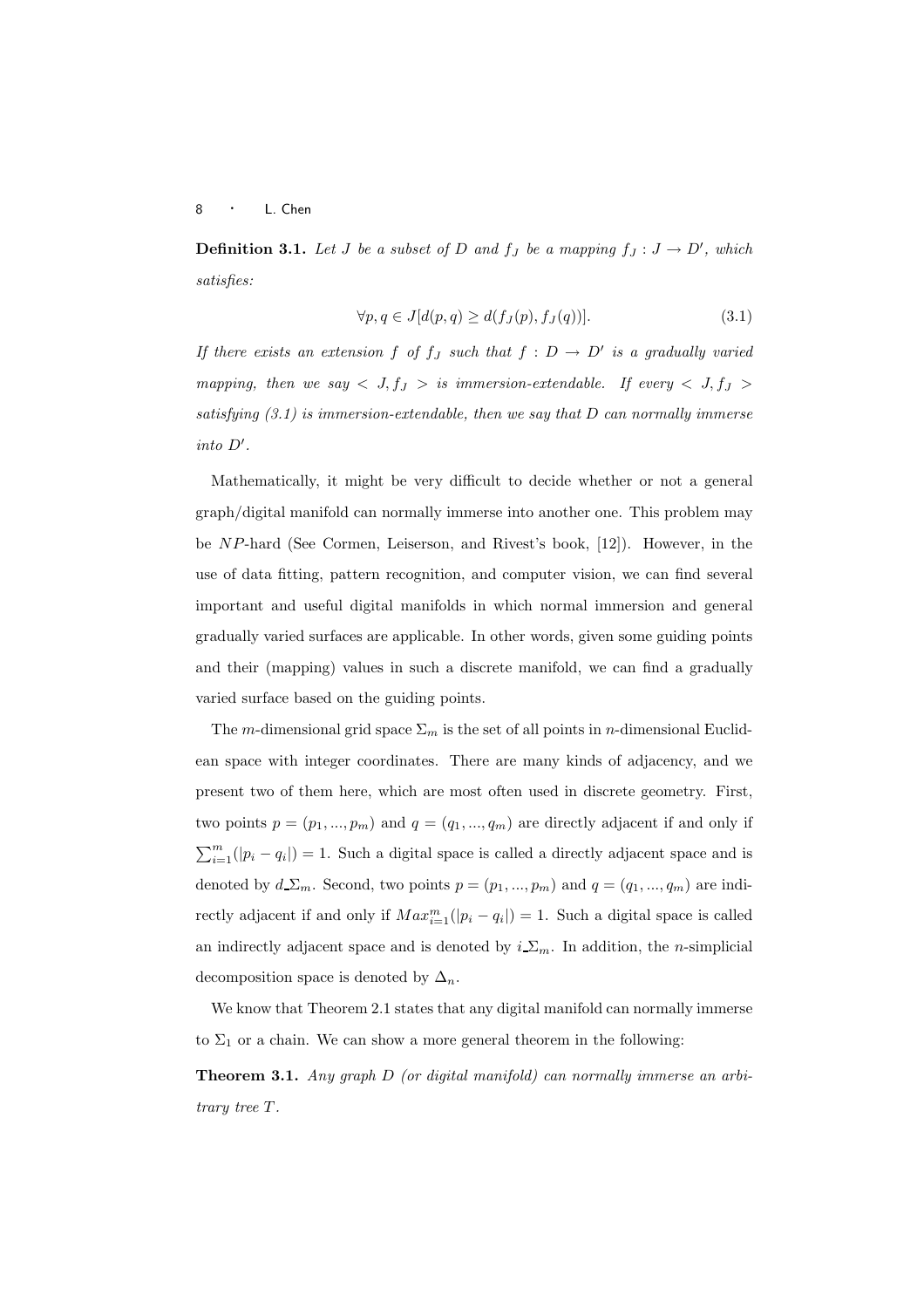*Proof* Suppose that  $J \neq \emptyset$  is a subgraph of D, and a mapping  $f_J : J \to T$  satisfies  $(3.1)$ , where T is a tree. We will prove that there exists a gradually varied mapping  $f: D \to T$  with  $f_J(p) = f(p), p \in J$ .

The proof of the theorem is a constructive proof. For every  $p \in J$ , let  $f(p) =$  $f_J(p)$ , and let  $f(p) = \theta$  if  $p \in D - J$ . Denote

$$
D_0 = \{p | f(p) \neq \theta \& p \in D\}.
$$
\n
$$
(3.2)
$$

For any p and p' in  $D_0$ , we have  $d(p, p') \geq d(f(p), f(p'))$ .

If  $D_0 \neq D$ , we can find a point x in  $D - D_0$  such that x has an adjacent  $r \in D_0$ , then we have two cases:

1) If  $d(r, p) > d(f(r), f(p))$  for every  $p \in D_0$  with  $p \neq r$ , then let  $f(x) = f(r)$ . Since  $d(r, x) = 1$  is not less than  $d(f(x), f(r)) = 0$  and

$$
d(x, p) \ge d(r, p) - 1 > d(f(r), f(p)) - 1,
$$

 $d(x, p) \geq d(f(r), f(p)) \geq d(f(x), f(p)).$  Let  $D_0 \leftarrow D_0 \cup \{x\}$  and return to repeat. 2) If there is a point  $p \in D_0$  such that  $d(r, p) = d(f(r), f(p))$ , then let

$$
R_1 = \{ p | d(r, p) = d(f(r), f(p)), p \in D_0 \}.
$$
\n(3.3)

According to (3.3), there are only two instances:

2.1) If for every p in  $R_1$ ,  $d(r, p) < d(r, x) + d(x, p)$ , then  $d(r, p) < 1 + d(x, p)$ , so  $d(x,p) \geq d(r,p)$ . Let  $f(x) = f(r)$ . If  $p \in R_1$ , then  $d(x,p) \geq d(r,p) \geq$  $d(f(r), f(p)) \geq d(f(x), f(p))$ ; else, i.e., p in  $D_0 - R_1$ , since  $d(r, p) > d(f(r), f(p))$ then

$$
d(x, p) \ge d(r, p) - 1 \ge d(f(r), f(p)) \ge d(f(x), f(p)).
$$

Let  $D_0 \leftarrow D_0 \cup \{x\}$  and return to repeat.

2.2) If there is some  $p$  in  $R_1$  such that

$$
d(r, p) = d(r, x) + d(x, p) = 1 + d(x, p),
$$

then  $x$  is obviously in a shortest path between  $r$  and  $p$ . In the following, we will fix the point p. For every  $q \in D_0$  with  $q \neq r$  and  $q \neq p$ , we have  $d(p,q) \leq$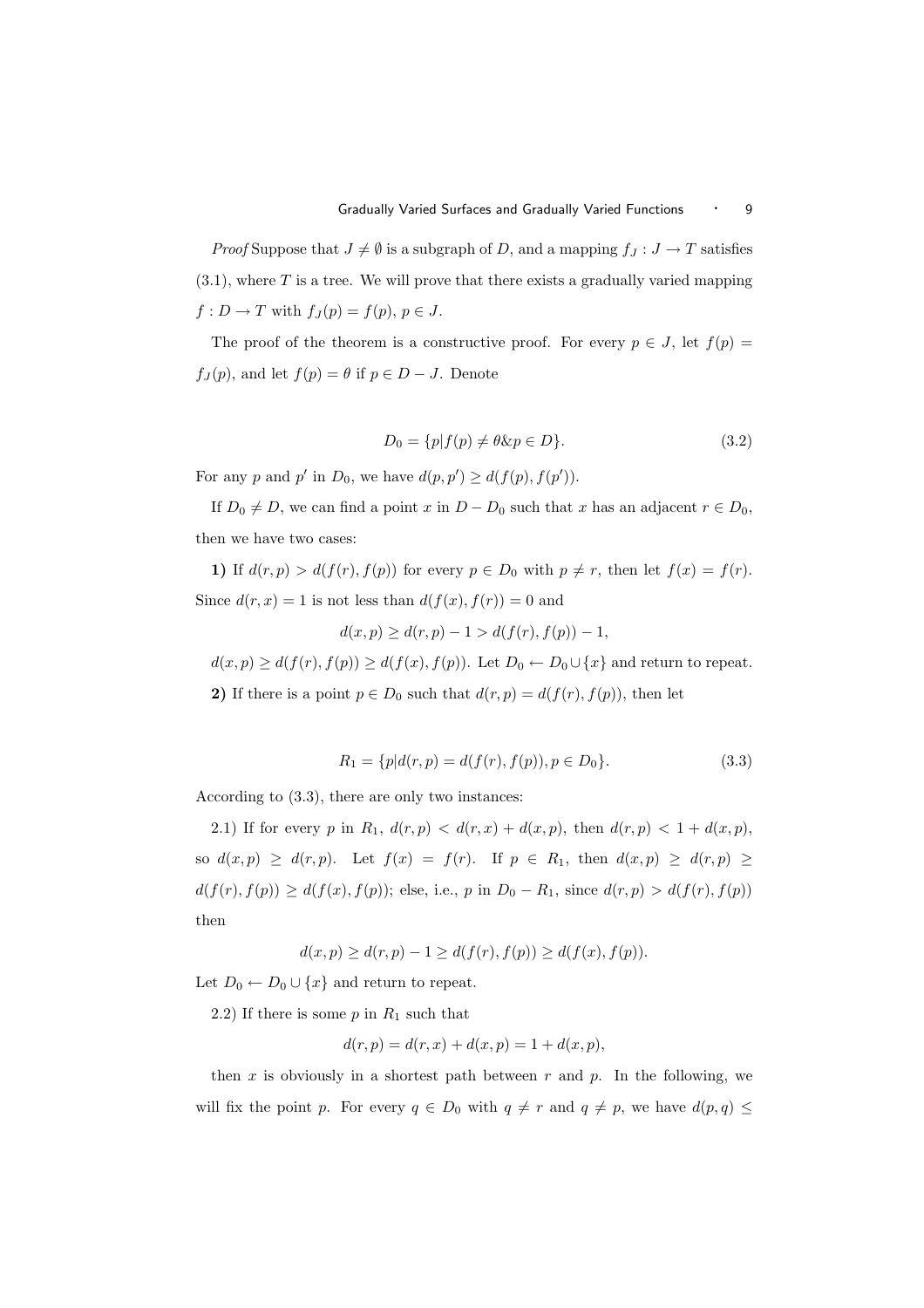$d(p, x) + d(x, q)$ . Let

$$
m(x) = \{q | d(x, q) \le d(q, r), q \in D_0\}.
$$
\n(3.4)

There are only two cases to discuss:

2.2.1) If  $q \in m(x)$ , then  $d(p,q) \leq d(p,x) + d(x,q) \leq d(r,p) - 1 + d(r,q)$ . Also, since  $p$  belongs to  $R_1$ ,

$$
d(p,q) \le d(r,p) + d(r,q) - 1,\t\t(3.5)
$$

and

$$
d(p,q) \le d(f(r), f(p)) + d(r,q) - 1.
$$
\n(3.6)

Three cases can be derived by the above equation (3.6):

2.2.1.1) If  $d(r, q) \ge d(f(r), f(q)) + 2$ , then  $d(x, q) \ge d(r, q) - 1 \ge d(f(r), f(q)) + 1$ . Therefore,

$$
d(f(x), f(r)) \le 1
$$
 implies 
$$
d(x, q) \ge d(f(x), f(q))
$$
. Just let  $f(x) = f(r)$ .  
2.2.1.2) If  $d(r, q) = d(f(r), f(q))$ , then by using (3.6) and  $p \in R_1$ ,

$$
d(p,q) \le d(f(r), f(q)) + d(f(r), f(p)) - 1.
$$
\n(3.7)

Because T is a tree, T has one and only one path between  $f(p)$  and  $f(q)$ , which must be a shortest path. If this path contains the point  $f(r) \in T$ , then

$$
d(f(p), f(q)) = d(f(r), f(q)) + d(f(r), f(p))
$$
\n(3.8)

and by using (3.7), we can obtain

$$
d(p,q) \le d(f(p), f(q)) - 1.
$$

A contradiction occurs for the assumption of  $p$  and  $q$  in  $D_0$ . Hence, this path is not through  $f(r)$ .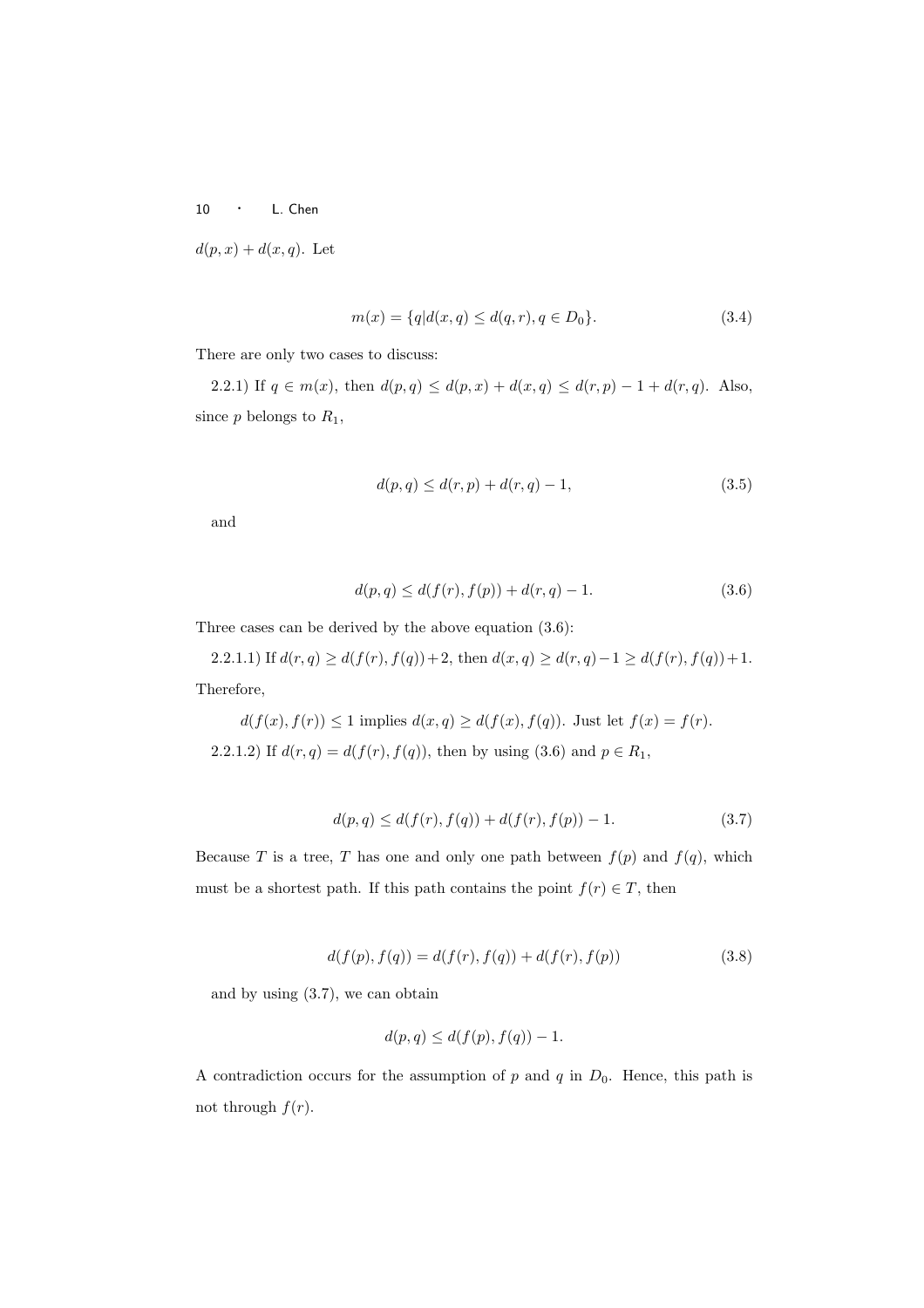(The paper was translated from Chinese, the previous one missed the following *paragraph*) One can view  $D' = T$  to be the tree with  $f(r)$  as the root. When the path does not go through  $f(r)$ ,  $f(p)$  and  $f(q)$  must be in the same proper subtree of T. There must be an  $\alpha$  that is adjacent to  $f(r)$  such that

$$
d(\alpha, f(p)) = d(f(r), f(p)) - 1
$$
  

$$
d(\alpha, f(q)) = d(f(r), f(q)) - 1.
$$

let  $f(x) = \alpha$ . (It was not added since the last paragraph of the Chinese version the proof stated such a valuation. We can easily get  $d(x, p) \geq d(f(x), f(p))$ . And for all q, we have  $d(x,q) \geq d(f(x), f(q))$ .

2.2.1.3) If  $d(r, q) = d(f(r), f(q)) + 1$ , then

i) If  $d(x,q) \geq d(r,q)$ , then  $d(x,q) \geq d(f(r), f(q)) + 1$ . This case is similar to  $2.2.1.1$ ).

ii) If  $d(x,q) = d(r,q) - 1$  and according to the fixed p with  $d(r,p) = 1 + d(x,p)$ and  $d(r, p) = d(f(r), f(p))$ , we have

$$
d(p, q) \le d(p, x) + d(x, q) \le d(r, q) + d(r, p) - 2,
$$

so 
$$
d(p,q) \leq d(f(r), f(q)) + 1 + d(f(r), f(p)) - 2.
$$

It is similar to 2.2.1.2).

2.2.2) If 
$$
q \in D_0 - m(x)
$$
, i.e.,  $d(x, q) \ge d(r, q) + 1$ , then  

$$
d(x, q) \ge d(f(r), f(q)) + 1.
$$

It is similar to 2.2.1.1). Let  $f(x) = f(r)$ . (We have complete the mathematical proof here. The following discussion relates to algorithm design.)

To summarize, if there is a point  $p$  in  $R_1$ , such that

$$
d(r, p) = 1 + d(x, p) = d(r, x) + d(x, p),
$$

then for any q in  $D_0 - \{r, p\}$ , it must be included in  $M_1$  or  $M_2$ , where  $M_1$  is

$$
M_1 = \{ q \mid d(x, q) \ge d(f(r), f(q)) + 1, q \in D_0 - \{r, p\} \}.
$$

We can choose  $f(x) = f(r)$  or make  $f(x)$  adjacent to  $f(r)$  in the tree T.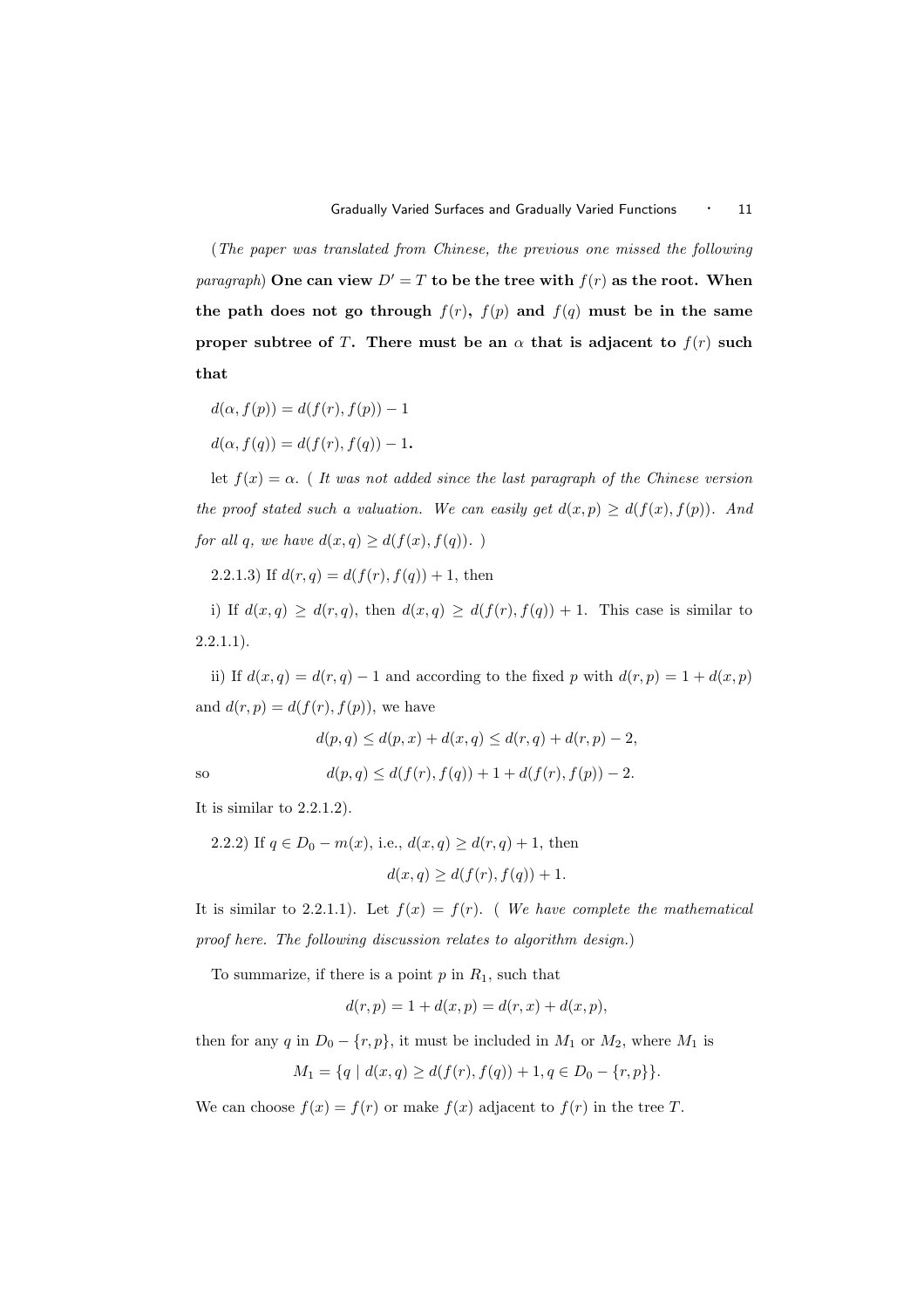$M_2 = \{q \mid \text{ exists a shortest path between } f(p) \text{ and } f(q) \}$ 

that is not through  $f(r)$ ,  $q \in D_0 - \{r, p\}$ 

Let  $F_2 = \{f(q) | q \in M_2\}$ . We can see that the point  $f(r)$  is the root of the tree T. It is easier to see that every point in  $F_2 \cup \{f(p)\}\$ is included in a subtree of the tree. Thus, there exists a node t in T, such that  $d(f(r), t) = 1$  and

$$
\forall_{s \in F_2 \cup \{f(p)\}} d(f(r), s)) = d(t, s) + 1.
$$

Thus, let  $f(x) = t$ . In fact, if the path between  $f(r)$  and  $f(p)$  is  $f(r)$ ,  $s_1$ , ...,  $s_{l-1}$ ,  $f(p)$ , then  $t = s_1$ . Up to now we have obtained the proof of Theorem 3.1.  $\diamond$ 

Corollary 3.1. Any graph/digital manifold can normally immerse into an arbitrary forest.

**Theorem 3.2.** Any graph/digital manifold D can normally immerse into  $i \Sigma_m$ .

*Proof* Let D be a digital manifold. Suppose that J is a subset of D and  $J \neq \emptyset$ , and a mapping  $f_J: J \to i\,\Sigma_m$  satisfies (3.1). We can denote

$$
f_J(x) = (f_J^{(1)}(x), f_J^{(2)}(x), ..., f_J^{(m)}(x)),
$$

and we have, for any two points  $p$  and  $q$ ,

$$
d(p,q) \geq d(f_J(p), f_J(q)).
$$

Since

$$
d(f_J(p), f_J(q)) = Max\{d(f_J^{(k)}(p), f_J^{(k)}(q))|k = 1, ..., m\},\,
$$

then

$$
d(p,q) \ge d(f_J^{(k)}(p), f_J^{(k)}(q)), k = 1, ..., m.
$$

Let  $f_J^{(k)}: J \to i \sum_m$ , where

$$
f_J^{(k)}(x) = (0, ..., 0, f_J^{(k)}(x), 0, ..., 0).
$$
\n(3.9)

By theorem 3.1, we have  $m$  gradually varied extensions as follows:

$$
f^{(k)}: D \to i\,\Sigma_m, k = 1, ..., m. \tag{3.10}
$$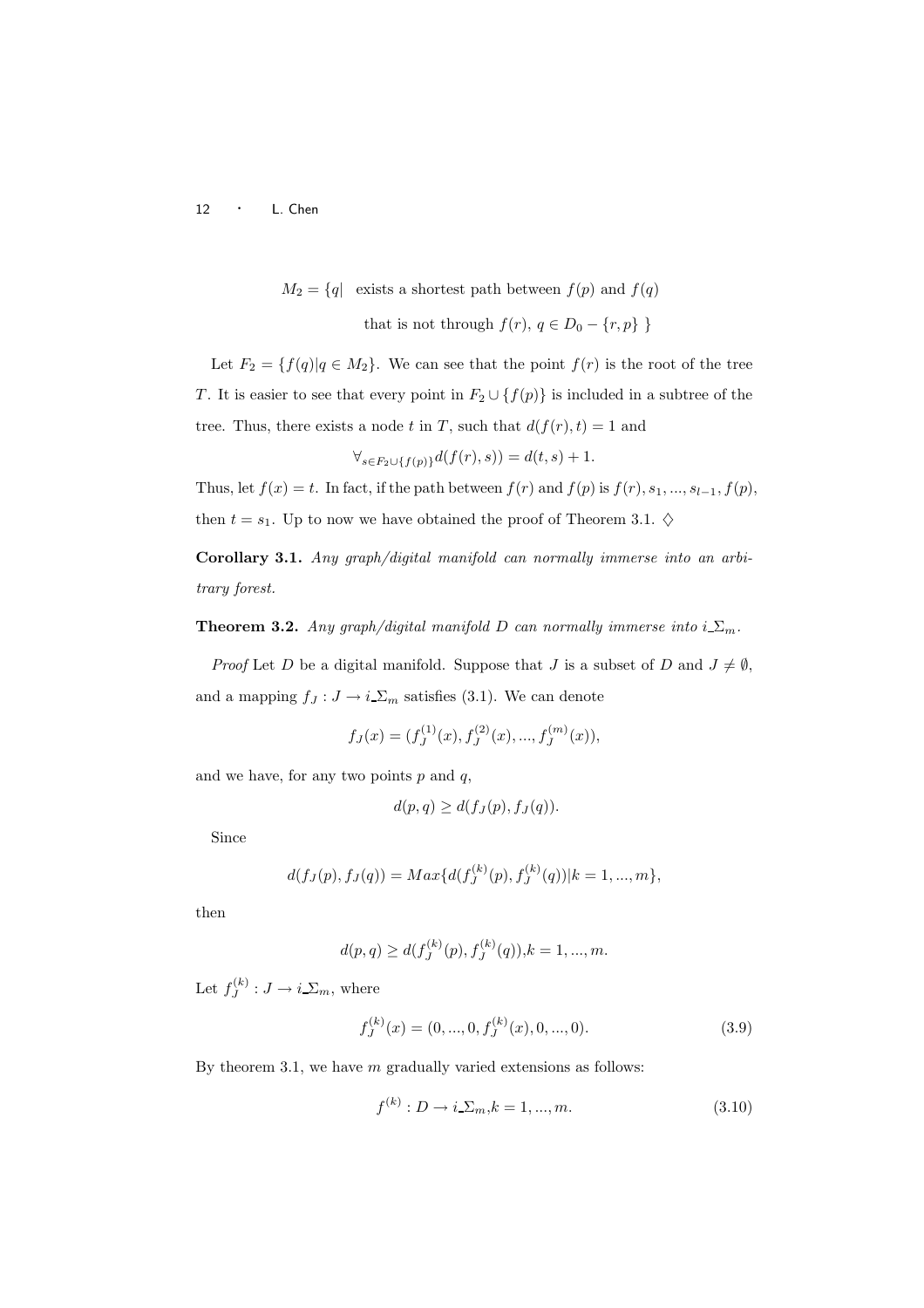Finally, we can combine the  $m$  gradually varied extensions into a unique mapping:

$$
f(x) = \sum_{k=1}^{m} f^{(k)}(x).
$$

preserving  $f(p) = f<sub>J</sub>(p)$ ,  $p \in J$ . Also, if p and q are adjacent in D, then by (3.10)

$$
d(f(p), f(q)) = Max{d(f[k](p), f[k](q))|k = 1, ..., m} \le 1.
$$

Hence, f is a gradually varied extension of  $f_J$ .  $\diamondsuit$ 

**Theorem 3.3.** (1) A  $d\sum_{m}$  cannot normally immerse into itself, for  $m > 1$ .

(2) A  $\Delta_n$ , n > 2, cannot normally immerse into itself.

(3)A  $d \Sigma_m$  or  $i \Sigma_m$  cannot normally immerse into  $\Delta_n$ , for  $n > 2$ . (4) A  $\Delta_n$ ,  $n > 2$ , cannot normally immerse into  $d_{\mathcal{L}_m}$ .

Proof We only need to list some counter-examples to prove this theorem.

(1) Assume the  $D, D'$  which are given in Fig. 3.2 (a), (b). If  $J = \{p, q, s, r\}$ and  $f_J = \{p', q', s', r'\}$  with  $f_J(a) = a'$ , we know for all  $a, b \in J$ ,  $d(a, b) \ge$  $d(f_J(a), f_J(b))$ . However, for  $x \in D$ ,  $f_J(x)$  can only be assigned as x', or x''. Neither  $x'$  nor  $x''$  can satisfy the condition of gradual variation.

(2) For  $\langle \Delta_n, \Delta_m \rangle$ ,  $m, n > 2$ , let the mapping  $f_J$  have the domain  $J = \{a, b, c\}$ and the range  $f_J = \{a', b', c'\}$  in Fig 3.2. (c), (d). We cannot find the image of  $x \in D$  satisfying the condition of gradual variation.

(3) For  $\langle d \Sigma_m, \Delta_n \rangle$ , the proof is similar to (2) with respect to Fig. 3.2. (e), (f).

(4) For  $\langle i_{\Sigma} \Sigma_m, \Delta_n \rangle$ , the proof is similar to (2) with respect to Fig. 3.2. (g),  $(h). \diamondsuit$ 

The above results tell us that using  $d\sum_m$  or  $\Delta_n$  to be range-domain, there is basically no "continuous image."

A real world concrete example that supports the above results is the RGB-color table. Suppose we have a domain  $D = \Sigma_2$  and a range space defined as  $D' = \Delta_3$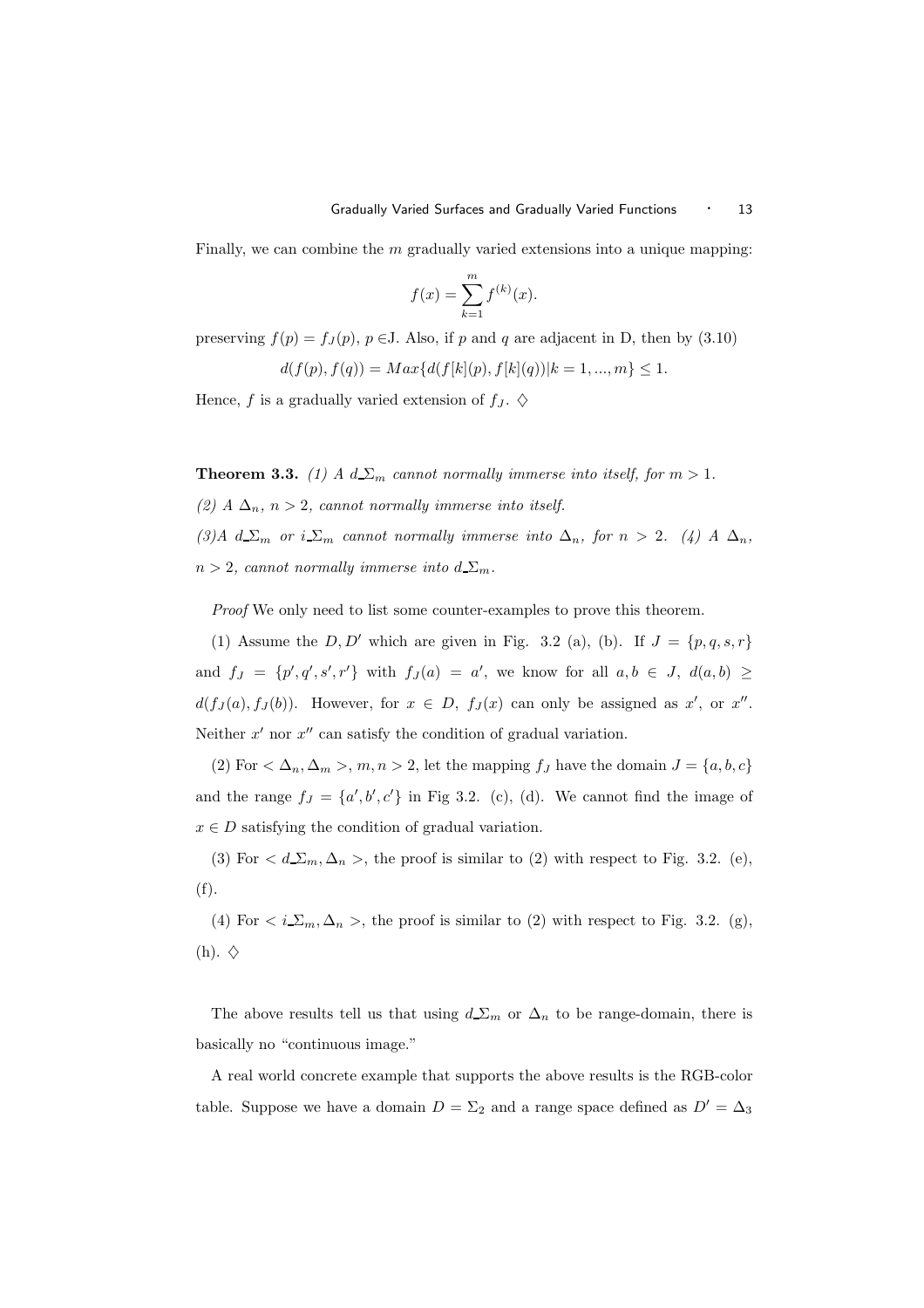with length C. See Fig. 3.2 (e).  $D'$  has three vertices R, G, and B at the three corners of D. R, G, and B represent "red," "green," and "blue." For any point  $x'$ in D',  $d(x,R) + d(x,G) + d(x,B) = 2C$ . So, if a point  $x \in D$  and  $f_J(x) = x'$ , then we set the color  $(r, g, b) = (C - d(x, R), C - d(x, G), C - d(x, B))$  to point x. We know the total color density of each point is the same,  $C = r + g + b$ . Theorem 3.3 tells us that if we wish to color some points in  $D$ , it is not always possible to get a "continuous" looking color image using an equal density of colors.

The question that arises is under what condition does this becomes always doable. We know that it is not only "for all  $x, y \in J$ ,  $d(x, y) \geq d(f_J(x), f_J(y))$ ." In practice, one always fixes a color as a base color and adjusts the other two colors to get a continuous looking part of an image.

**Definition 3.2.** A (point-) connected component of a discrete manifold  $D$  is called a discrete sub-manifold S. A sub-manifold is said to be semi-convex if for any two points x, y in S,  $d_S(x, y) = d_D(x, y)$ .

The following is not difficult to prove:

Corollary 3.2. If  $D$  can normally immerse into  $D'$ , then any semi-convex submanifold of  $D$  can also normally immerse into  $D'$ .

Corollary 3.3. A complete graph  $K_n$  can normally immerse into any graph, and each graph can normally immerse into  $K_n$ .

There are two computer complexity issues:

(1) Is there any polynomial time algorithm to decide if  $D$  is normally immersible into  $D'$  ?

(2) More specifically, for a given  $\langle D, D', J, f_J \rangle$ , is there any polynomial algorithm that can obtain a gradually varied extension of  $f_j$ ? We think that answer is "No."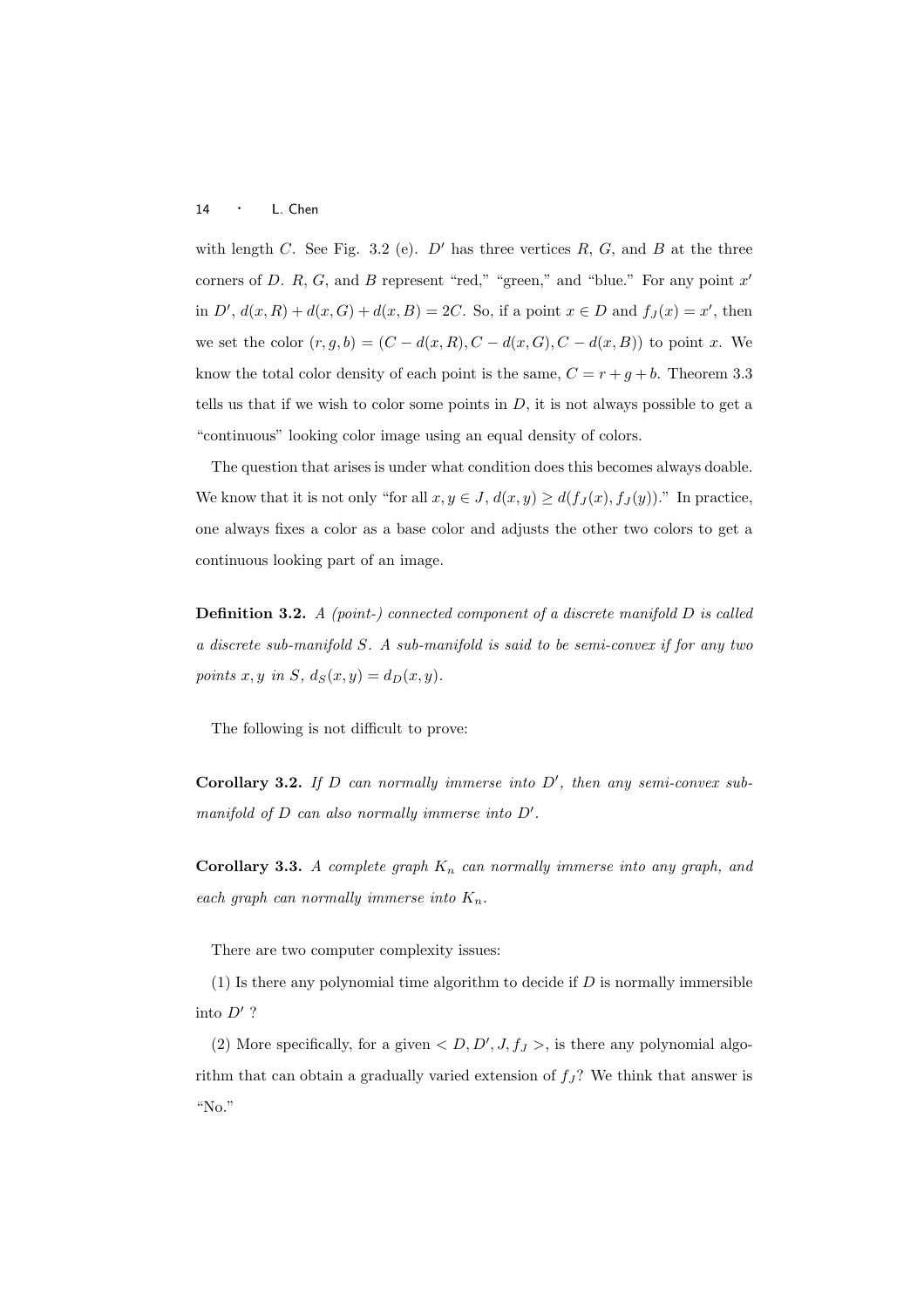

Fig. 3.2. The examples that shows no gradually varied extension.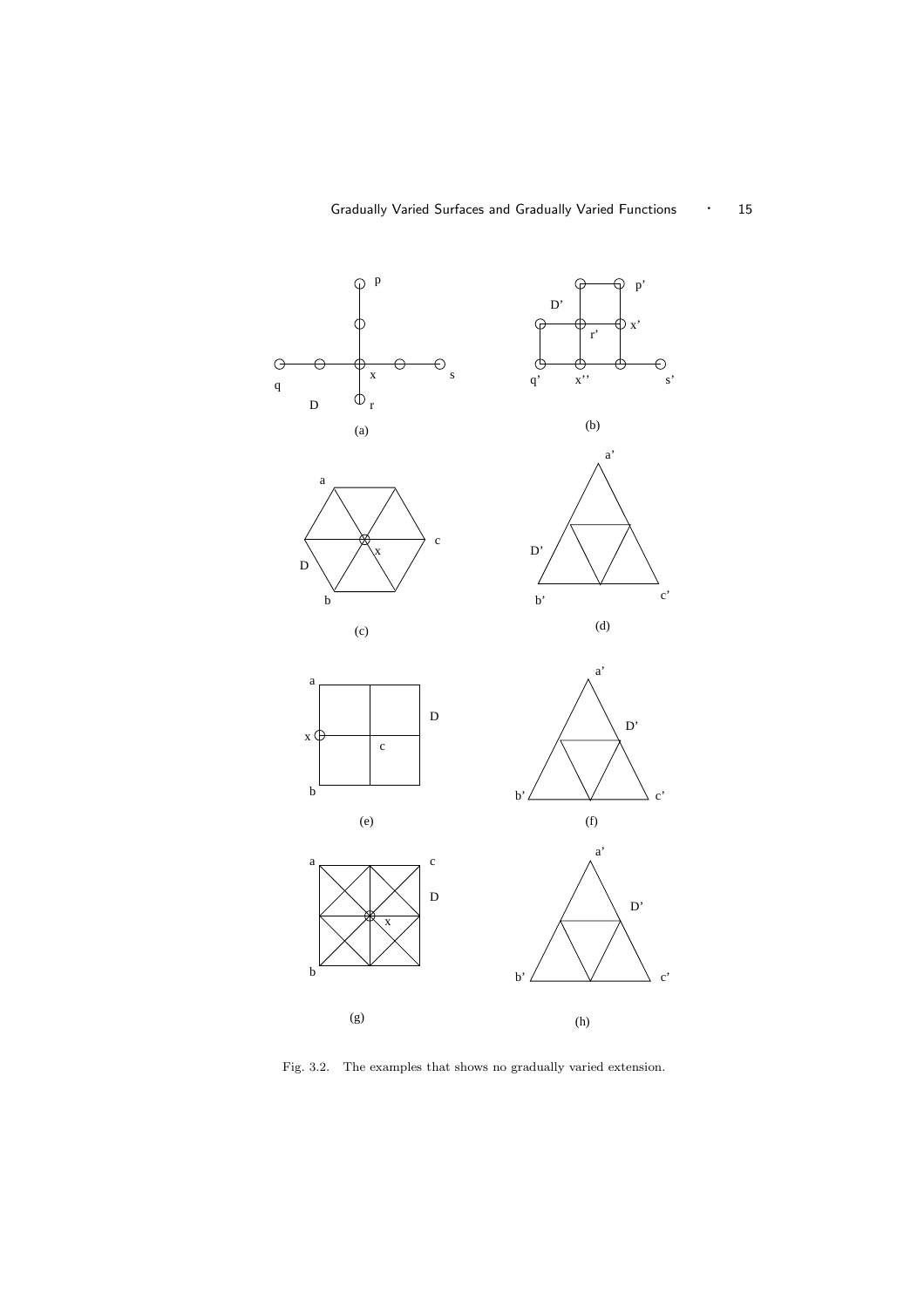# 4. GRADUALLY VARIED FUNCTIONALS

In Section 2, we introduced the concept of gradually varied mapping. Then we discussed the general consideration of interpolation and extension for gradually varied surfaces in section 3. This section will focus on a special case of the range spaces,  $\Sigma_1$  or  $\{A_1, ..., A_m\}$  (it is also can be viewed as the integer set integers I). A mapping from  $D$  to  $\Sigma_1$  is called a function. More precisely, let  $D$  be a "discretization or net sampling" of a metric space  $M$ .  $\{A_1, ..., A_m\}$  is a "discretization" of the range of a functional f on  $M, f : \rightarrow R$ , where R represents the real number. In this case, we want to study, in detail, the gradually varied extension.

After discussion of the theoretical relation between the gradually varied functional and the metric space, we will concentrate mainly on the envelope theorem, uniqueness, and the norm-preserving extension theorem for gradually varied functionals.

Suppose that M is a constructive-compact-metric-space defined in Bishop and Bridges's book [14]. Then there exists a routine which generates a sequence of a finite set  $M_1, ..., M_n, ...,$  such that  $M_n$  is a  $2^{-n}$  net of M. Then  $M_n$  is a digital manifold, and the adjacent set of  $x \in M$  is

 $\{y|y \in M_n \& w(x,y) < 2^{-n}, \text{ where } w \text{ is the metric of } M \}.$ 

Let f be a continuous functional on  $M$  (f is also a uniform continuous functional [14]). Therefore, for any l, there exists n such that: if  $w(x, y) < 2^{-n}$ , then  $|f(x) |f(y)| < 2^{-l}$ .

Now, we construct a functional  $f_n$  on  $M_n$  as follows. Let  $A(s) = s \cdot 2^{-l}$ , and set  $f_n(x) = A(s)$ , where  $s = \min\{t | f(x) \leq A(t) \& x \in M_n\}$ . Then  $f_n$  is a  $2^{-n}$ -uniform approximation of f on  $M_n$ .

**Lemma 4.1.**  $f_n : M_n \to \{A(s)\}\$ is gradually varied on  $M_n$ .

*Proof* If x and y are adjacent in  $M_n$ , then  $w(x, y) < 2^{-n}$ , and  $|f(x) - f(y)| < 2^{-l}$ . If  $f_n(x) \le f_n(y)$ , then  $f(x) \le f_n(x) \le f_n(y)$ . Thus,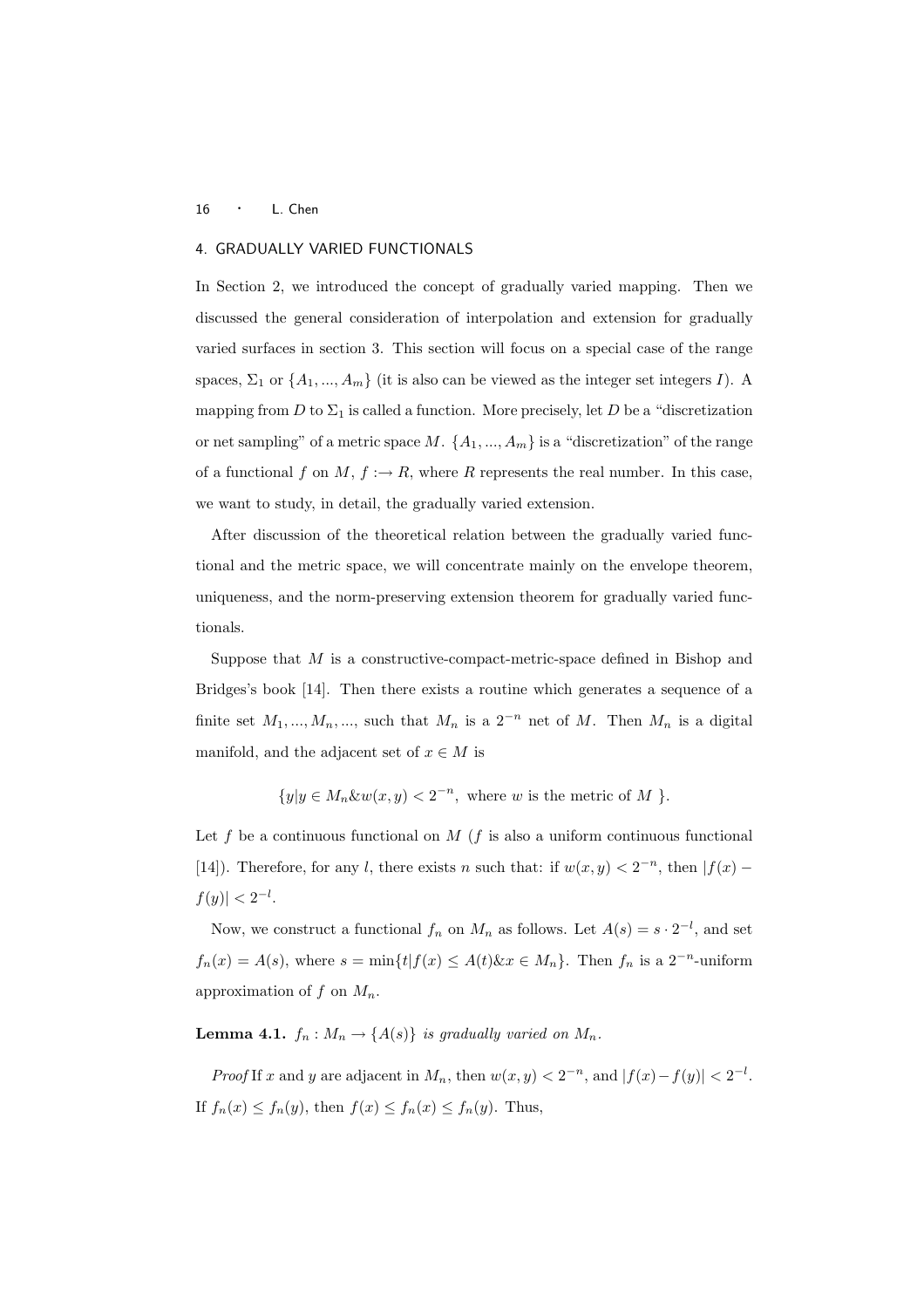$0 \le f_n(y) - f_n(x) \le f_n(y) - f(x) \le f_n(y) - f(y) + f(y) - f(x) < 2 \cdot 2^{-l},$ so  $|f_n(x) - f_n(y)| < 2 \cdot 2^{-l}$ . Similarly, in case of  $f_n(x) > f_n(y)$ , we can also obtain  $|f_n(x) - f_n(y)| < 2 \cdot 2^{-l}$ . That is, assume  $f_n(x) = A(s)$  and  $f_n(y) = A(t)$ , then we must have  $|t - s| < 2$ . Hence,  $f_n$  is gradually varied.  $\diamond$ 

 $(M_n, f_n)$  is said to be an  $(n, l)$ -uniform approximation of  $(M, f)$ . The process of generating  $\{(M(n), f_n), n \in I\}$  is called gradually varied approximating. In calculus, Weierstrass' approximation theorem tells us that for any  $\epsilon > 0$  there is a polynomial  $f_p$  such that  $f_p$  is an  $\epsilon$ -uniform approximation of  $f$ . That is to say, the gradually varied function was reasonably proposed.

In addition to the concept of gradually varied functions (or functionals),  $n$  is the function of l. If there is an  $m > 0$ , such that

$$
\lim_{l \to \infty} \frac{n(l)}{l^m} = O(1),\tag{4.1}
$$

then  $m$  is called the order of the gradually varied function.

For an arbitrary M, f, and  $\epsilon > 0$ , there is an m so that there is an mth-order gradually varied function that is an  $\epsilon$ -uniform approximation of f.

Although the gradually varied functional is a special case of the gradually varied surface, the gradually varied functional has special characteristics. For gradually varied functionals, suppose that p and p' in J satisfying  $d(p, p) = d(f(p), f(p'))$ . The valuations of each point in the shortest path between  $p$  and  $p'$  are unique. This path is called non-abundant. In other words, a path is a non-abundant path if and only if it is the shortest path between two points, x and y, and  $d(x, y) = d(f(x), f(y)).$ 

According to Theorem 2.1, we can immediately obtain:

**Corollary 4.1.** Let J be a non-empty subset of D. If a mapping  $f_J : J \to \Sigma_1$  has a gradually varying extension on D, Then the necessary and sufficient condition for the existence of a unique gradually varied extension is that any point a in  $D$  is on a non-abundant path whose two ends are in J.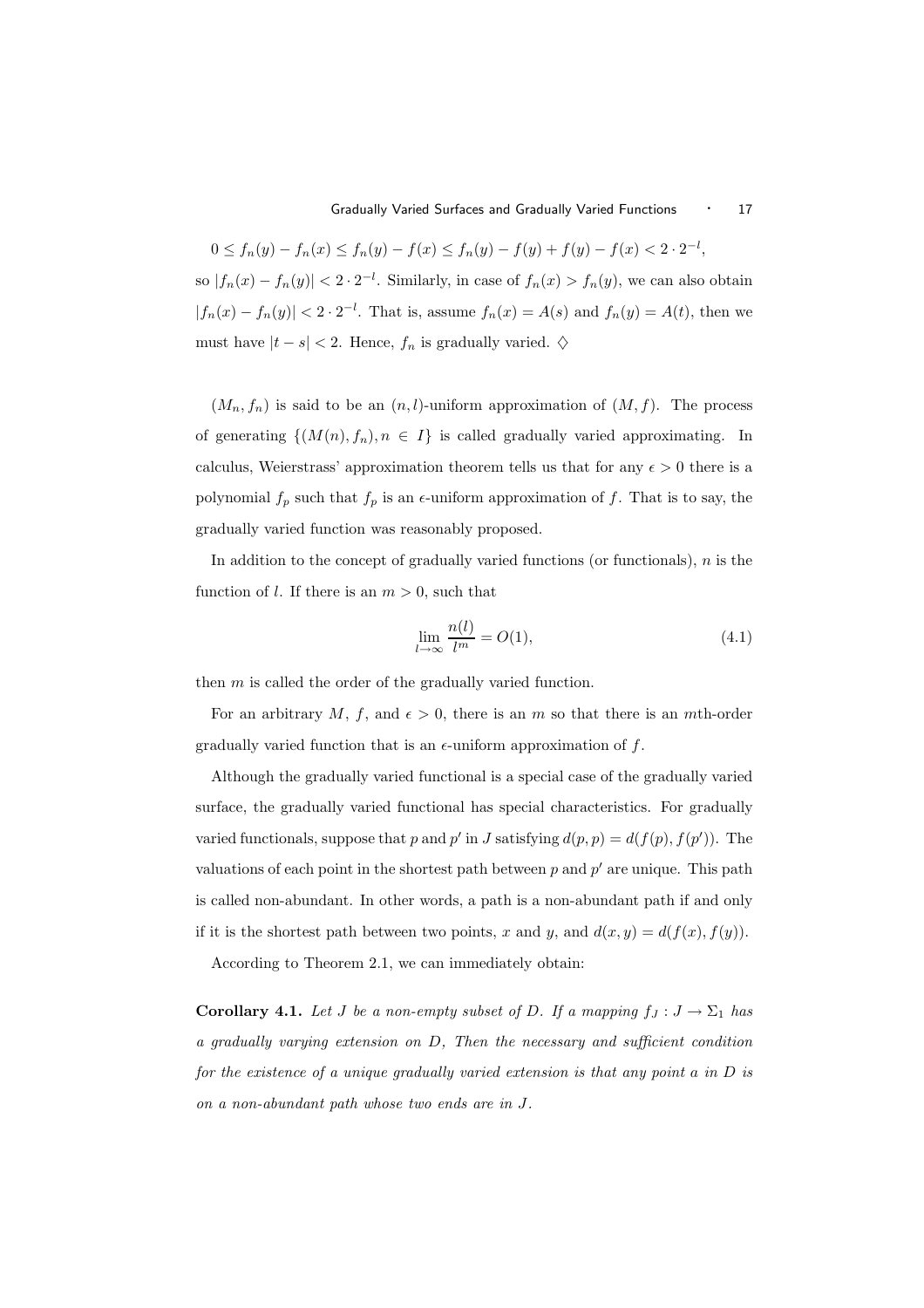#### 4.1 The envelope theorem

The following theorem deals with enveloping, which means that there exists a lower bound and an upper bound in all the gradually varied functions with respect to  $< D, \Sigma_1, J, f_J >.$ 

**Theorem 4.1.** If J is a non-empty subset of D and a mapping  $f_J : J \to \Sigma_1$  has a gradually varying extension on D, then there are two gradually varied functions  $S_1$  and  $S_2$  on D, such that every gradually varied function S is between  $S_1$  and  $S_2$ . In other word, for any  $x \in D$ ,  $S_1(x) \geq S(x) \geq S_2(x)$ .

*Proof* First, for all  $x \in J$ , let  $S_1(x) = S_2(x) = f_J(x)$ . For  $x \notin J$ , to get a large enough number t from  $\{A_i | i \in \mathbb{Z}\}$ , let  $S_1(x) = A_t$ . Test the following inequality for  $x$  and each point  $p$  in  $J$ , i.e.,

$$
d(x, p) \ge 2d(S_1(x), S_1(p)), \ \forall p \in J. \tag{4.2}
$$

If the above statement is not true, then decrease t by 1, i.e.,  $t \leftarrow t-1$ , and repeat the process of testing. Since gradually varied functions of  $f_J$  exist, there must exist a t that satisfies the above equation. In addition, such a valuation satisfies:

$$
\exists_{q \in J} (f_J(q) < S_1(x) \& d(x, q) = d(S_1(x), S_1(q))). \tag{4.3}
$$

Similarly, to get a small enough number s from  $\{A_i | i \in \mathbb{Z}\}$ , let  $S_2(x) = A_s$ . Test the following inequality for  $x$  and each point  $p$  in  $J$ , i.e.,

$$
d(x, p) \geq ?d(S_2(x), S_2(p)) \ \forall p \in J.
$$

If the above statement is not true, then increase s by 1, i.e.,  $s \leftarrow s + 1$ , and repeat the process of testing. Since gradually varied functions of  $f_J$  exist, there must exist an s that satisfies the above equation. In addition, such a valuation satisfies:

$$
\exists_{q \in J} (f_J(q) > S_2(x) \& d(x, q) = d(S_2(x), S_2(q))). \tag{4.4}
$$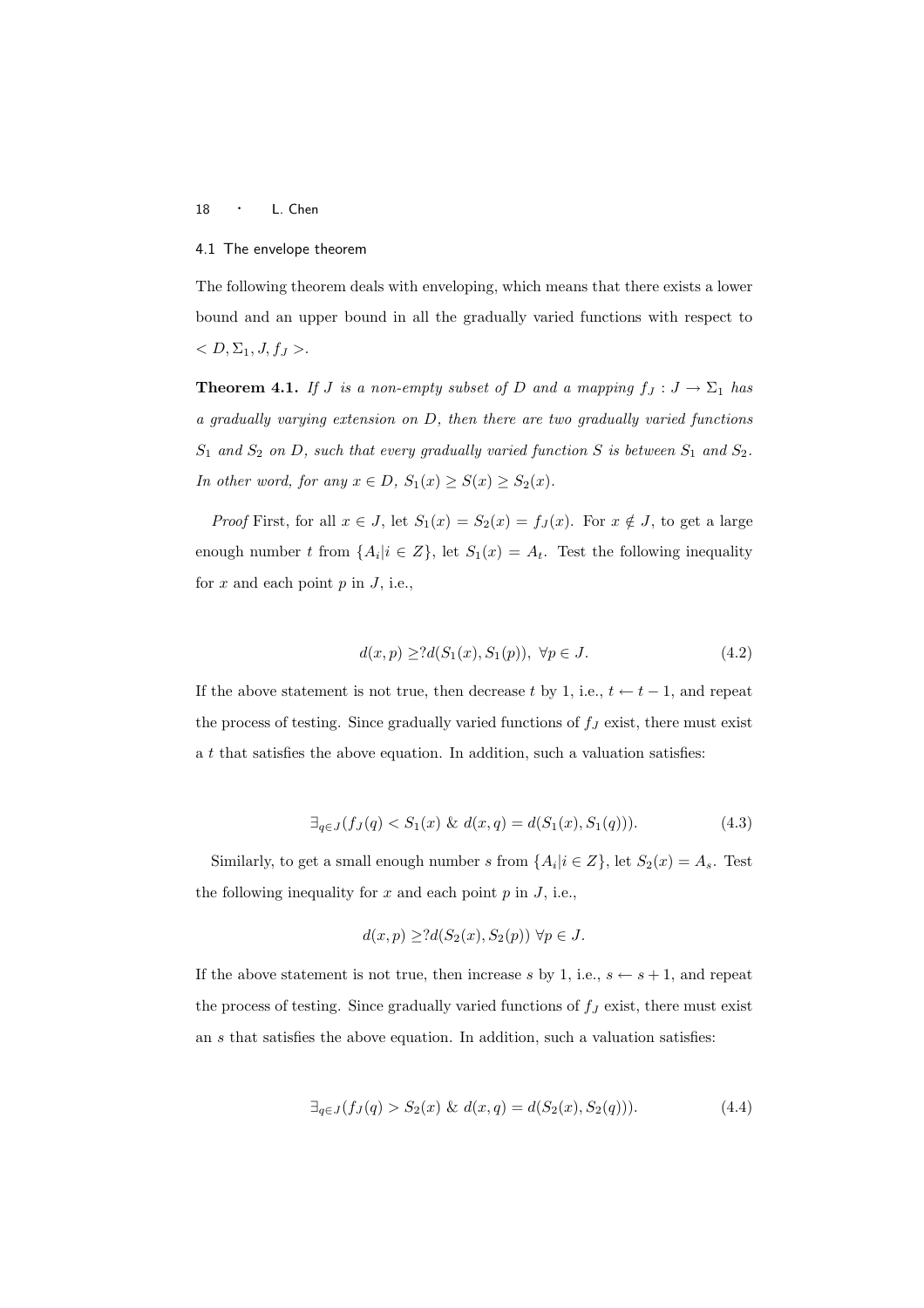For each  $x \in D-J$ ,  $S_1(x)$  and  $S_2(x)$  represent the upper and lower bound values, respectively, for any possible gradually varied functions. Thus, if  $f_D$  is a gradually varied extension of  $f_J$ , then,

$$
\forall x \in D \{ S_2(x) \le f_D(x) \le S_1(x) \}
$$

The only thing that remains is to prove that  $S_1(x)$  and  $S_2(x)$  are gradually varied.

Let  $x, y$  be adjacent in D. If  $d(S_1(x), S_1(y)) > 1$ , we may assume that  $S_1(y) <$  $S_1(x)$ . According to (4.3) we have a q such that

$$
d(y, q) = d(S_1(y), S_1(q))
$$
 and  $S_1(q) < S_1(y)$ 

but,

$$
d(S_1(x), S_1(q)) = d(S_1(x), S_1(y)) + d(S_1(y), S_1(q))
$$

Thus,

$$
d(S_1(x), S_1(q)) \ge d(S_1(x), S_1(q))
$$
  
\n
$$
\ge d(S_1(x), S_1(y)) + d(S_1(y), S_1(q))
$$
  
\n
$$
> 1 + d(S_1(y), S_1(q))
$$
  
\n
$$
> 1 + d(y, q)
$$

However, we know  $x$  and  $y$  are adjacent, so

$$
d(x, q) \le d(y, q) + 1.
$$

So, a contradiction appears. Thus,  $d(S_1(x), S_1(y)) \leq 1$ . That is to say,  $S_1$  is gradually varied. In the same way, we can prove that  $S_1$  is gradually varied too.  $\diamondsuit$ 

## 4.2 The Norm-preserving Gradually Varied Extension

In functional analysis, if  $M$  is a linear norm(ed) space, then

$$
||f|| = \sup_{x \neq 0} \frac{||f(x)||}{||x||} = \sup_{||x||=1} ||f(x)||. \tag{4.5}
$$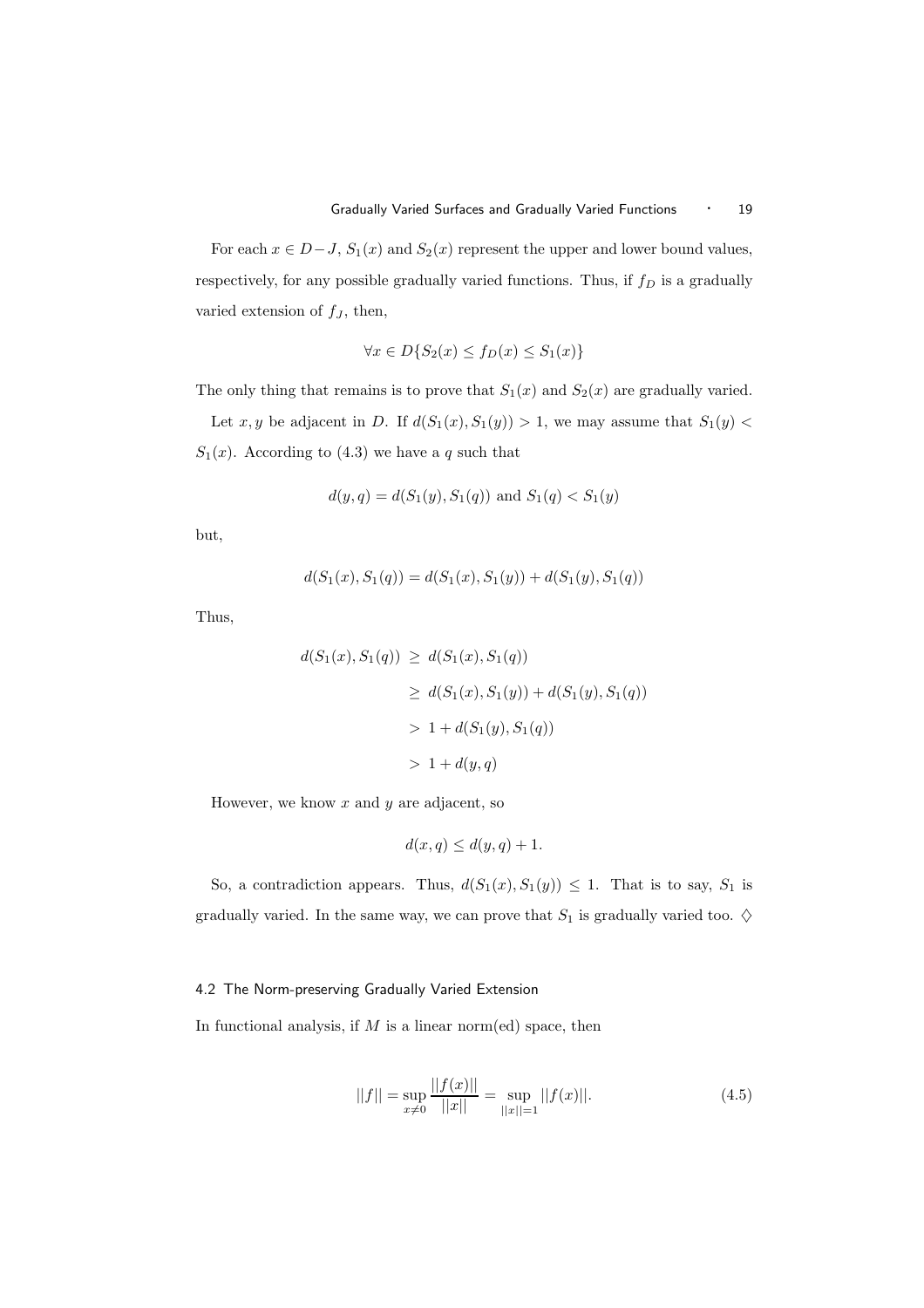is called the norm of f.

How to define the norm for a gradually varied function is an interesting question.

**Definition 4.1.** Let  $f_D$  be a gradually varied functional on D. The length of the longest non-abundant path is called the norm of  $f_D$ , which is denoted by  $||f_D||$ .

 $||f_D||$  has geometric meaning. The following is not difficult to prove:

**Lemma 4.2.** Let  $D$  be a discrete space, and  $f$  be a gradually varied functional on D. If the path  $p_0, ..., p_n$  has the property of  $f(p_0) < ... < f(p_n)$ , then  $p_0, ..., p_n$  is a non-abundant path.

**Theorem 4.2.** subset J of D. If for some  $n > 0$  we have:

1) for all p and p' in J,  $d(p, p') \geq d(f_J(p), f_J(p'))$ ; 2) if  $d(f_J(p), f_J(p')) = k \cdot n + i, 0 \le i < n$  then a)  $d(p, p') \geq k \cdot n + (k - 1), i = 0, or$ b)  $d(p, p') \geq k \cdot n + k + i, i \neq 0,$ 

then there exists a gradually varied extension  $f_D$  of  $f_J$  with  $||f_D|| \leq n$ . Conversely, 1) and 2) are necessary for a gradually varied extension  $f_D$  with  $||f_D|| \leq$  $\overline{n}$ .

*Proof* First, for all  $x \in J$ , let  $f(x) = f_J(x)$ . Select  $x \notin J$  and x has an adjacent point  $r \in J$ . Based on Theorem 2.1,  $f_J$  must have a gradually varied extension.

(i) Suppose that there is only one choice for  $f(x)$  at point x.

(i.a) If  $f(x) = f(r)$ , then there exists two points  $\xi, \eta \in J$  such that  $d(x, \theta) =$  $d(f(x), f(\xi))$  and  $d(x, \eta) = d(f(x), f(\eta))$  with  $f(\xi) < f(x) < f(\eta)$ .

For any point  $p \in J$ , if  $d(f(x), f(p)) = kn + i$ , this implies

$$
d(x, p) < kn + k - 1, \text{ if } i = 0,
$$

or

$$
d(x,p) < kn + k + i, \text{ if } i \neq 0.
$$

.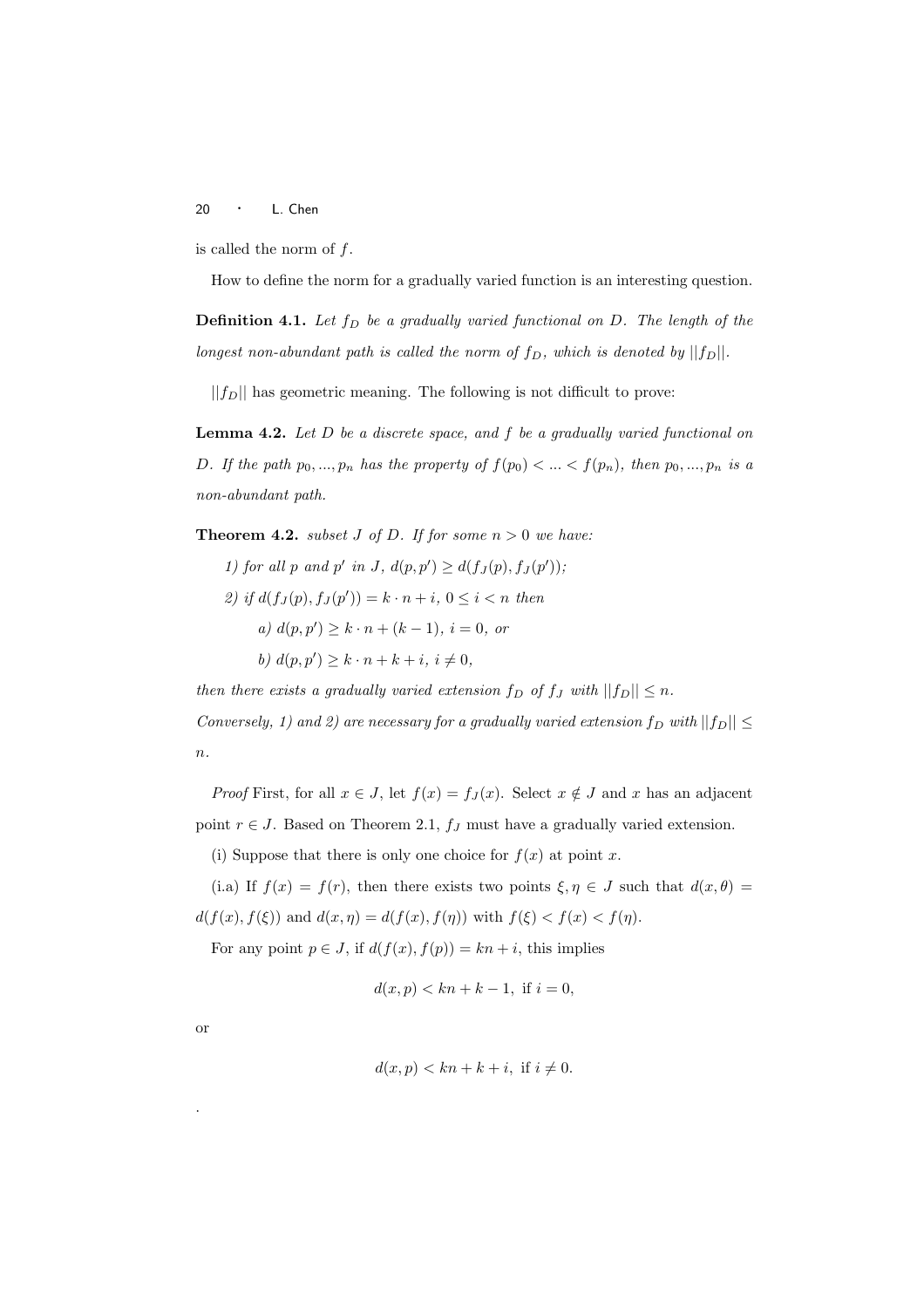Then, we might as well assume  $f(p) > f(x)$ , and

$$
d(x,\xi) = k'n + i', 0 \le k', 0 \le i' < n.
$$

Thus, if  $i = 0$ , we have,

$$
d(x,\xi) \leq d(p,x) + d(x,\xi) < kn + k - 1 + k'n + i' < (k + k')n + k - 1 + i'.
$$

On the other hand,  $d(f(p), f(\xi)) \geq d(f(p), f(x)) + d(f(x), f(\xi)) \geq kn + k'n + i' \geq$  $(k + k')n + i'$ . Since  $p, \xi \in J$ , according to the second condition of the theorem, we have  $d(p,\xi) \ge (k+k')n + (k+k'-1) + i'$ . It generates a contradiction. So,  $d(x, p) > kn + k - 1$  when  $i = 0$ .

If  $i \neq 0$ , using the same strategy, we can prove that  $d(x, p) < kn + k + i, i \neq 0$ .

(i.b) If  $f(x) \neq f(r)$ , we might as well suppose that  $f(r) > f(x)$ , then there must be a  $\xi$  such that  $f(r) > f(x) > f(\xi)$  and  $d(f(x), f(\xi)) = d(x, \xi)$  because of the unique choice. We can get the same result as (i.a).

(ii)  $f(x)$  has two or more choices for the condition of gradual variation. Because  $f(r)$  is fixed, there are at most three choices for  $f(x)$ . Suppose that two of them are  $f(x)$  and  $F(x)$ . If  $d(f(x), F(x)) > 1$ , then there is a valid choice in between. So, we can assume that  $d(f(x), F(x)) = 1$ . Thus, we know  $f(r) = f(x)$  or  $f(r) = F(x)$ . We assume  $f(r) = f(x)$ .

Assuming that there is  $p \in J$ , the pair of  $(x, f(x))$  and  $(p, f(p))$  does not satisfy condition 2) in the theorem. That is, if  $d(f(x), f(p)) = k \cdot n + i, 0 \leq i < n$  then

$$
\begin{cases}\n(a) \ d(x,p) < k \cdot n + (k-1) & \text{if } i = 0 \\
(b) \ d(x,p) < k \cdot n + k + i, \quad \text{if } i \neq 0\n\end{cases}\n\tag{4.6}
$$

(In addition, for  $p' \in J$ , the pair of  $(x, F(x))$  and  $(p', f(p')$  does not satisfy condition 2) in the theorem. That is, if  $d(F(x), f(p')) = k' \cdot n + i'$ ,  $0 \leq i' < n$  then

(a) 
$$
d(x, p') < k' \cdot n + (k' - 1), i' = 0
$$
, or,  
(b)  $d(x, p') < k' \cdot n + k' + i', i' \neq 0$ ,

Our strategy is to prove that if  $(4.6)$  is true, then we can find  $F(x)$  that satisfies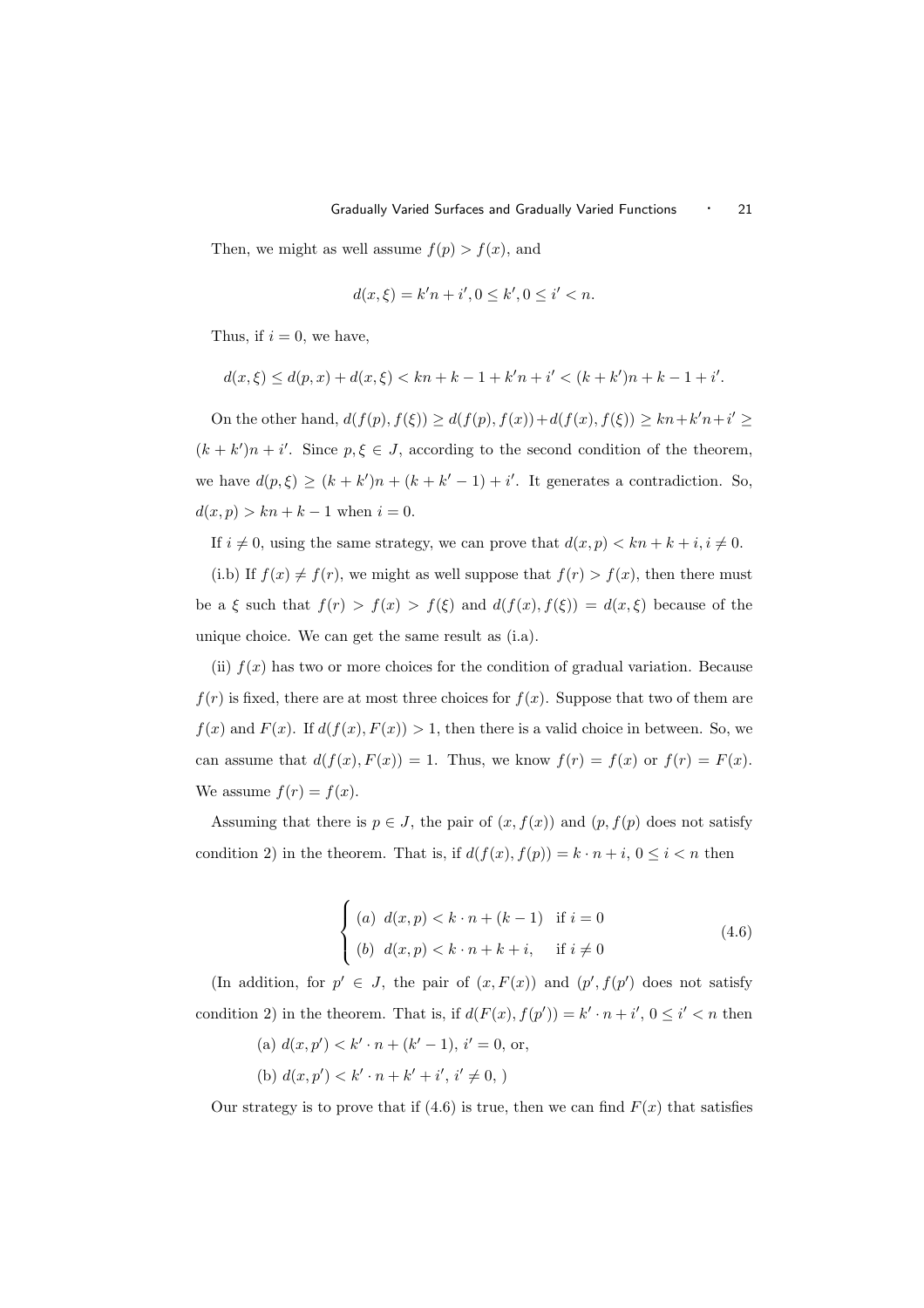condition 2) of the theorem.

(ii.a) If  $f(p) > f(x)$ , raise the assigned value on x by one level, namely  $F(x)$ . We have  $F(x) > f(x)$  and  $d(F(x), f(x)) = 1$ . For all  $\xi \in J$  satisfying  $f(\xi) > f(x)$ , then  $d(F(x), f(\xi)) = d(f(r), f(\xi)) - 1 = kn + i - 1; d(x, \xi) \ge d(r, \xi) - 1 \ge kn + k - 1 - 1$ if  $i = 0$ ;  $d(x, \xi) \geq d(r, \xi) - 1 \geq kn + k + i - 1$  if  $i \neq 0$ .

If  $i = 0$ , then we have

$$
d(F(x), f(\xi)) = (k-1)n + (n-1),
$$

so

$$
d(x,\xi) \ge kn + k - 2 > (k-1)n + (n-1) + (k-1).
$$

Thus,  $F(x)$  satisfies condition 2) in the Theorem.

If  $i \neq 0$ , we have

$$
d(F(x), f(\xi)) = kn + (i - 1),
$$

so

$$
d(x,\xi) \ge kn + k + (i - 1).
$$

Whenever  $i = 1$  or  $i > 1$ ,  $F(x)$  satisfies condition 2) in the Theorem.

For the second part of the theorem, we now consider all  $\xi \in J$  satisfying  $f(\xi) \leq$  $f(x)$ . If there is a  $\xi$  such that  $d(F(x), f(\xi)) = k'n + i'$ , then

$$
\begin{cases}\nd(x,\xi) < k'n + k' - 1 & \text{if } i' = 0 \\
d(x,\xi) < k'n + k' + i' & \text{if } i' \neq 0\n\end{cases}\n\tag{4.7}
$$
\n
$$
\xi) < f(x) < F(x) < f(p).
$$

Since  $f(\xi) \leq f(x) < F(x) < f(p)$ ,

$$
d(f(\xi), f(p)) = d(f(\xi), F(x)) + d(F(x), f(p))
$$
  
=  $d(f(\xi), F(x)) + d(f(x), f(p)) - 1$   
=  $k'n + i' + kn + i - 1$   
=  $(k' + k)n + (i' + i) - 1$  (4.8)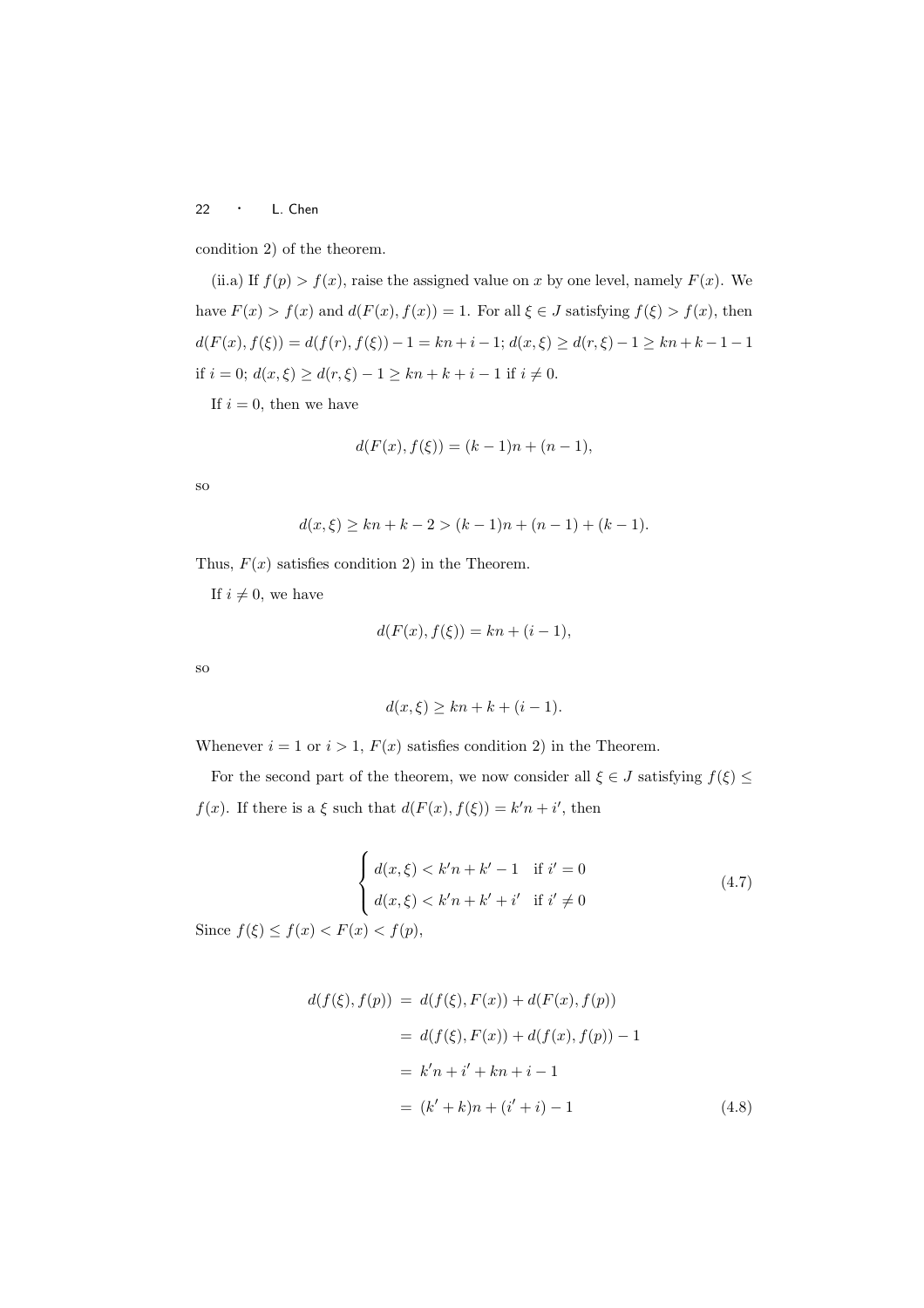We know  $d(\xi, p) \leq d(p, x) + d(x, \xi)$ . Then,

(a) If  $i = i' = 0$ , according to (4.6) and (4.7), we have

$$
d(p, x) < kn + (k - 1).
$$

So,

$$
d(p, x) \le kn + (k - 1) - 1,
$$
  

$$
d(x, \xi) \le k'n + (k' - 1) - 1,
$$

and,

$$
d(\xi, p) \le d(p, x) + d(x, \xi) \le (k + k' - 1)n + (k + k' - 1) + (n - 3).
$$

On the other hand, by (4.8), we have  $d(f(\xi), f(p)) = (k' + k - 1)n + (n - 1)$ . Since  $p, \xi$  are in J, according to condition 2) in the theorem, we have

$$
d(\xi, p) \ge (k' + k - 1)n + (k + k' - 1) + (n - 1)
$$

This causes a contradiction.

(b) If  $i \neq 0$  and  $i' = 0$ , we have

$$
d(\xi, p) \le (k + k')n + (k + k') + (i - 3).
$$

We also have  $d(f(\xi), f(p)) = (k' + k)n + (i - 1)$ . If  $i = 1$ , then

$$
d(\xi, p) \ge (k' + k)n + (k + k') - 1.
$$

If  $i>1$  , then

$$
d(\xi, p) \ge (k' + k)n + (k + k') + i.
$$

So, there is a contradiction.

(c) If  $i = 0$  and  $i' \neq 0$ , we can use the same method in (b) to prove the second part of the theorem.

(d) If  $i \neq 0$  and  $i' \neq 0$ , we have

$$
d(\xi, p) \le (k + k')n + (k + k') + (i + i') - 2,\tag{4.9}
$$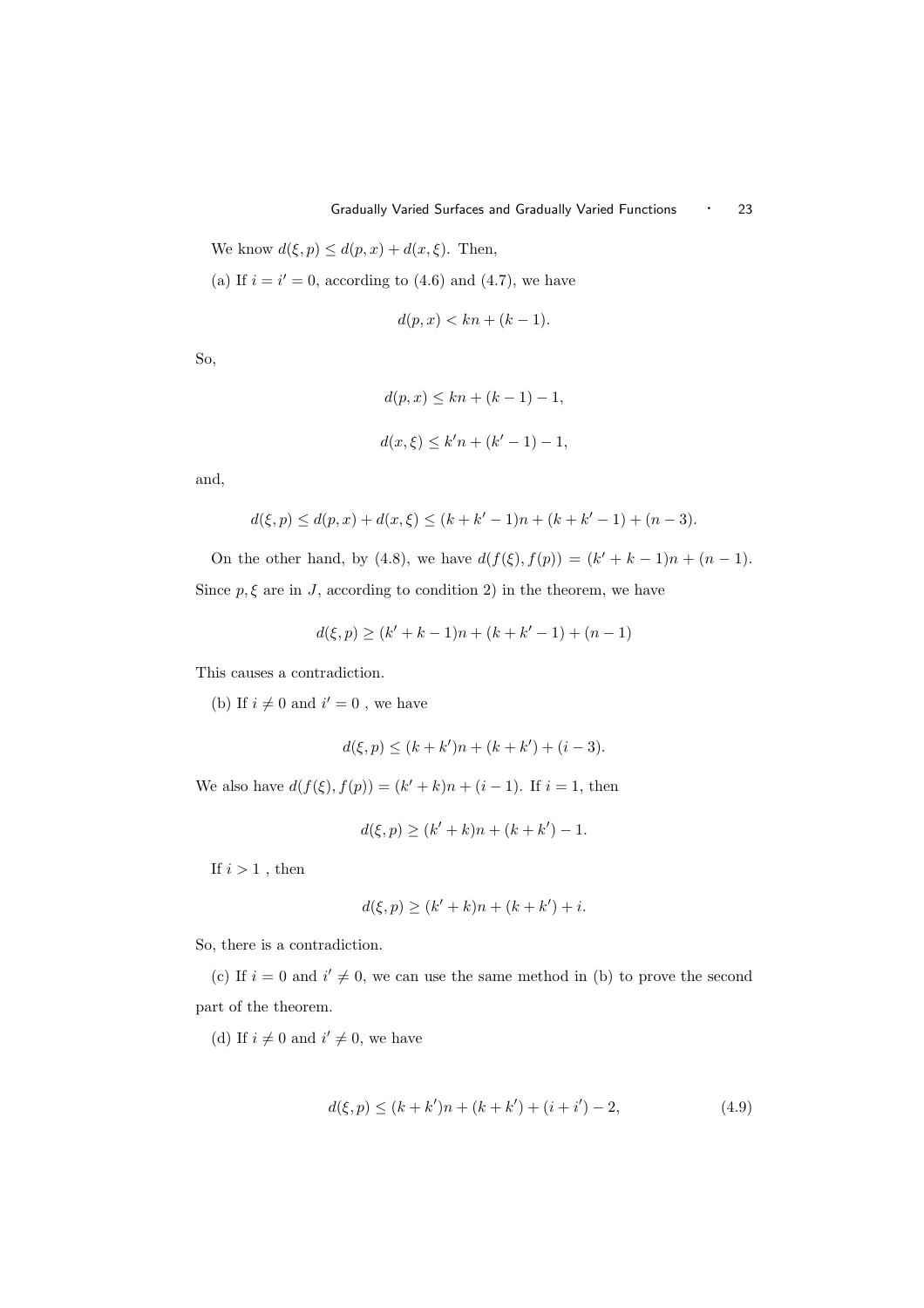and

$$
d(f(\xi), f(p)) = (k' + k)n + (i + i') - 1.
$$

It is obvious that  $(i + i') - 1 > 0$ , and  $(i + i') < 2n - 1$ . Let  $(i + i') - 1 = tn + j$ , then  $d(f(\xi), f(p)) = (k' + k + t)n + j$ .

If  $j = 0$ , then  $t > 0$  and

$$
d(\xi, p) \ge (k' + k + t)n + (k + k' + t) - 1.
$$

However, according to (4.9), we have

$$
d(\xi, p) \le (k + k')n + (k + k') + (i + i') - 2
$$
  
\n
$$
\le (k + k')n + (k + k') + tn - 1
$$
  
\n
$$
\le (k + k' + t)n + (k + k') - 1.
$$

This causes a contradiction because  $t > 0$ .

If  $j \neq 0$ ,

$$
d(\xi, p) \ge (k' + k + t)n + (k + k' + t) + j.
$$

But (4.9) tells us,

 $d(\xi, p) \le (k + k')n + (k + k') + tn + j - 1 \le (k + k' + t)n + (k + k') + j - 1.$ So, there is a contradiction.

To summarize, we have proved that if  $(x, f(x))$  and  $(p, f(p))$  do not satisfy condition 2) in the theorem, then for  $f(p) > f(x)$ , we can find  $F(x) > f(x)$  and  $d(f(x), F(x)) = 1$  such that  $(x, F(x))$  satisfies condition 2). It is not difficult to know if  $f(p) < f(x)$ ; we just need to decrease one level of  $f(x)$  to satisfy condition 2). That is to say, if  $f(x) = A_i$ , then  $F(x) = A_{i-1}$  is the correct choice for the value on x.

We can repeat the above process to assign the value until all points  $x \in D - J$ are valued.

We now verify  $||f|| \leq n$ . If  $||f|| > n$ , then there is a non-abundant path with the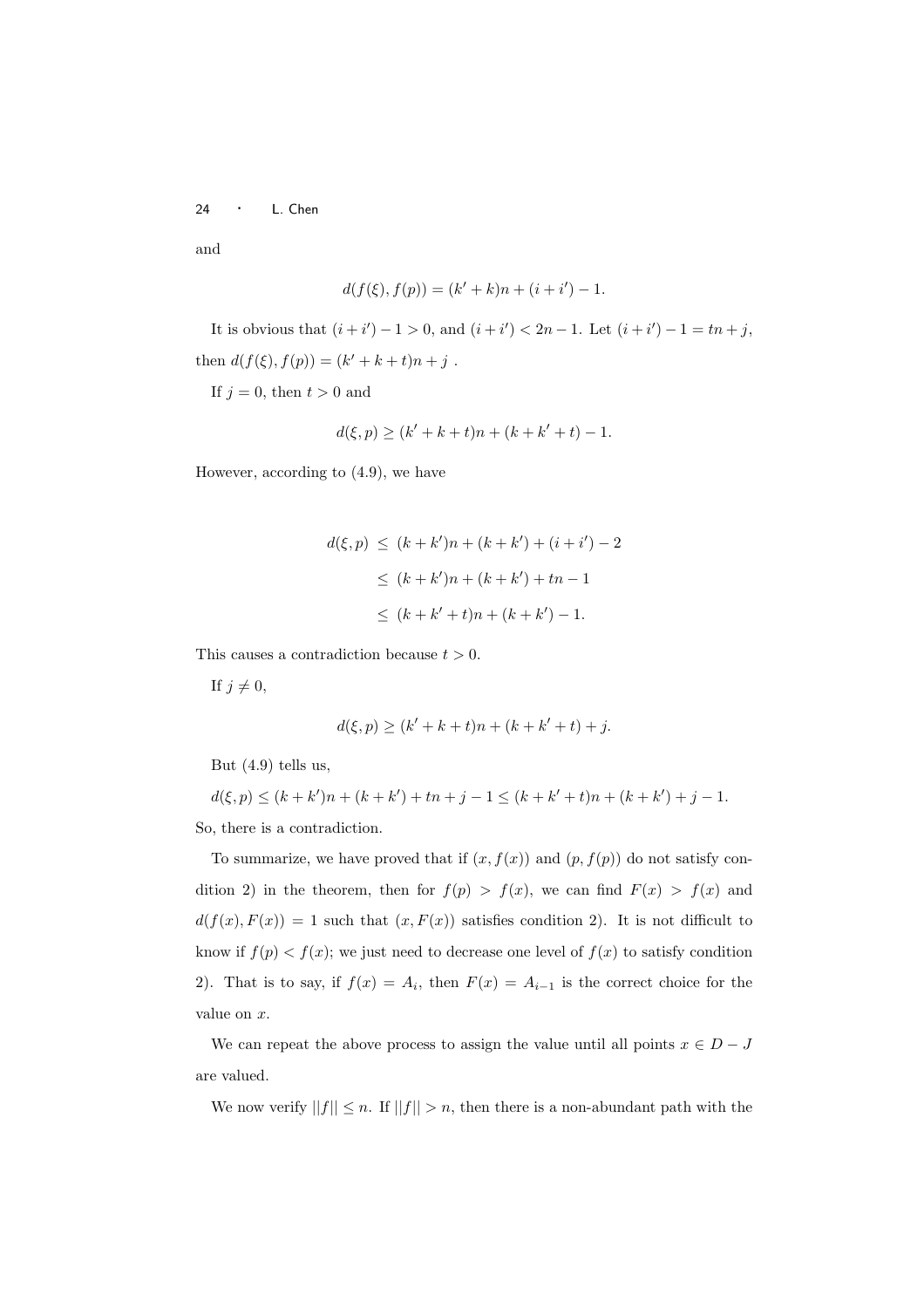length of  $n+1$ . So, there is x, y such that  $d(x, y) = d(f(x), f(y)) = n+1$ . However, according to condition 2), if  $d(f(x), f(y)) = n+1$ , then  $d(x, y) \ge n+1+1 \ge n+2$ . This causes a contradiction. This completes the proof of the first part.

Conversely, if f is gradually varied and  $||f|| = n$ , then we can prove that f satisfies conditions 1) and 2) of Theorem 4.2.

Suppose that f is gradually varied and  $||f|| = n$ . Let there exist x, y in D and  $d(f(x), f(y)) = kn + i$ , for  $0 \leq i < n$ . If  $d(x, y) \leq kn + k - 2$  when  $i = 0$ , then let  $x = p_0, p_1, ..., p_m = y, m < kn + k - 1$ , be a shortest path between x and y. We might as well assume  $f(x) < f(y)$ . (If  $m = n$ , then there is a contradiction.)

Let's examine the first  $n + 2$  points of the path,  $x = p_0, p_1, ..., p_{n+1}$ -the length of  $p_0, p_1, ..., p_{n+1}$  is  $n+1$ . If we have  $f(p_0) < f(p_1) <, ..., < f(p_{n+1})$ , then  $||f|| > n$ . Thus, there must be an i, where  $i \leq n$ , such that  $f(p_i) \geq f(p_{i+1})$ . Such a point  $f(p_i)$  is called a separating point. The second separating point must appear before  $p_{2n+1},...,$  and so forth. That is to say, if we know  $d(x, y) \geq kn$ , then there must be k − 1 separating points. So  $d(x, y) \ge kn + k - 1$ . For  $i \ne 0$ , we can prove this statement in the same way.  $\diamond$ 

4.3 The discussion of the results of uniqueness, enveloping, and norm-preserving

In practice, the purpose of norm-preserving a gradually varied extension is to simulate the famous Hahn-Banach theorem in functional analysis. Based on Theorem 4.2, we can easily obtain:

**Theorem 4.3.** Let  $D$  be a discrete manifold and  $J$  be a convex sub-manifold. If the function  $f_J$  satisfies the condition of gradual variation, then there is a gradually varied extension of  $f_J$ ,  $f_D$ , such that  $||f_D|| = ||f_J||$ .

Even though we do not simulate the Hahn-Banach theorem, Theorems 4.2 and 4.3 are still meaningful. They state how to get a gradually varied surface without adding the "gradient." The proof of the theorem 4.2 also gives an algorithm to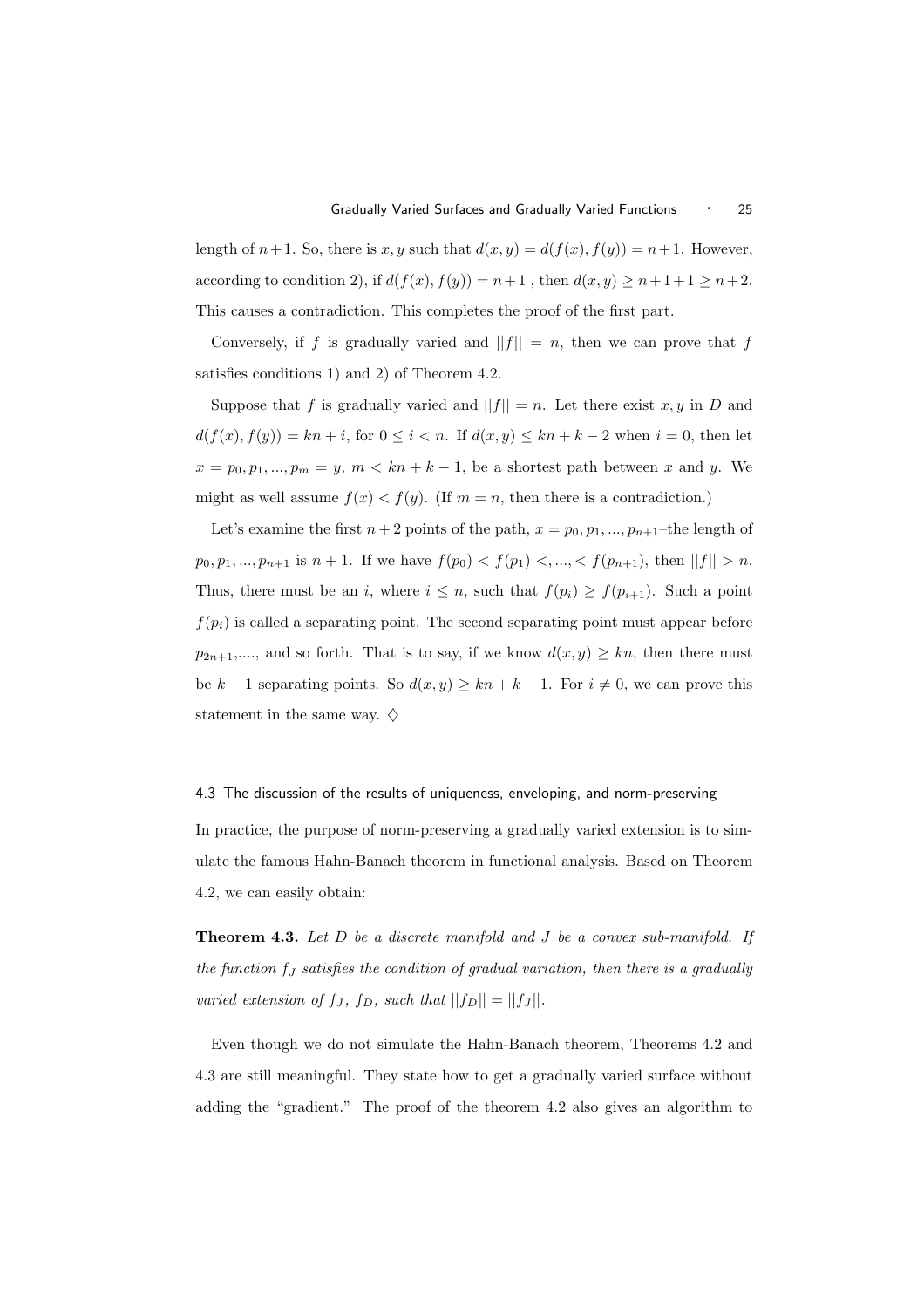construct such a function.

The enveloping theorem, Theorem 4.1, tells us the limitations of the family of gradually varied functions with respect to  $f_J$ . We can easily get the following results.

Corollary 4.2. Let  $S_1$  and  $S_2$  be upper and lower envelop surfaces. Then,

$$
S_{m+} = \{ \langle x, S_{m+}(x) \rangle | S_{m+}(x) = A_{\frac{i+j}{2}}, A_i = S_1(x) \& A_j = S_2(x) \},
$$

and

$$
S_{m-} = \{ \langle x, S_{m-}(x) \rangle | S_{m-}(x) = A_{\frac{i+j}{2}}, A_i = S_1(x) \& A_j = S_2(x) \}.
$$

are also gradully varied.

Using the same method, we can get a so-called major family of gradually varied functions based on the  $A_{\frac{a+i\cdot b_j}{a+b}}$  scheme, where a and b are integers.

## 5. OPTIMAL UNIFORM APPROXIMATION AND SURFACE FITTING

The nature of a gradually varied extension is a type of interpolation. When <  $J, f_J >$  does not satisfy the condition of gradual variation, we would naturally consider its approximation. In other words, we want to find a gradually varied function  $f$  that has the minimum distance to  $f_J$ . In numerical analysis, there are two kinds of common approximations: uniform approximation and least squares approximation.

In previous sections, we described the necessary and sufficient condition of the gradually varied extension. Given a digital manifold  $D$ , its a non-empty subset  $J$ , and a function  $f_J: J \to \{A_i | i \in Z\}$ , where  $A_{i-1} < A_i$  for all i. We want to find a gradually varied function on  $D$ . However,  $f_J$  may not satisfy the condition of a gradually varied extension: i.e., for all p and p' in J,  $d(p, p') \geq d(f_J(p), f_J(p'))$ . In this section, we will design an algorithm for the optimal uniform approximation of  $f_J$ .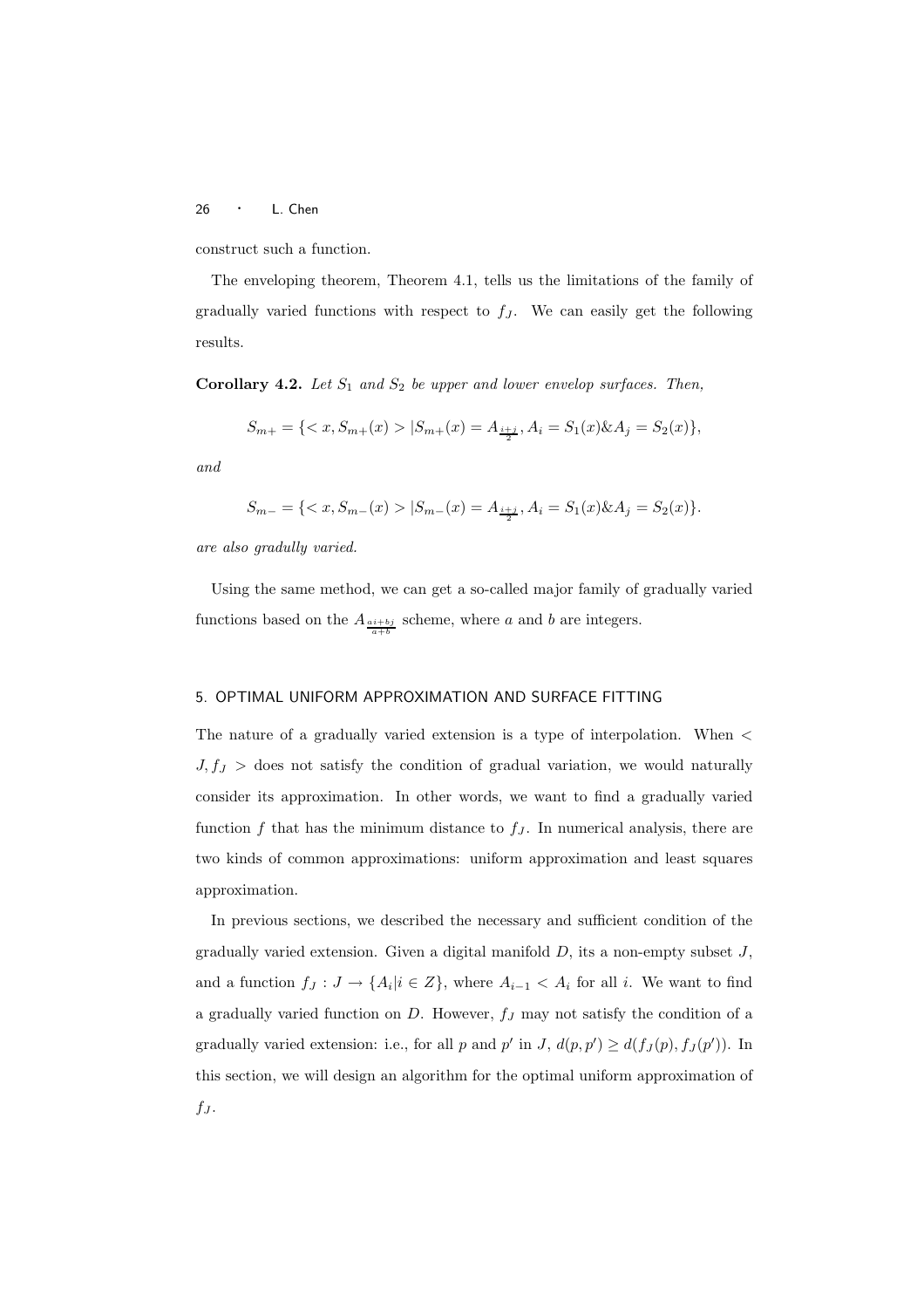In the case of a gradually varied approximation, the uniform approximation is to find a gradually varied function  $f_D$  such that  $Max{d(f_D(p), f_J(p))|p \in J}$  is minimum; the least squares approximation is to find a gradually varied function  $f_D$ such that  $\sum_{p\in J} (f_D(p) - f_J(p))^2$  is a minimum.

Obviously, the solutions of the above two problems always exist because of the finiteness of the points in  $D$ . The question is how to find an efficient algorithm to obtain the fitting.

This section will give a fast algorithm to solve the uniform approximation problem. For the least squares approximation, we have not solved the problem. It may be an NP-hard problem.

This paper is only concerned with the uniform approximation. Without loss of generality, we can assume for convenience that  $A_s = s$ . Also, we denote

 $(1)F_i(p) = \{f_J(p) \pm t | t = 0, 1, ..., i\},\$ 

 $(2)F_i(p)/F_i(q) = \{x|x \in F_i(p) \text{ and there is } y \in F_i(q) \text{ such that } d(p,q) \geq d(x,y)\},$ and

$$
(3)F_i^k(p) = \bigcap_{q \in J} F_i^{k-1}(p)/F_i^{k-1}(q), \text{ where } F_i^0(p) = F_i(p).
$$

**Lemma 5.1.** (1) For every p and k,  $F_i^k(p) \subset F_i^{k-1}(p)$ .

(2) If there exists a k, for all  $p \in J$ ,  $F_i^k(p) = F_i^{k+1}(p)$ . Thus, for all  $N > k$ ,  $F_i^k(p) = F_i^N(p).$ 

Proof

(1) is obvious.

(2) We might as well assume that  $N = k+2$ ,  $F_i^{k+2}(p) = \bigcap_{q \in J} F_i^{k+1}(p) / F_i^{k+1}(q) =$  $\bigcap_{q\in J}\{x|x\in F_i^{k+1}(p) \& \exists y\in F_i^{k+1}(q)(d(p,q))\geq d(x,y)\} = \bigcap_{q\in J}\{x|x\in F_i^k(p) \& \exists y\in F_i^{k+1}(p) \& \exists z\in F_i^{k+1}(p) \& \exists z\in F_i^{k+1}(p) \& \exists z\in F_i^{k+1}(p) \& \exists z\in F_i^{k+1}(p) \& \exists z\in F_i^{k+1}(p) \& \exists z\in F_i^{k+1}(p) \& \exists z\in F_i^{k+1}(p) \& \exists z\in F_i^{k+1}(p) \& \$  $F_i^k(q)(d(p, q) \ge d(x, y)) = \bigcap_{q \in J} F_i^k(p) / F_i^k(q) = F_i^{k+1}(p). \diamondsuit$ 

**Theorem 5.1.** If  $\exists k \forall p \in J(F_i^{k+1}(p) = F_i^k(p) \neq \emptyset)$ , then for every  $p \in J$ , let  $g_J(p) = inf\{F_i^k(p)\}\$ . Then,  $g_J$  satisfies that, for any  $p, q \in J$ ,  $d(p, q) \geq d(g_J(p), g_J(q))$ and  $\forall_{p \in J} (d(g_J(p), f(p)) \leq i)$ . And vice versa.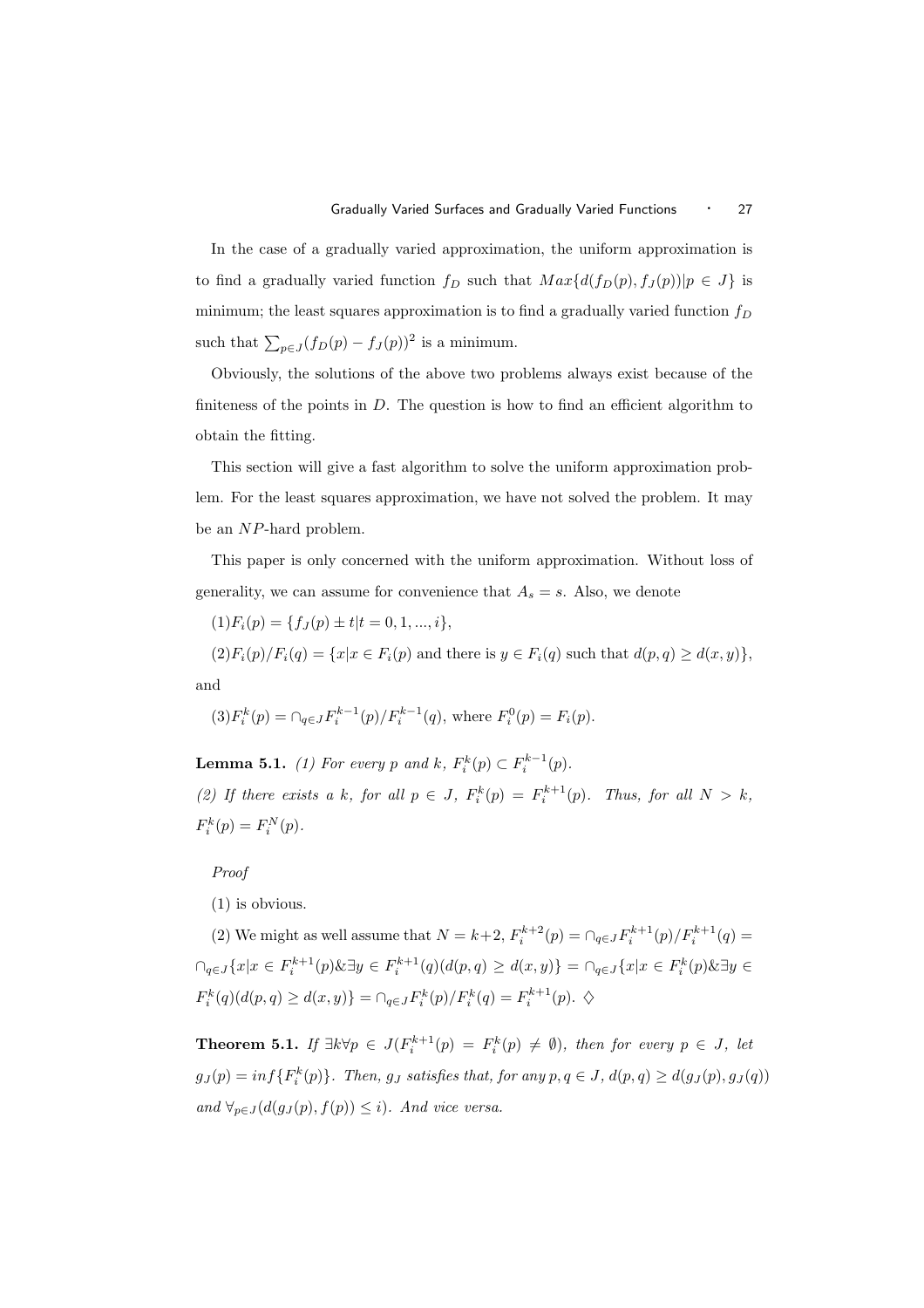*Proof* For necessity, let  $q_J$  satisfy the condition of gradual variation and

$$
\max_{x \in J} \{d(g_J(x), f_J(x))\} = i.
$$

Then, for any  $p \in J$ , we have

$$
g_J(p) \in F_i(p)
$$

and for any  $q \in J$ , there is  $q_J(q) \in F_i(q)$  with  $d(p,q) \geq d(q_J(q), q_J(p))$ . So,  $q_J(p) \in F_i(p)/F_i(q)$ .

Thus,  $g_J(p) \in \bigcap_{q \in J} F_i(p)/F_i(q)$ , i.e.,  $g_J(p) \in F_i^{(1)}(p)$ . Assume  $g_J(p) \in F_i^{(k-1)}(p)$ , then  $g_J(p) \in F_i^{(k-1)}(p)/F_i^{(k-1)}(q)$ ,  $\forall q \in J$ . Hence,  $g_J(p) \in F_i^{(k)}(p)$ . Up to now we can conclude that for any  $k > 0$ ,  $F_i^k \neq \emptyset$ . Because  $F_i(p)$  is limited, there must be a k so that  $\forall p \in J(F_i^{(k)}(p) = F_i^{(k+1)}(p)).$ 

For sufficientness, if there is a  $k, \forall p \in J(F_i^{(k)}(p) = F_i^{(k+1)}(p) \neq \emptyset)$ .

We will use mathematical induction method below. We first want to prove that if  $x \in F_i^{(k)}(p) \& y \in F_i^{(k)}(p)$ , where  $x < y$ , and if there is z with  $x \le z \le y$ , then  $z \in F_i^{(k)}(p)$ . According to the definition of  $F_i(p) = F_i^0(p)$ , this is true if  $k = 0$ ,. Assume the statement is valid when  $k = t - 1$ ; we want to prove it is true when  $k = t$ .

Since  $x, y \in F_i^t(p)$ , then  $x, y \in \bigcap_{q \in J} F_i^{t-1}(p)/F_i^{t-1}(q)$ . So, for any  $q \in J$ ,  $x, y \in J$  $F_i^{t-1}(p)/F_i^{t-1}(q)$ . That is to say, there are  $\xi, \eta \in F_i^{t-1}(q)$  such that

$$
d(p,q) \ge d(x,\xi)
$$
 and  $d(p,q) \ge d(y,\eta)$ 

If  $x \leq z \leq y$ , we need to prove that one of the following arguments is true: (1)  $d(p,q) \geq d(z,\xi)$ , (2)  $d(p,q) \geq d(z,\eta)$ , or (3) there exists  $w \in F_i^{t-1}(q)$  such that  $d(z, w) = 0.$ 

(a) Assume  $\eta < \xi$ . If  $y \ge \xi$ , then  $d(y, \eta) = d(y, \xi) + d(\eta, \xi)$ . So,  $d(p, q) \ge d(y, \xi)$ and  $d(p,q) \geq d(z,\xi)$ . If  $y < \xi$ , then  $x < \xi$ . So,  $d(x,\xi) \geq d(z,\xi)$ . Therefore,  $d(p, q) \geq d(z, \xi).$ 

(b) Assume  $\xi < \eta$ . If  $\xi \ge z$ , then  $d(p,q) \ge d(z,\xi)$ . Thus,  $d(p,q) \ge d(z,\eta)$  if  $\eta \leq Z$ . Since  $F_i^{t-1}(q)$  has all elements between  $\xi$  and  $\eta$  according to the induction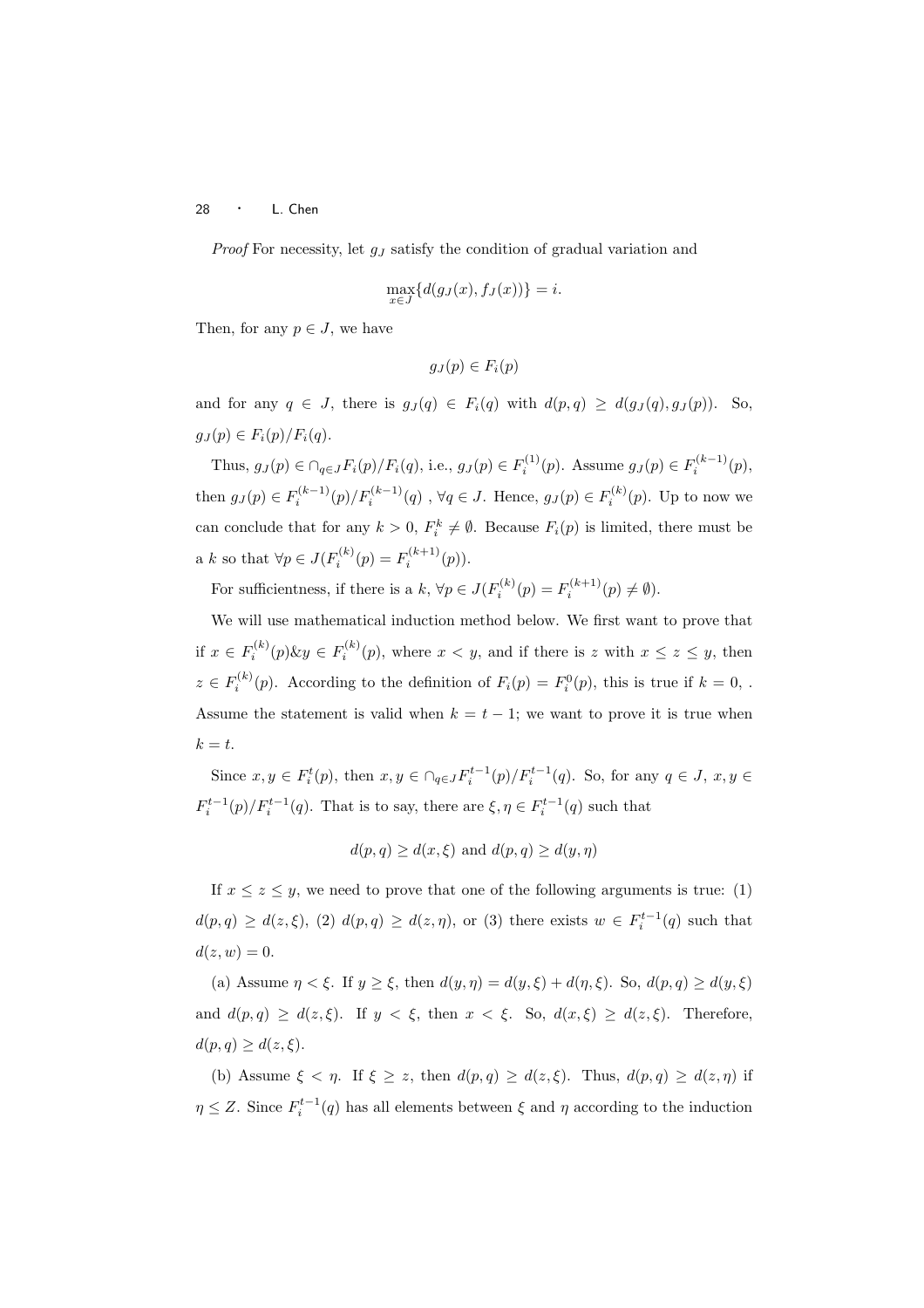assumption if  $\xi < z < \eta$ , there must be an element  $w = z$  in  $F_i^{t-1}(q)$  such that  $d(w, z) = 0.$ 

Therefore,  $z \in F_i^{(t-1)}(p)/F_i^{(t-1)}(q)$ . Since q is an arbitrary point in J, we have  $z \in F_i^{(t)}(p)$ . So, we have proven that the elements of  $z \in F_i^{(k)}(p)$  are consecutive.

We know that there always exists a k such that  $\forall_{p \in J} (F_i^{(k)}(p) = F_i^{(k+1)}(p))$ . For every  $F_i^{(k)}(p) \neq \emptyset$ , let  $m(F_i^{(k)}(p))$  and  $M(F_i^{(k)}(p))$  be the minimum and maximum elements, respectively.



Fig. 5.1. Two cases of  $F_i^{(k)}(p)$  and  $(F_i^{(k)}(q)$ .

If  $d(p,q) < d(m(F_i^{(k)}(p)), m(F_i^{(k)}(q))$ , we might as well assume  $m(F_i^{(k)}(p))$  <  $m(F_i^{(k)}(q))$ . See Fig. (5.1a)). For any  $y \in F_i^{(k)}(q)$ , we have  $d(m(F_i^{(k)}(p)), y) \ge$  $d(m(F_i^{(k)}(p), m(F_i^{(k)}(q))) > d(p,q)$ . This is a contradiction because  $F_i(k)(p) =$  $F_i(k+1)(p)$ . Similarly, we can prove  $m(F_i^{(k)}(p)) > m(F_i^{(k)}(q))$ . See Fig. (5.1b)).

Therefore, for any p,q, we have  $d(p,q) \geq d(m(F_i^{(k)}(p)), m(F_i^{(k)}(q))$ . So, let  $g_J(p) = m(F_i^{(k)}(p))$  for all p, then  $g_J$  is the *i*th-gradually varied approximation.  $\Diamond$ 

This theorem can be used to verify the envelope Theorem 4.1. According to Theorem 5.1, we can first compute  $g_J$ , then compute its gradually varied function.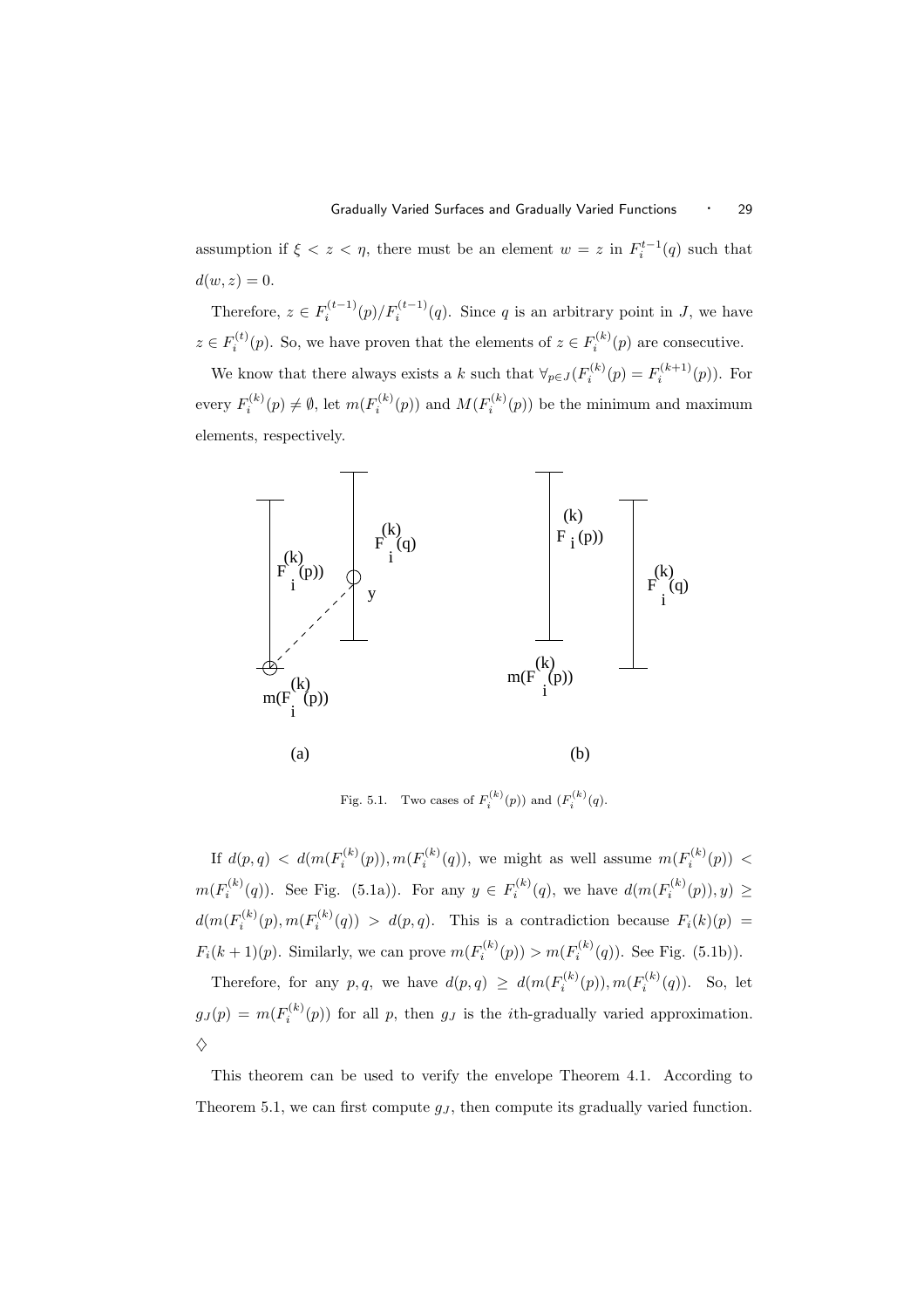# 6. FAST ALGORITHMS AND GRADUALLY VARIED EXTENSIONS

We will use a computer to generate fast algorithms [13] for gradually varied extensions. An algorithm for the uniform approximation is shown below:

**Step 1** Initially, let  $i = 1$ , and compute  $F_i(p)$ ,  $F_i(p)/F_i(q)$ , and  $F_i^k(p)$ .

**Step 2** Check if the condition of Theorem 3.1 is satisfied. If not,  $i \leftarrow i + 1$  and go to step 1.

**Step 3** Let  $g_J(p) = inf\{F_i^k(p)\}\$ for each  $p \in J$ .

**Step 4** Find a gradually varied extension  $f_D$  of  $g_J$ .

A procedure for generating a gradually varied extension is given below:

**Procedure A:** Given a digital manifold  $D$  and its subset  $J$ , and given  $f_J$ :  $J \to \{A_1, ..., A_m\}$ , where  $A_1 < ... < A_m$ , this procedure is to obtain a gradually varied function  $f: D \to \{A_1, ..., A_m\}$  or state that there is not any gradually varied function  $f$  for  $f_J$ .

# BEGIN

FOR (every pair  $p, p'$  in  $D$ ) DO

compute  $d(p, p')$  by Floyd's algorithm [6];

FOR (every pair  $p, p'$  in J) DO

IF  $(d(p, p') < d(f_J(p), f_J(p'))$  THEN {there is nof and halt;}

 $D_0 := J;$ 

FOR (every  $r \in D_0$ ) DO {  $f(r) := f_J(r);$  }

5 IF  $(D_0 = D)$  THEN

output  $f$  and halt;

ELSE

# BEGIN

choose x in  $D - D_0$  such that x has an adjacent point  $r \in D_0$ . (without loss of generality assume  $f(r) = A_i$ );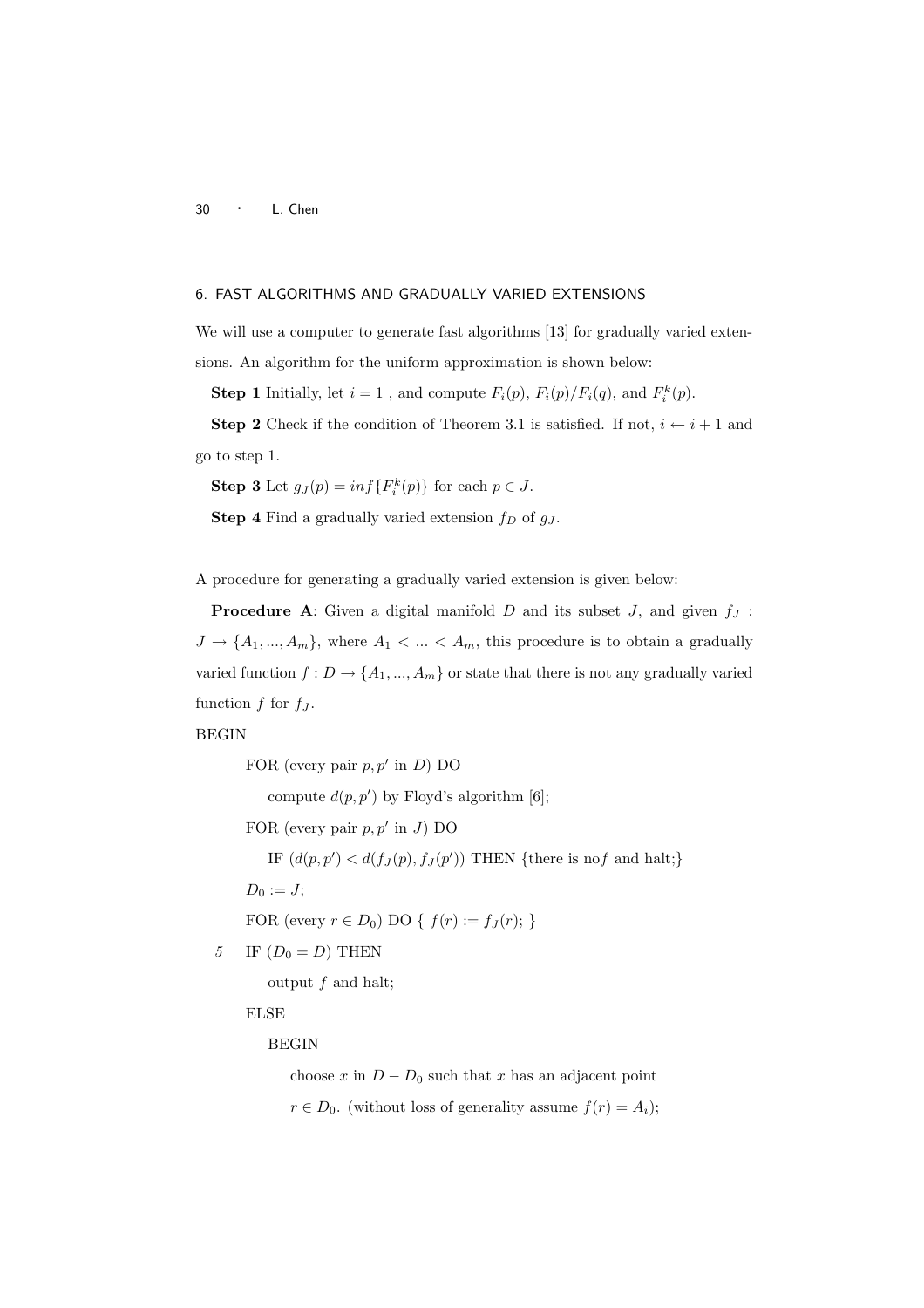END  
\n
$$
f(x) := A_i;
$$
  
\nFOR (every  $p \in D_0$ ) DO  
\nBEGIN  
\nIF( $d(x, p) < d(f(x), f(p))$ ) THEN  
\nIF ( $f(x) > f(p)$ ) THEN ( $f(x) := A_{i-1}$ ) ELSE ( $f(x) := A_{i+1}$ )

);

 $D_0 := D_0 \cup \{x\};$ GOTO 5;

END

# END

Acknowledgments: This research was supported by the Science Fund of the Chinese Academy of Sciences for Young Scientists. Many thanks to my friend Dr. Dave Mount, Specialist of Computational Geometry and Professor of Computer Science at University of Maryland, who has fully checked the correctness of the proof of Theorem 3.1, the most important result in this paper. He also removed an minor error in the proof.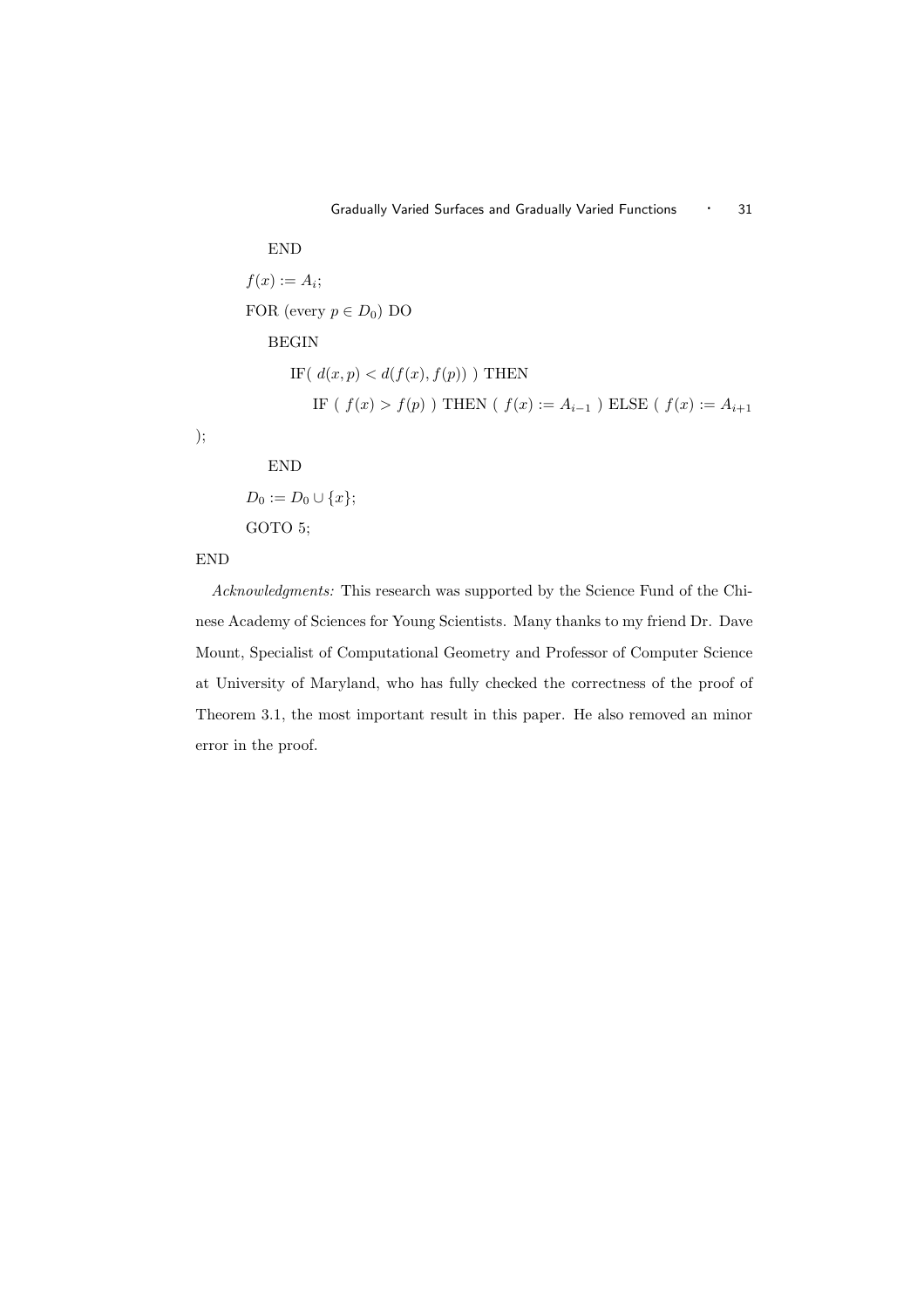# Appendix: Discrete and Digital Manifolds

Basically, a discrete manifold means the discretization of a continuous manifold. For example, the simplex decomposition of a manifold is a discrete manifold. However, a manifold may have thousands of different discretizations. For computer scientists, it is important to define what a discrete manifold is; otherwise, there is no way to track or search a discrete manifold using computers. That is the major difference between a computer scientist and a mathematician. In other words, computer scientists always prefer to have definitive concepts and results because they want to use an algorithm to solve all problems. Mathematicans, on the other hand, are interested in the properties of a theory based on some assumptions.

The definition of a discrete manifold must not have non-reasonable contradictions to the continuous manifold. However, their differences are obvious, for example, a neighborhood of a point in a continuous manifold contains an infinite number of points, but a discrete manifold itself may only contain a finite number of points. There are many real discrete manifolds. For instance, the set  $\Sigma_m$  that contains all integer coordinate points of an m-dimensional Euclid space is a discrete manifold. We sometimes call this manifold a digital manifold. A simplex decomposition  $\Delta_n$ of an n-dimensional manifold is also a discrete manifold.

Generally, a discrete manifold is a graph with some additional geometric and topological structures. However, the strict mathematical definition of discrete manifolds must not depend on continuous manifolds, because it is impossible to determine an infinite number of elements by an algorithm that uses a set of step actions.

In the early 1980s, researchers in the area of image processing attempted to discover the principal properties of digital surfaces in three dimensional digital space, i.e.,  $\Sigma_3$  [15], [16], [17]. Their motivation was to find fast tracking and recognition algorithms for digital surfaces in three-dimensional digital images, which is very useful for image processing and computer vision. Some definitions and properties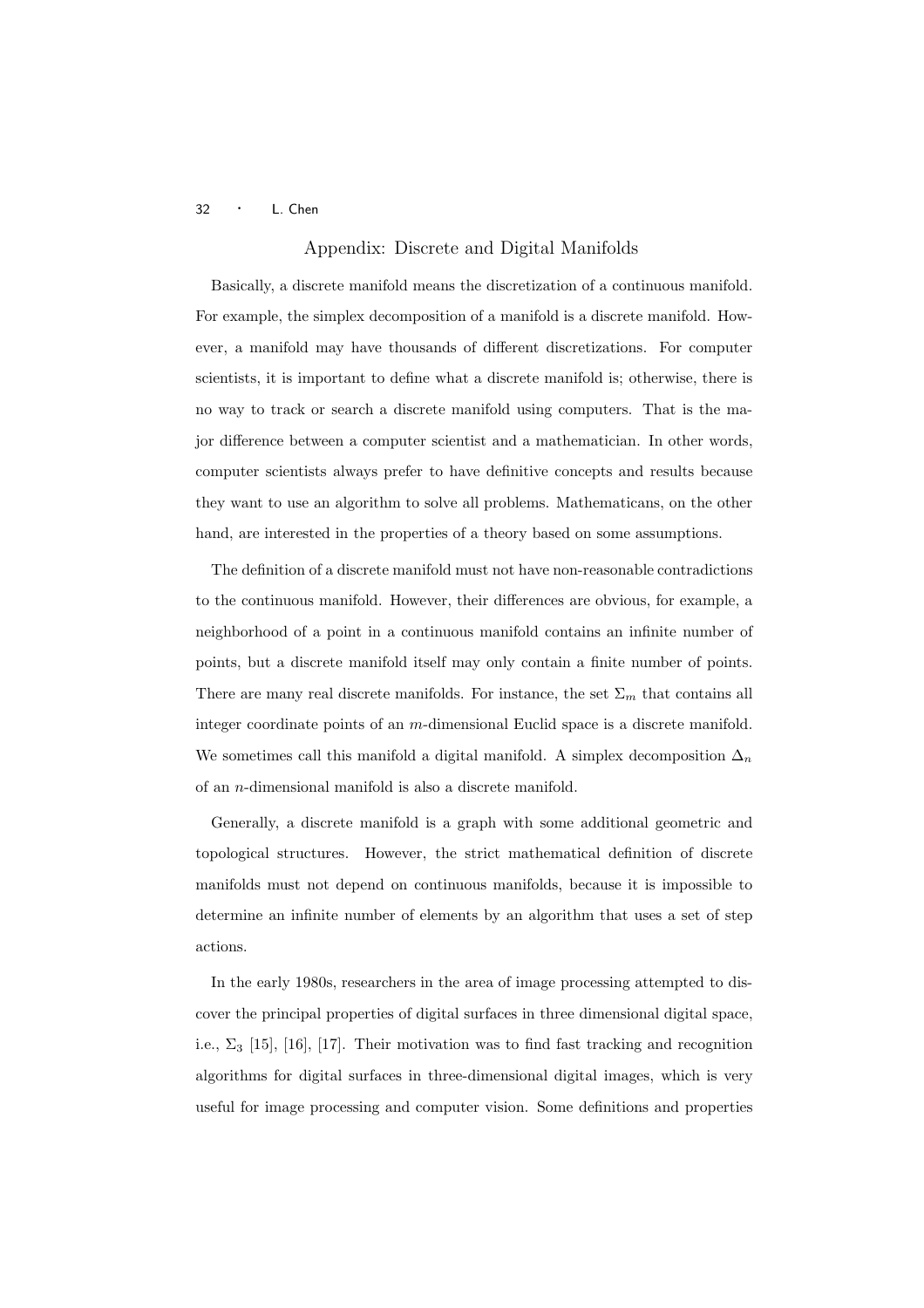of digital surfaces can be found in Artzy, Frieder and Herman [16], Morgenthaler and Rosenfeld [17], and Chen and Zhang [18].

This paper will use the definition of discrete manifolds given by Chen [21], [22]. A graph,  $G$ , consists of two sets  $V$  and  $E$ .  $V$  is a set of vertices, and  $E$  is a set of pairs of vertices, called edges. An edge is said to be incident with the vertices it joins. We assume  $G = (V, E)$  is an undirected graph in this paper. We also assume  $G = (V, E)$  is a simple graph, meaning every pair of vertices has only one edge that is incident to these two vertices, and there is no  $(a, a) \in E$  for any  $a \in V$ .

If  $(p, q)$  is in E, p is said to be adjacent to q. Let  $p_0, p_1, ..., p_{n-1}, p_n$  be  $n + 1$ vertices be in V. If  $(p_{i-1}, p_i)$  is in E for all  $i = 1, ..., n$ , then  $\{p_0, p_1, ..., p_{n-1}, p_n\}$  is called a path. If  $p_0, p_1, ..., p_{n-1}, p_n$  are distinct vertices, the path is called a simple path. A simple path  $\{p_0, p_1, ..., p_{n-1}, p_n\}$  is closed if  $(p_0, p_n)$  is an edge in E. A closed path is also called a cycle. Two vertices  $p$  and  $q$  are connected if there is a path  $\{p_0, p_1, ..., p_{n-1}, p_n\}$  such that  $p_0 = p$  and  $p_n = q$ . G is said to be connected if every pair of vertices in  $G$  is connected. We always assume  $G$  is connected in this paper.

Let S be a set. Assume S' is a subset of S, denoted by  $S' \subseteq S$ . If S is not a subset of S', then S' is called a proper-subset of S, denoted by  $S' \subset S$ . Suppose  $G' = (V', E')$  is a graph where  $V' \subset V$  and  $E' \subset E$  for graph  $G = (V, E)$ . We say  $G' = (V', E')$  is a partial graph of G. If E' consists of all edges in G whose joining vertices are in V', then the partial graph  $G' = (V', E')$  is called a subgraph of G, denoted by  $G' \preceq G$ . If V' is a proper subset of V, then we denote  $G' \prec G$ . We note that for a certain subset  $V'$  of  $V$ , the subgraph  $G'$  with vertices  $V'$  is uniquely defined.

#### A.1 Basic Cells: Point-cells, Line-cells, and Surface-cells

Definition A.1 Each element of V is called a point-cell, 0-cell, or point. Each element of E is called a line-cell, or 1-cell.

Because G is simple and undirected,  $(a, b)$ , a line-cell or an element of E, can be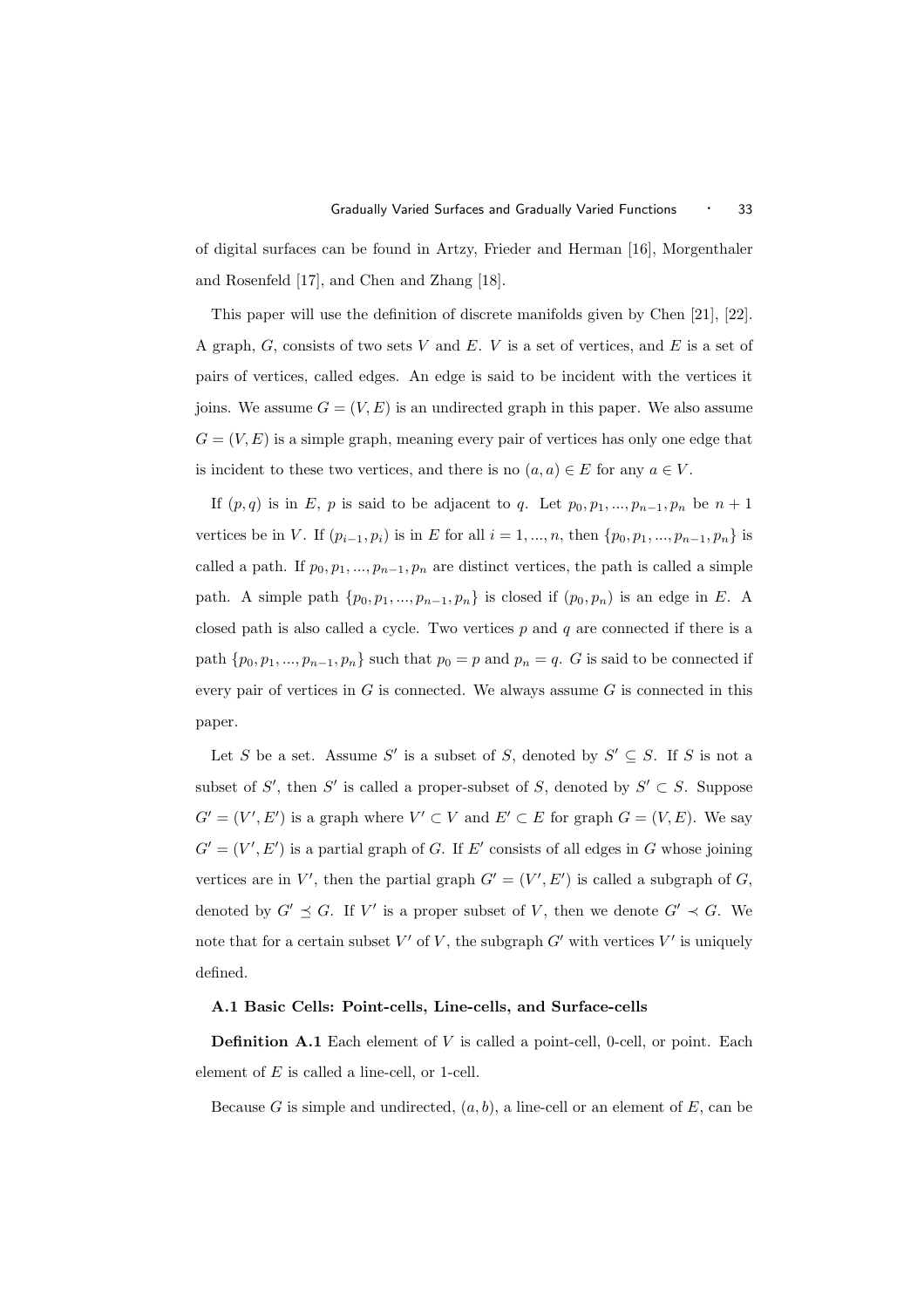defined as the subset that contains two point-cells  $\{a, b\}$ . Intuitively, a surface-cell (2-cell) represents a certain area, such as a unit square. However, there is no "area" in a graph. So, a surface-cell can be defined as a closed path of points,  $p_0, ..., p_n$ , where  $p_i$  and  $p_{i+1}$  are adjacent, or a path of edges,  $e_0, ..., e_n$ , where  $e_i$  and  $e_{i+1}$ share a point. A path forms a partial graph of G.

In this paper, we assume that a surface-cell is not only a closed path (a partial graph), but also a subgraph. That is to say, the simple closed path has no proper partial graph in  $G$  that is a simple closed path. Because a subgraph is uniquely defined, we may use the set of vertices of the subgraph to represent the surface-cell. This matches our ideal, that is, any *i*-cells can be defined as a set of points.

According to the definition of subgraphs, if a subgraph  $D$  of  $G$  is a simple cycle, then  $D$  has no proper partial graph of itself that is a closed path. Such a  $D$  is also called a minimal cycle. A surface-cell must be a minimal cycle, but a minimal cycle may not be a surface-cell. A geometrical interpretation of  $G$  is needed to give a geometrical frame (a topological structure) to G.

Let  $\mathcal C$  be the set of all minimal cycles in  $G$ . Defining a subset of  $\mathcal C$  to be the set of surface-cells is a way to generate a geometrical frame for G.

**Definition A.2** Let C be the set of all minimal cycles in G. A subset of C, denoted as  $U_2$ , is called a surface-cell set if for any two different minimal cycles in  $U_2$ , u and v,  $u \cap v$  is connected in  $u \cap v$ .

Each of the elements of  $U_2$  is called a surface-cell with respect to the pair  $\lt$  $G, U_2 >$ . In the above definition, if  $u \cap v$  is empty, then u and v are not adjacent. We expect  $u \cap v$  to be a connected path because we need the intersection of two surface-cells to be on the "edges" of these two surface-cells. If  $u \cap v$  is just a node (point), we say u and v are point-connected. If  $u \cap v$  has a line-cell, then u and v are said to be line-connected.

#### A.2 Discrete Curves and Surfaces

For a certain subset of vertices of  $G$ , a subgraph is unique. If  $G'$  is a partial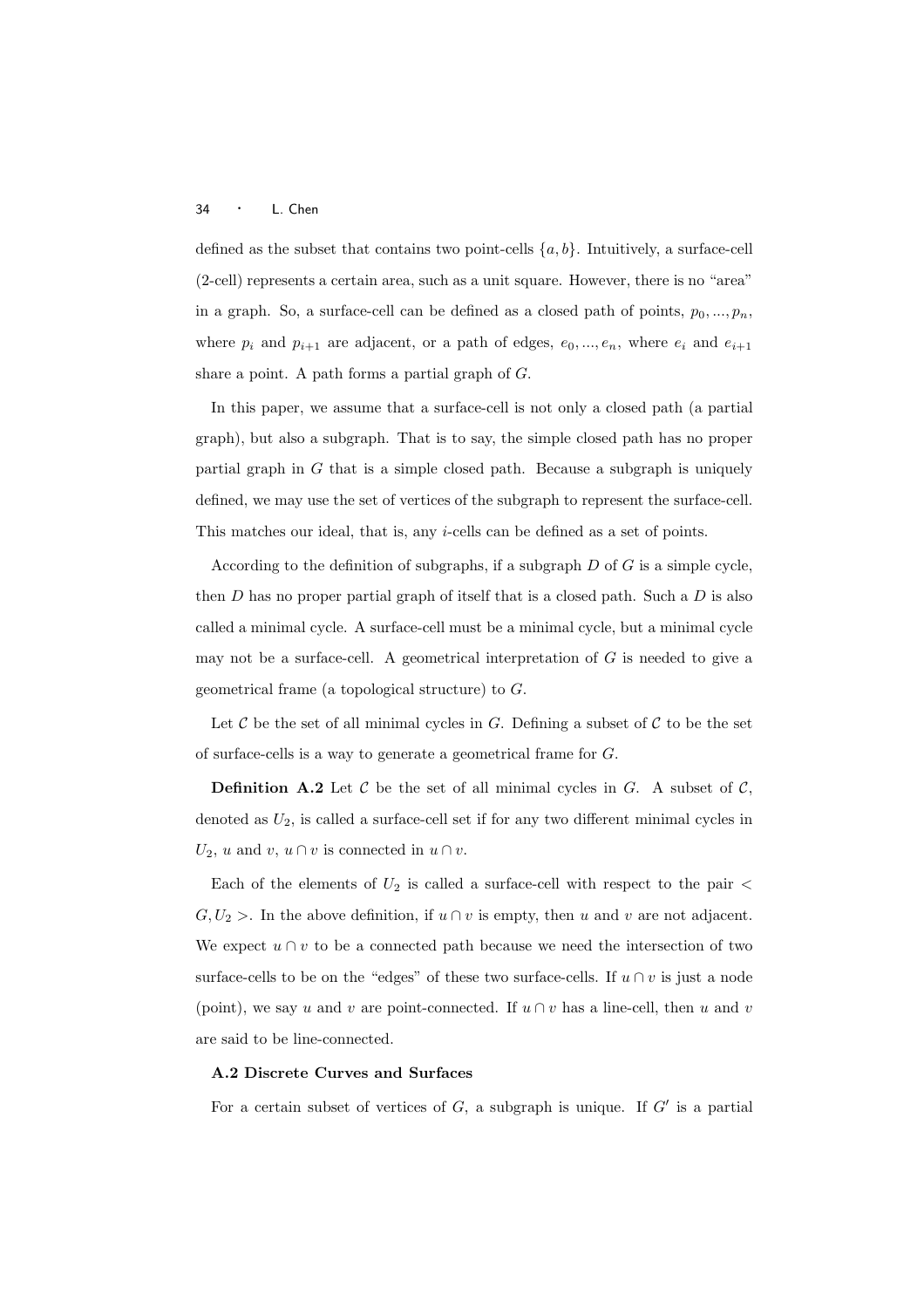graph,  $G(G')$  is the subgraph with all vertices in  $G'$ . For a subset of vertices of  $G$ ,  $V'$ , we denote  $G(V')$ , the subgraph of G with all vertices in  $V'$ .

**Definition A.2** A semi-curve D is either a simple path  $P = \{p_0, ..., p_n\}$  such that  $G(P) = P$  if  $(p_0, p_n)$  is not an edge, or it is  $G(P) = P \cup \{(p_0, p_n)\}\$ if  $(p_0, p_n)$ is an edge in G.

We can view a semi-curve as a subset of vertices of G. It is true that a semi-curve is a subgraph  $D$  of  $G$  where each vertex has one or two adjacent vertices in  $D$ . In other words, a semi-curve D is a simple path  $p_0, ..., p_n$  such that  $p_i$  and  $p_j$  are not adjacent in G if  $i \neq j \pm 1$  except for  $i = 0$  and  $j = n$ .

**Definition A.3** For a graph  $G = (V, E)$  and a  $U_2$  of  $G, D \subset V$  is called a curve if  $D$  is a semi-curve and  $D$  does not contain any surface-cell in  $U_2$ .

Note, we intentionally did not use  $G(D)$  in Definition A.3 because they are equivalent. We can summarize the above definitions to be one for discrete curves: For a graph  $G = (V, E)$  and a  $U_2$  of  $G, D \subset V$  is said to be a discrete curve with respect to  $\langle G, U_2 \rangle$  if (1) D is connected (0-connected, or point-connected), (2) each point (0-cell) is contained by one or two line-cells, and (3) D does not contain any surface-cell.

A common definition of curves is that "A simple discrete (or digital) curve is just a simple path in G." (Rosenfeld and Kak's book, [15].) It is a semi-curve in this paper. The reason is that there is a simple path that cannot separate the surface into two disconnected non-empty sets. This property is called the Jordan theorem, which holds for continuous space.

To determine the geometrical and topological structure of a graph G, selection of  $U_2$  is a critical issue. In order to discuss the properties of all discrete spaces, we give a default definition of  $U_2$  here. Unless specified otherwise, this default definition will apply.

**Definition A.4** If G be a simple graph, the default definition of  $U_2$  of G is :

(1) Assume  $m$  is the minimum value of the lengths for all simple cycles. Then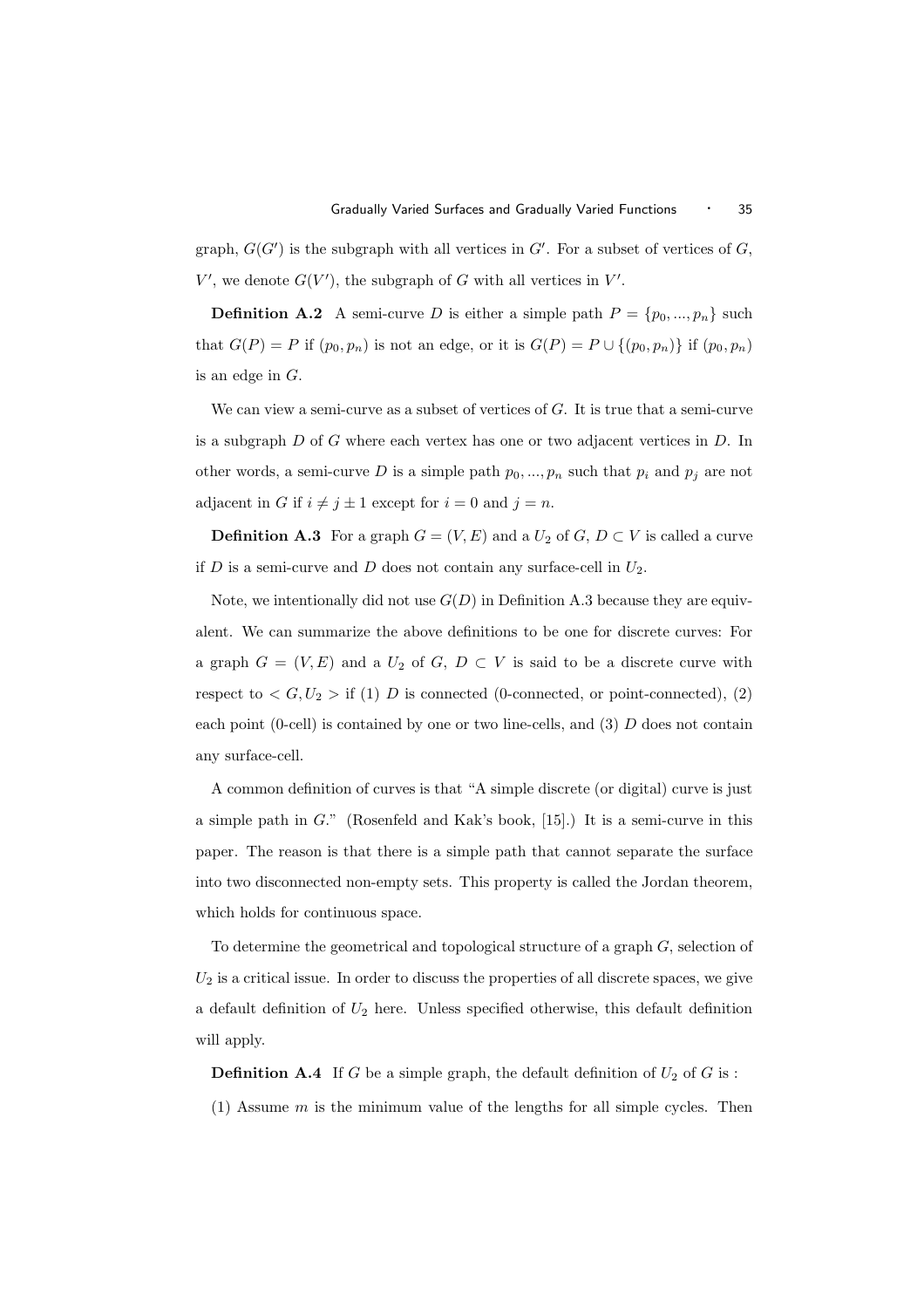all simple cycles with length m are surface-cells (i.e. in  $U_2$ ).

(2) If a point  $p$  is not a point of any surface-cell in  $U_2$  determined by (1), a minimum value of the simple cycle containing  $p$  will be included in  $U_2$ .

After defining discrete curves, we now consider discrete surfaces.

**Definition A.5** Subgraph  $D$  of  $G$  is a semi-surface if and only if each line-cell of  $D$  is included in one or two surface-cells in  $D$ .  $D$  is called a closed semi-surface if and only if each line-cell is included in exactly two surface-cells of D.

We also can view  $D$  in Definition A.5 as the vertex set of  $D$  because  $D$  is uniquely defined by its vertex set. In other words, we can use "vertex subset  $D$ " as a substitute for "subgraph  $D$ " in the definition. A 3-dimensional-cell (solid-cell or 3cell) is a closed semi-surface, but a closed semi-surface may not be a 3-cell. Similarly, we can define discrete surfaces as follows: A closed semi-surface is called a minimal closed semi-surface if it does not contain any proper subset that is a closed semisurface.

**Definition A.6** Let S be the set of all minimal closed semi-surfaces in  $G$ . A subset of S,  $U_3$ , is a 3-cell set if for any two different elements in  $U_3$ , u and v,  $u \cap v$ is (1) empty, (2) a vertex, (3) point-connected in  $u \cap v$  if  $u \cap v$  contains line-cells, or (4) line-connected in  $u \cap v$  if  $u \cap v$  contains surface-cells.

In most cases,  $u \cap v$  is a point (0-cell), a line-cell, or a surface-cell. Each of the elements of  $U_3$  is a 3-cell with respect to  $\langle G, U_2, U_3 \rangle$ .

**Definition A.7** Subset S of G is a discrete surface with respect to  $\langle G, U_2, U_3 \rangle$ if and only if  $S$  is a semi-surface and  $S$  does not contain any subset that is a 3-cell.

**Definition A.8** The boundary of surface S, denoted by  $\partial S$ , is a subset of S such that if  $b \in \partial S$ , then there is a line-cell B containing b contained by exactly one surface-cell in S.

Corollary A.1 A discrete surface is closed if and only if  $\partial S = \emptyset$ .

#### A.3 Regular Surface Points

If S is a subset of G, assume  $S(p)$  contains all points of all surface-cells containing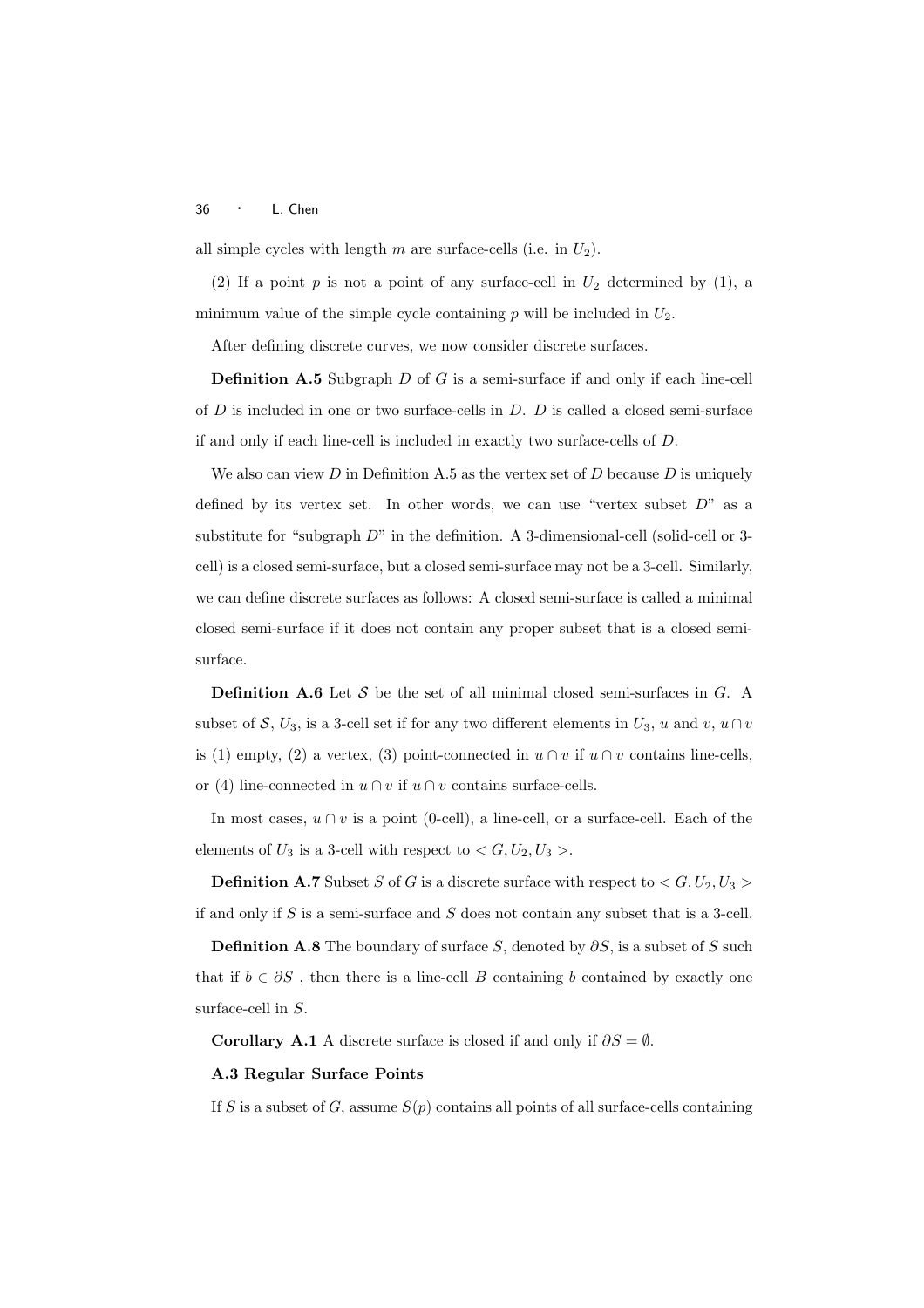$p \text{ in } S$ .

**Definition A.9** A point p in a discrete surface S is regular if the set of all surface-cells containing  $p$  are line-connected among these surface-cells. If a point in S is not regular, it is called irregular.

We may generalize the above definition. For any  $\langle G = (V, E), U_2, U_3 \rangle$ , a point  $p \in V$  is said to be a regular surface point if  $S(p)$  (meaning the subgraph generated by  $S(p)$  with all line- and surface-cells) is a surface and all surface-cells in  $S(p)$  are line-connected.

**Lemma A.5** Let S be a discrete surface and a point  $p \in S$ . If p has only two adjacent points  $p', p''$  in S, then there are two surface-cells A, B such that  $A \cap B$ contains  $p', p, p''.$  If  $p', p''$  are adjacent in S, then  $p', p, p''$  form a surface-cell.

**Lemma A.6** Let S be a discrete surface. If  $p$  is an inner and regular point of  $S$ , then there exists a simple cycle containing all points in  $S(p) - \{p\}$  in S.

**Definition A.10** Let S be a discrete surface. Then  $p$  is said to be a simple surface point if  $S(p) - p$  is a closed curve.

A regular inner point is a simple surface point in digital space  $\Sigma_m$ . For a digital surface S in  $\Sigma_3$ , a simple surface point under Morgenthaler-Rosenfeld's definition is a regular inner surface point in the case of direct adjacency.(Chen etal 1999)

## A.4 Discrete k-Manifolds

**Definition A.11** A k-dimensional semi-manifold S is a set of k-cells in  $\lt G$  =  $(V, E), U_2, ..., U_k$  > satisfying: (1) S is  $(k-1)$ -connected in S, and (2) each  $(k-1)$ cell in  $S$  is contained by one or two  $k$ -cells.

**Definition A.12** A closed k-dimensional semi-manifold (k-semi-manifold) S is called minimal if there is no proper subset of  $S$  that is a closed  $k$ -semi-manifold. A  $(k + 1)$ -cell set,  $U_{k+1}$ , is a subset of all closed minimal k-semi-manifolds of G, such that for any pair of  $u, v \in U_{k+1}$ ,  $u \cap v$  is empty, a 0-cell, an unclosed 1-semimanifold,..., or an unclosed k-semi-manifold.

In Definition A.12,  $u \cap v$  can be empty, a 0-cell, a 1-cell,..., or a k-cell.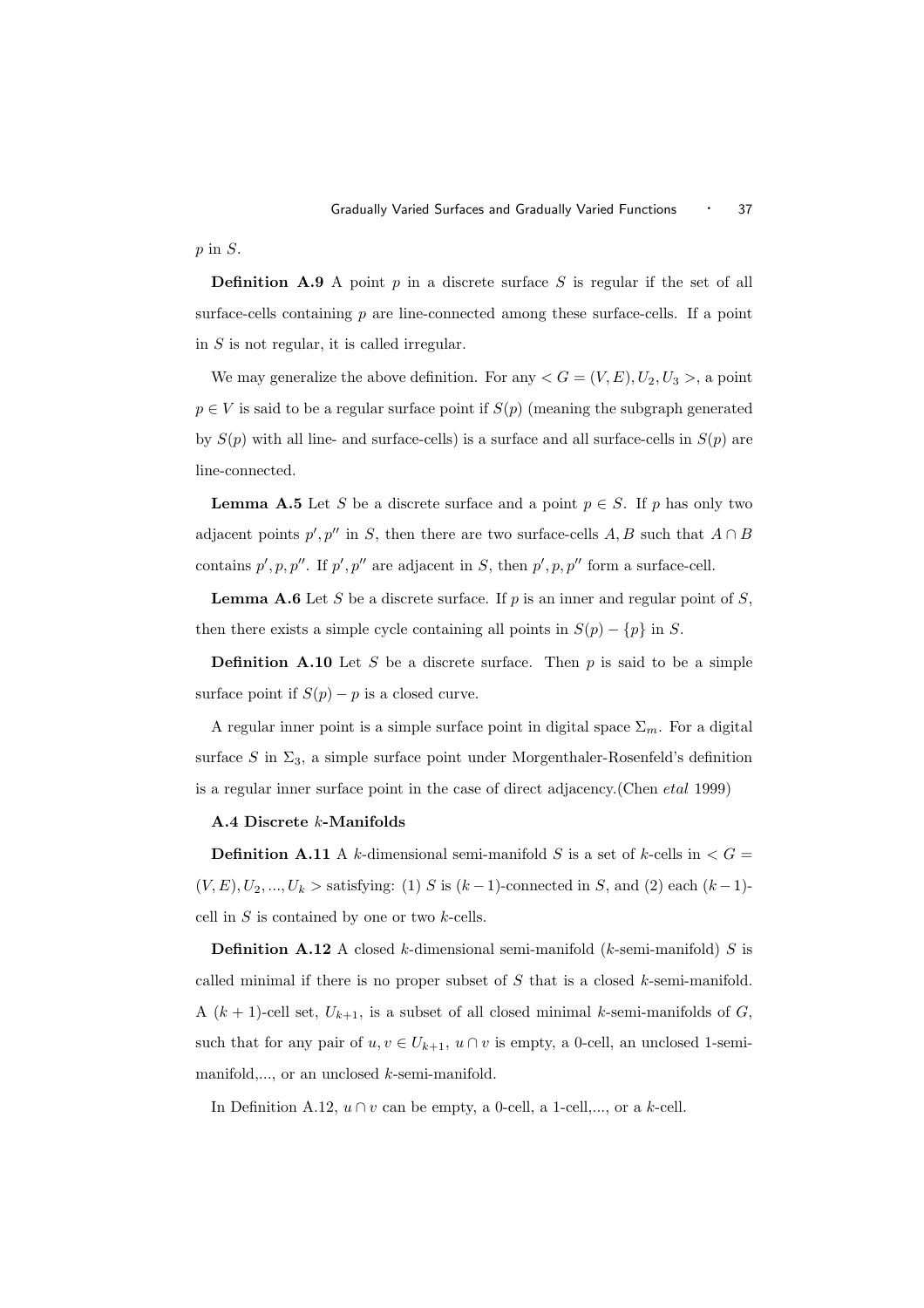**Definition A.13** A k-semi-manifold S is said to be a k-manifold if S does not contain any  $k+1$ -cell with respect to  $\lt G, U_2, ..., U_{k+1}$ .

In other words, a k-manifold S is a set of k-cells in  $\lt G = (V, E), U_2, ..., U_{k+1}$ satisfying: (1) S is  $(k-1)$ -connected in S, (2) each k – 1-cell in S is contained by one or two k-cells, and  $(3)$ S does not contain any  $(k + 1)$ -cell.

That is to say, an n-cell set,  $U_n$ , can be defined by using existing  $U_0 = V, U_1 =$  $E, ..., U_{n-1}$  of G. We also call  $U_0, U_1, ..., U_n$  an n-dimensional discrete topological structure (DTS). We can see that if  $U_i = \phi$  then  $U_n = \phi$  for all  $n > i$ . The dimension of G is defined as the largest index of  $U_n \neq \phi$  for all possible selections of DTS. Two k-cells, u and v, are i-adjacent if  $u \cap v$  consists of several i-cells; and u and v are i-connected if there is a path  $u_1, ..., u_m$  where  $u_t, u_{t+1}$  are i-adjacent,  $t = 1, ..., m - 1$ , such that  $u = u_1$  and  $v = u_m$ .

We have discussed the structure of a discrete k-manifold. A definition based on a 0-cell (point) can be defined as follows:

**Definition A.14** Given an *n*-dimensional discrete-topological-structure of  $G$ ,  $\langle G = (V, E), U_2, ... U_n \rangle$ , a connected subset M of  $V(G)$  is said to be a discrete k-manifold,  $k = 0, ..., n$ , if for any  $a \in M$  then there exists a  $u_i \in U_i$ ,  $i = 1, ..., k+1$ ,  $V(u_i) \subset M$ ,  $i = 0, ..., k+1$ , which satisfies: (1) any two k-cells are  $(k-1)$ -connected in M, (2) every  $(k-1)$ -cell in M is contained by only one or two k-cells, and (3) M does not contain any  $(k + 1)$ -cell.

A discrete *n*-manifold can be defined in  $\langle G, ..., U_n \rangle$  by ignoring  $(n + 1)$ -cell testing.

## REFERENCES

- [1] L. Chen (1990), "The necessary and sufficient condition and the efficient algorithms for gradually varied fill," Chinese Science Bulletin, Vol 35,10(1990). Abstracts of SIAM Conference on Geometric design, Tempe, AZ, 1989.
- [2] L. Chen (1991), "The properties and the algorithms for gradually varied fill," Chinese J. of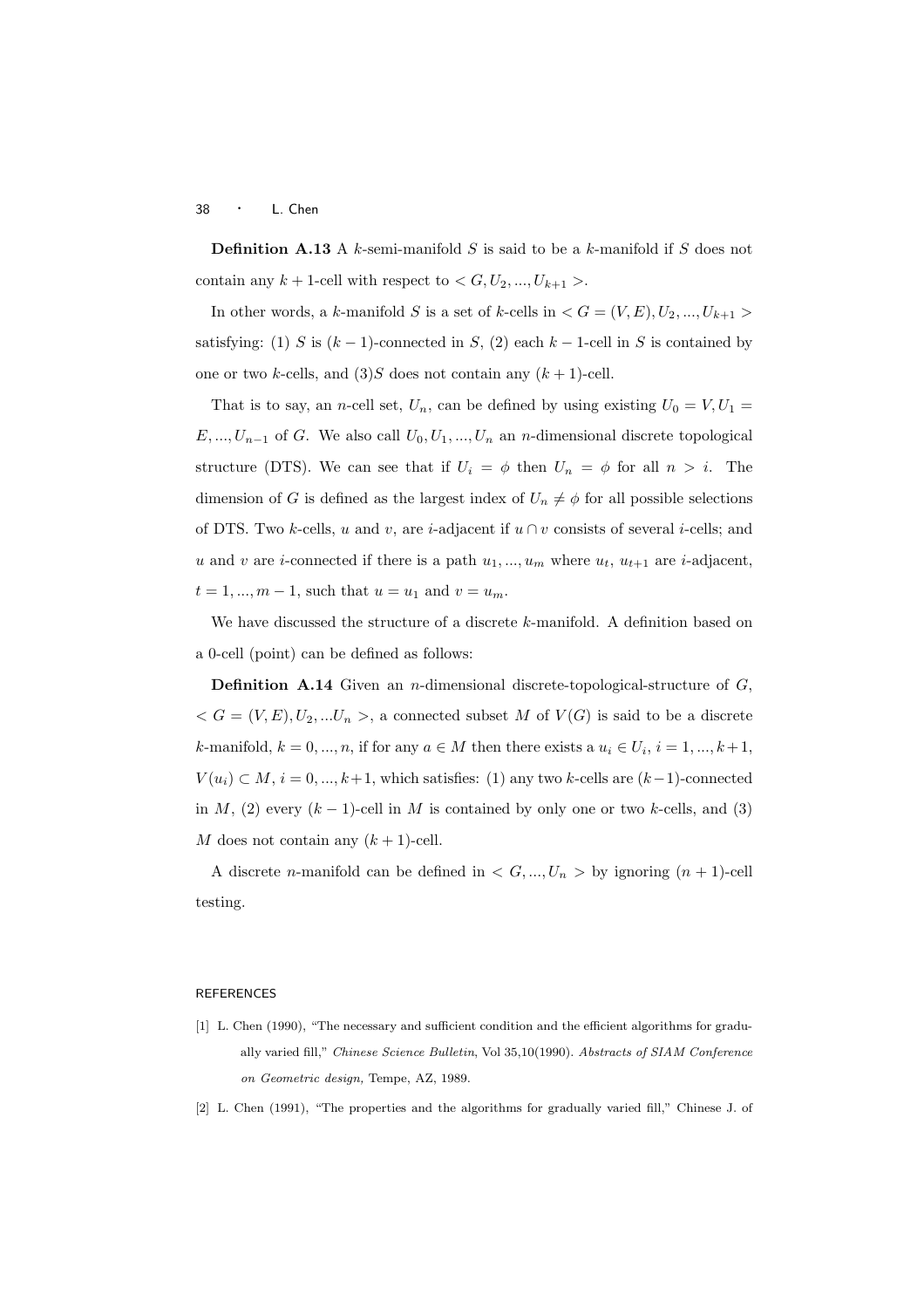Computers, Vol 14, 3.

- [3] L. Chen (1992), "Random gradually varied surface fitting," Chinese Science Bulletin, Vol. 37, 1992. Abstracts of Second SIAM Conference on Geometric design, Tempe, AZ, 1991.
- [4] L. Chen (1991) "Gradually varied surfaces on digital manifold," Abstracts of Second International Conference on Industrial and Applied Mathematics, Washington, DC, 1991.
- [5] A. Rosenfeld (1986), " 'Continuous' functions on digital pictures, " Pattern Recognition Letters, vol 4, 177-184, 1986.
- [6] Z. Pawlak (1999), "Rough sets, rough functions and rough calculus," in S.K. Pal and A. Skowron ed, Rough Fuzzy Hybridization, Springer-Verlag, 99-109, 1999.
- [7] L. Chen "Three-dimensional fuzzy digital topology and its applications(I)," Geophysical Prospecting for petroleum, Vol 24, No 2, pp 86-89, 1985.
- [8] L. Chen (1991), "The lambda-connected segmentation and the optimal algorithm for splitand-merge segmentation," Chinese J. Computers Vol 14, pp 321-331.
- [9] L. Chen, H.D. Cheng, and J. Zhang (1994), " Fuzzy subfiber and its application to seismic lithology classification," Information Science: Applications, Vol 1, No 2, pp 77-95.
- [10] L. Chen, O. Adjei, and D.H. Cooley, (2000) "λ-Connectedness : Method and Application," Proceedings of IEEE conference on System, Man, and Cybernetics 2000, pp 1157-1562.
- [11] F. Harary (1972) Graph Theory, Addison-Wesley, Reading, 1972.
- [12] T. H. Cormen, C.E. Leiserson, and R. L. Rivest (1993), Introduction to Algorithms, MIT Press, 1993.
- [13] A. Aho, J. E. Hopcroft, and J. D. Ullman (1974) The Design and Analysis of Computer Algorithms, Addison-Wesley, Reading, MA, 1974.
- [14] E. Bishop and D. Bridges (1985) Constructive Analysis, Springer Verlag, 1985.
- [15] A. Rosenfeld and A. Kak (1982) Digital Picture Processing, Vol. I and II, Academic Press, Orlando, 1982.
- [16] E. Artzy, G. Frieder and G. T. Herman, (1981) "The theory, design, implementation and evaluation of a three-dimensional surface detection algorithm", Comput. Vision Graphics Image Process. Vol 15 , pp. 1-24.
- [17] D. G. Morgenthaler and A. Rosenfeld(1982) "Surfaces in three-dimensional images", Information. and Control Vol 51, pp. 227-247, 1982.
- [18] L. Chen and J. Zhang (1993), "Digital manifolds: A Intuitive Definition and Some Properties", The Proc. of the Second ACM/SIGGRAPH Symposium on Solid Modeling and Applications, pp. 459-460, Montreal, 1993.